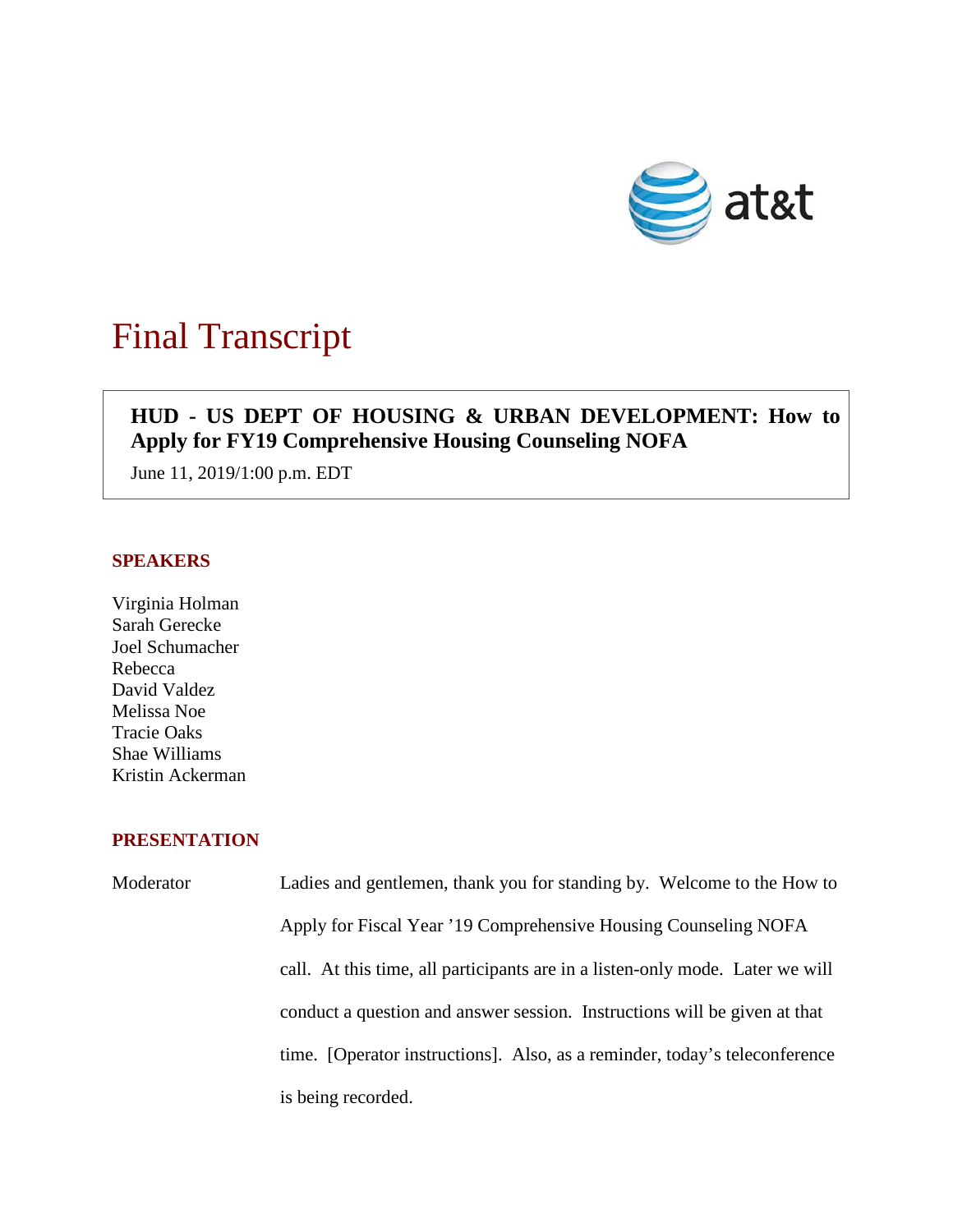#### **HUD – US DEPT OF HOUSING & URBAN DEVELOPMENT Host: Kristen Villalvazo June 11, 2019/1:00 p.m. EDT Page** 2

At this time, I'll turn the call over to your host, Ms. Virginia Holman. Please go ahead.

Virginia Thank you very much, and welcome to today's very important webinar to go over how you need to apply for the 2019 comprehensive housing counseling grant. Apparently, it's a long presentation, but we know that you will get a lot out of it, but before we start, I want to give you some logistics on it.

Next slide. [Audio drops]. Please be patient.

M I have advanced the slide. Is it not showing up on your screen, Virginia?

Virginia It's not showing up on my screen yet.

M Oh, dear.

Virginia Is it showing up on other people's screens?

Joel No, it hasn't advanced yet.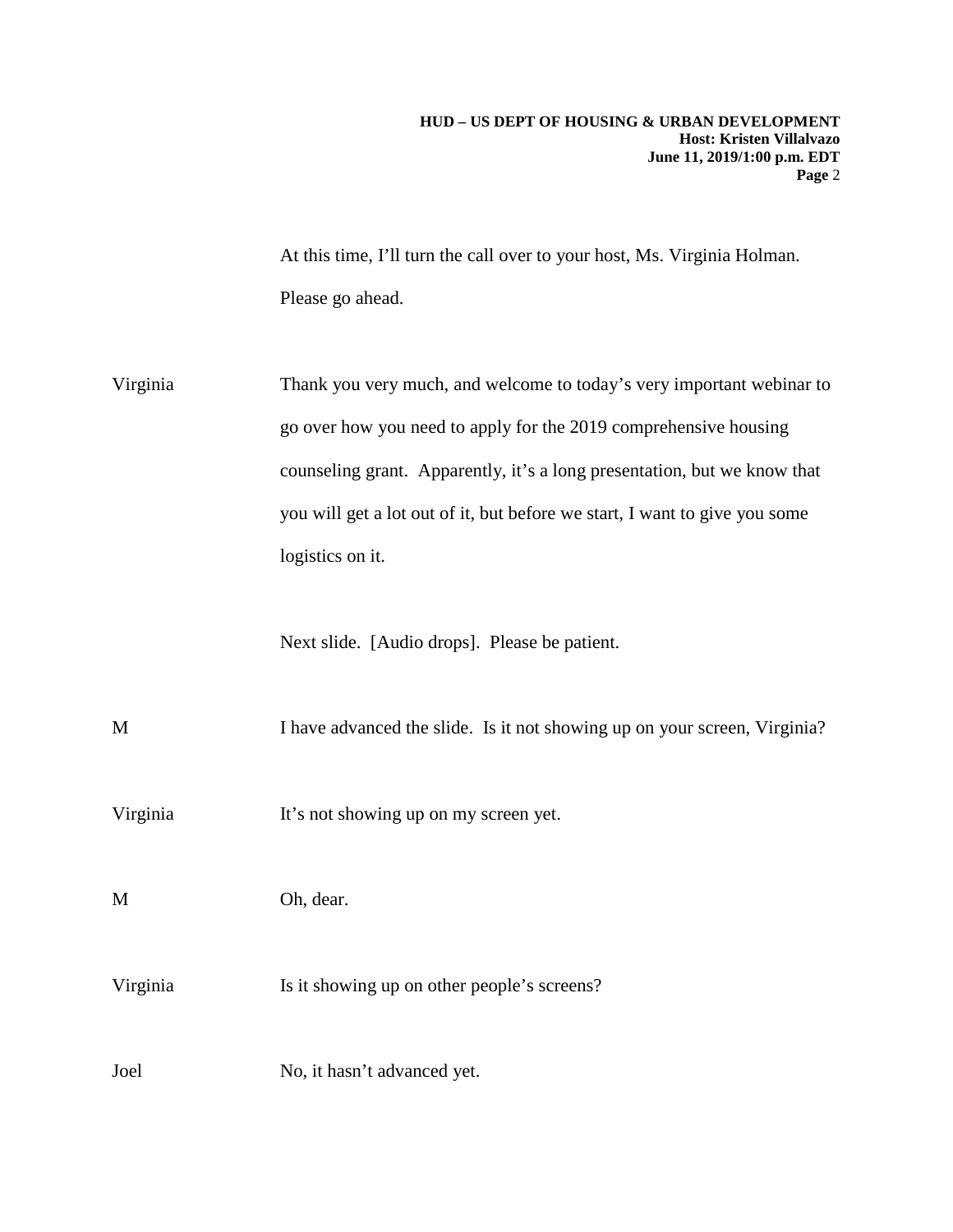| M        | How about now?                                                                                                                                                                                                                                                                                                                                                                                                                                                                                                                            |
|----------|-------------------------------------------------------------------------------------------------------------------------------------------------------------------------------------------------------------------------------------------------------------------------------------------------------------------------------------------------------------------------------------------------------------------------------------------------------------------------------------------------------------------------------------------|
| Virginia | Yes.                                                                                                                                                                                                                                                                                                                                                                                                                                                                                                                                      |
| Joel     | Yes.                                                                                                                                                                                                                                                                                                                                                                                                                                                                                                                                      |
| M        | Okay, great. I had my screen paused. I apologize, everyone.                                                                                                                                                                                                                                                                                                                                                                                                                                                                               |
| Virginia | That's all right, and we apologize to the audience, but you know<br>technology does have its own free will and does what it wants. So,<br>logistics. As the operator said, the audio is being recorded, and we will be<br>posting a playback number along with the PowerPoint and a transcript of<br>the webinar. We'll post it on HUD Exchange in the archives section of<br>the webinars, and that usually happens in about seven to ten days. The<br>training digest will be updated when the webinar is posted, so watch for<br>that. |
|          | I did send out the PowerPoint to everyone who had registered this                                                                                                                                                                                                                                                                                                                                                                                                                                                                         |

morning, but they're also available on the control panel on the right hand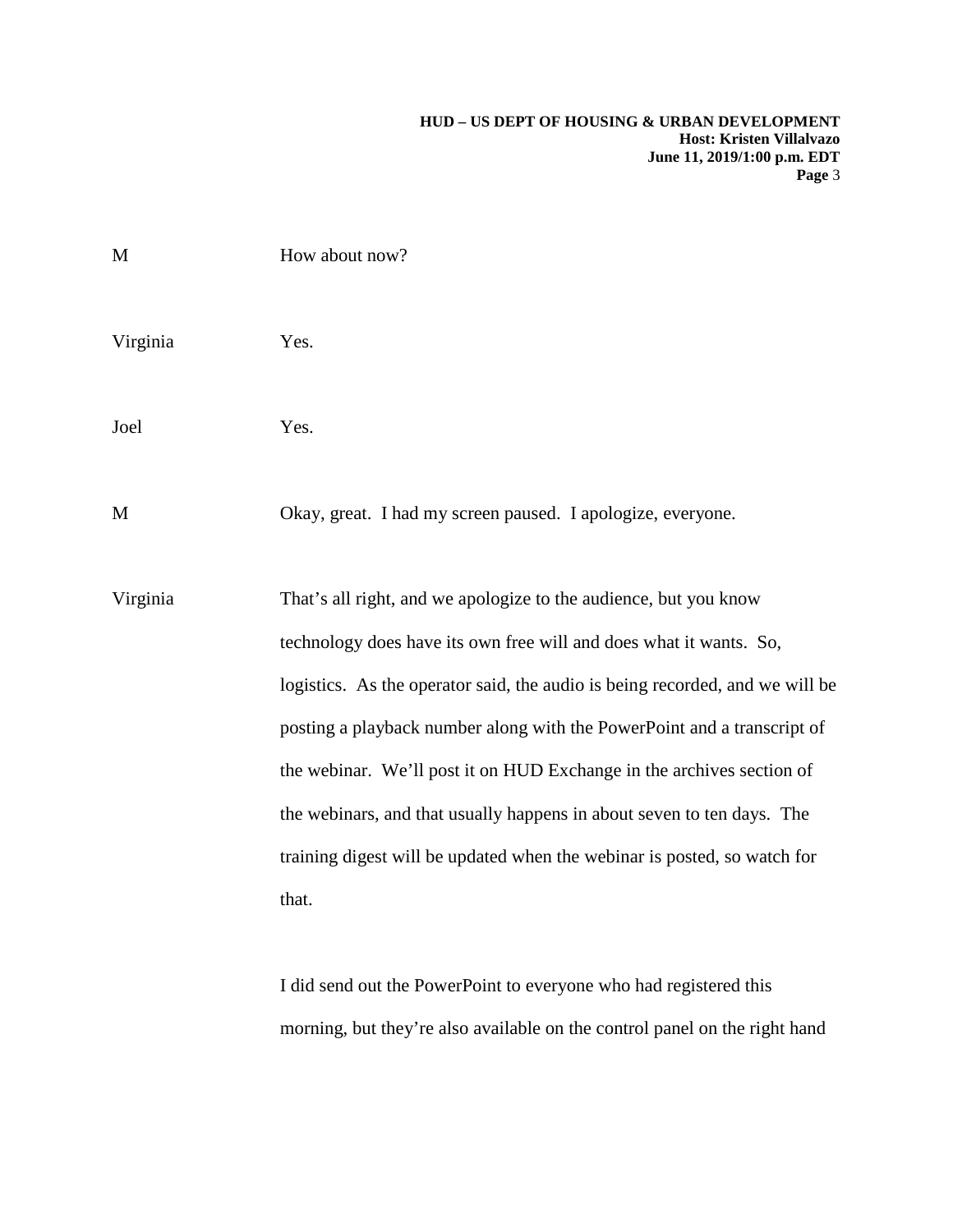side of your screen where it says Handouts. If you click on that, you can click on the document and download it.

Next slide. Your questions are very important to us. We need to know what we've missed, what's good, what needs to be clarified. Because of the large number of participants, we are not going to take live questions, but there are a couple of ways you can ask questions.

One, again, in the control panel on the right hand side of your screen, there's a box labeled questions. You just type your question in there, we have staff [audio drops] for those questions, and we'll answer some of them during the webinar but probably not all. You'll be able to look forward to getting answers to the common questions.

You can also send your questions and any comments to housing.counseling@hud.gov, and put the webinar topic, Comprehensive Housing Counseling Grant, in the subject line so we get the questions to the right person.

If you logged onto the webinar, you're going to receive a certificate of training from GoTo Webinar within 48 hours. So, you'll just need to print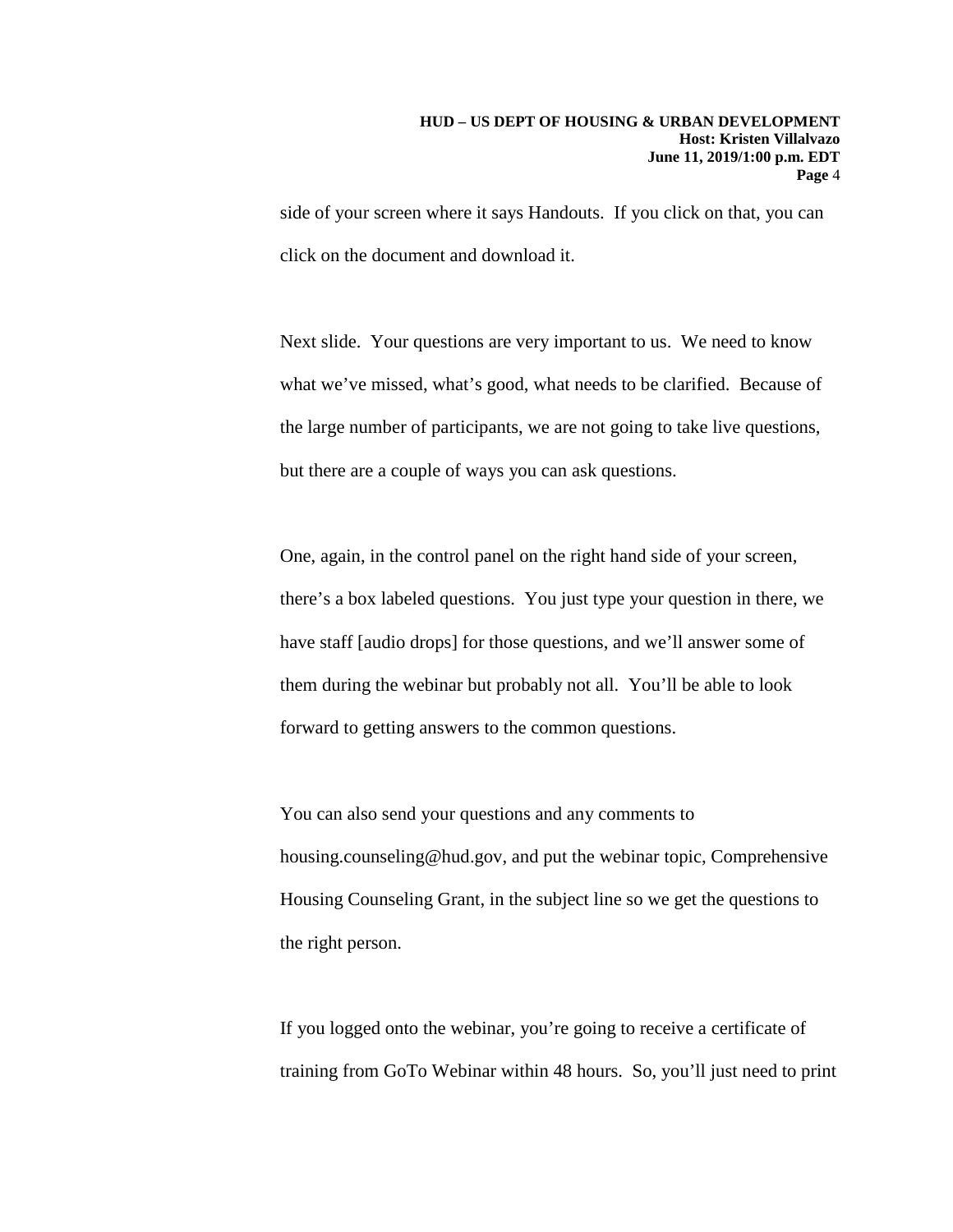it out and save it for your records. We will not have a record of those certificates.

Next slide. You can also, as I mentioned, the webinar is going to be posted in the archives, and if you look at them after the live performance here, you can actually obtain credit for watching it on HUD Exchange. You go to the webinar, and you click on Get Credit for this Training, and you'll get it for future information.

Next slide. On "Housing Counseling Training Digest," again on HUD Exchange, this is where we provide all the upcoming training by us and by other partners, and it's also where you will find the archives.

Next slide. That's the logistics for today, and at this point, let me turn it over to Sarah Gerecke the Assistant Secretary for the Office of Housing Counseling. Sarah.

Sarah Thank you, Ginger. Good morning and good afternoon, everyone. This is always a very exciting moment for all of us to be in the middle of a funding process, and I'm particularly pleased to be here today. I wanted to thank all of you, those whose job is to worry about the NOFA for your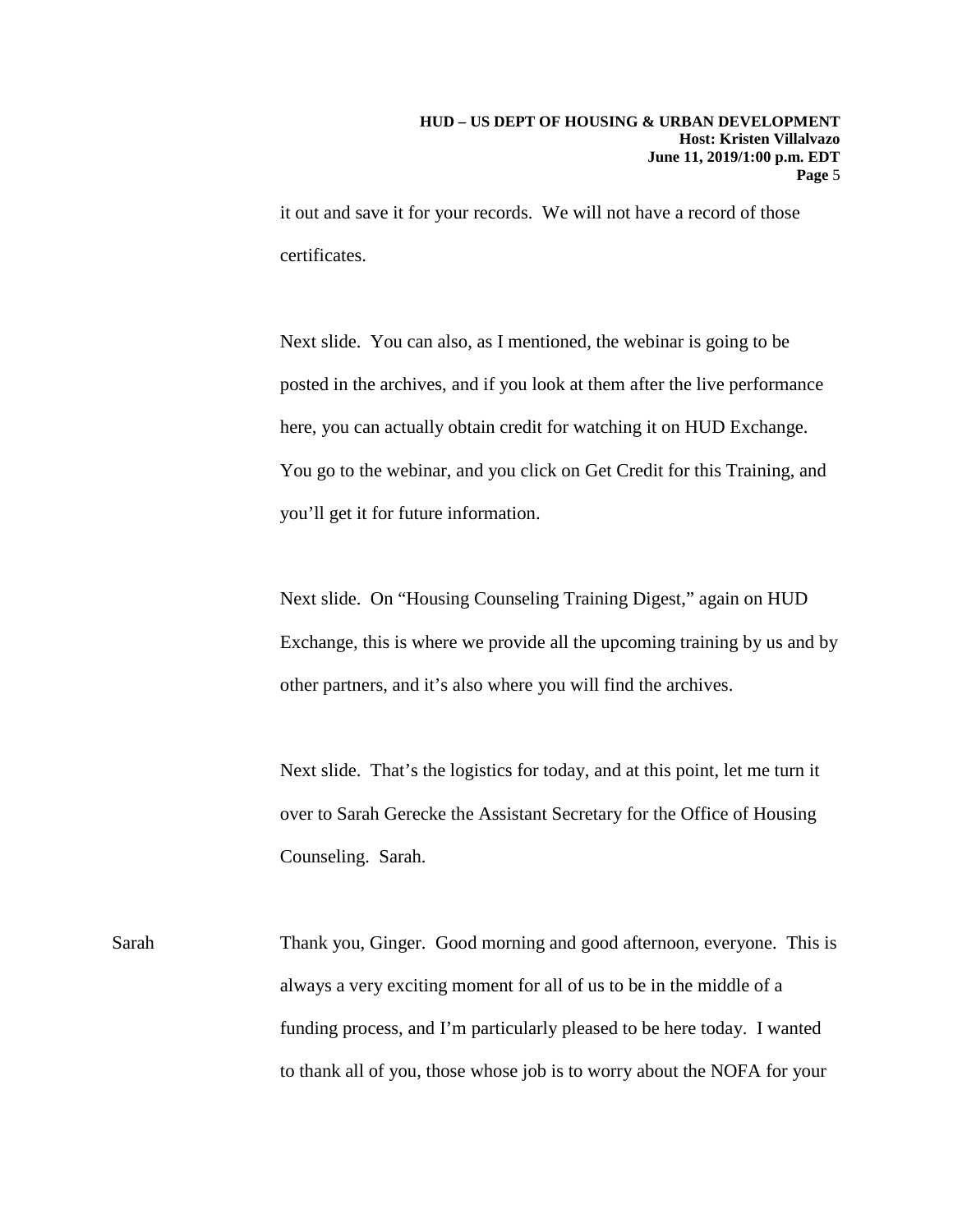counseling agencies. It's an important role. We know we don't make it fun for you, but we do try to make it as easy and straightforward as possible, and I really want to thank you for continuing to be such good users of the federal funds.

I also wanted to thank an entire village at the Office of Housing Counseling who is responsible for the grant process every year, and there are a lot of folks on the phone and behind the scenes who've contributed both to the NOFA and to the scoring and to this webinar, and I just have to say thank you to all of them.

Well, let me pull out on the next slide a couple of the highlights of this NOFA and a couple of changes that you can expect from previous years. This isn't all of them, but they're the ones that I thought you might be the most interested in.

First of all, we are making available funding of approximately \$43 million. This is slightly less than last year because the amount appropriated by Congress was slightly less than before, but the vast bulk of the funds that Congress appropriates goes through this NOFA, and it's not any different this year.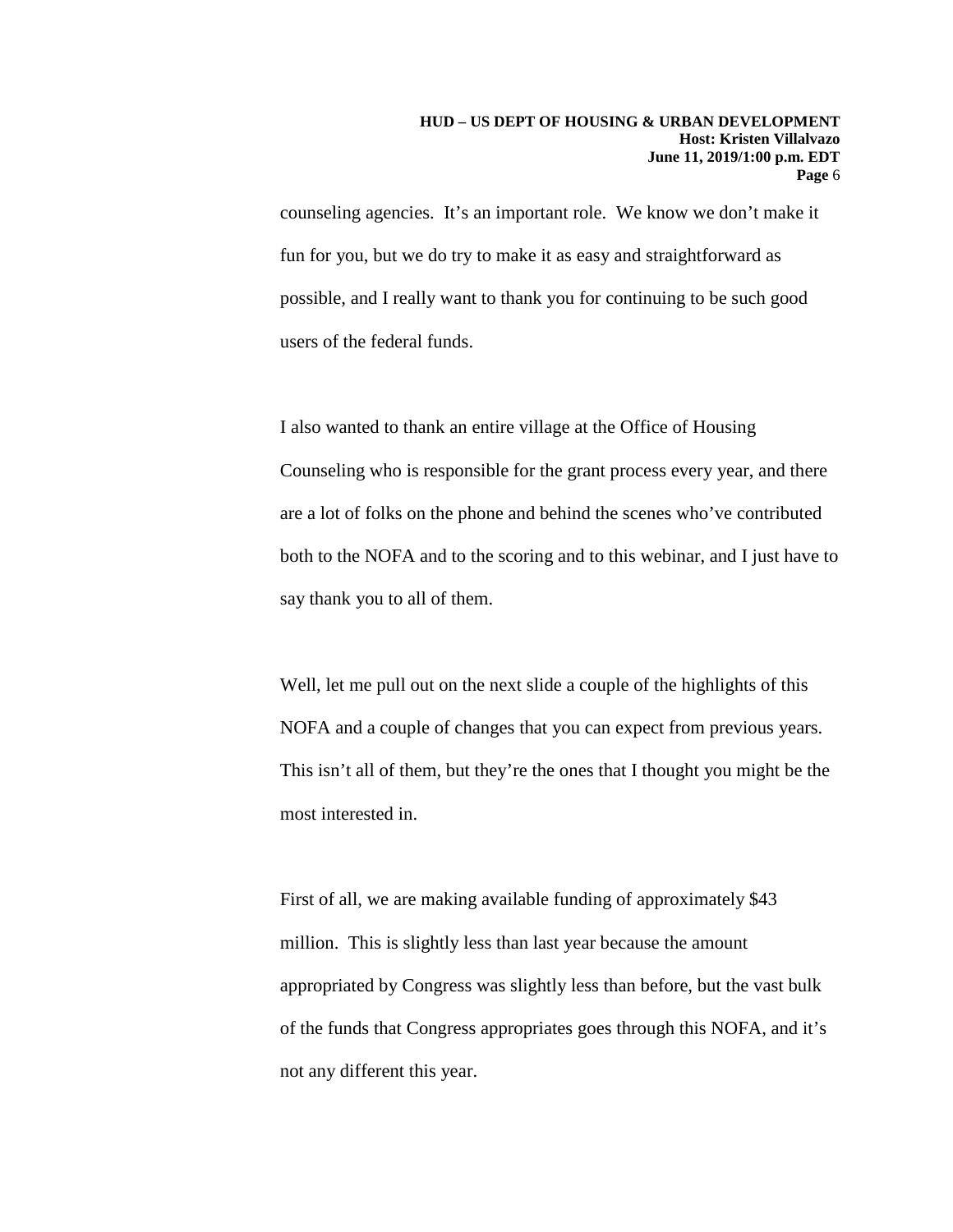We heard a lot of the comments you had on the fiscal '18 NOFA, and we definitely heard that we needed to reduce the stress, time, energy, and resources that the application entails, and so I'm pleased to let you know that this is a two-year NOFA which means that if you apply and are funded this year, and if Congress appropriates funds for next year, there would not be a second application process until fiscal 2021.

We would distribute any funds that are available for fiscal 2020 based on the amount appropriated by the score on this NOFA, so there will be two different—each funding year, fiscal '19 or fiscal '20, would get its own grant agreement period of performance and all that, but there will not be a need to compete for funding in 2020 unless you are not funded in 2019, so we will reserve the right to add a NOFA if necessary, but this is a two-year NOFA.

The period of performance here is 18 months through March  $31<sup>st</sup>$  of 2020. You can utilize the grant funding for any part or all of that period of time. There are overlaps possibly with the fiscal '18 funding, and we did give a two-year period of performance for that because the awards were so late. This year, we are back to an 18-month period to utilize the funding. We'll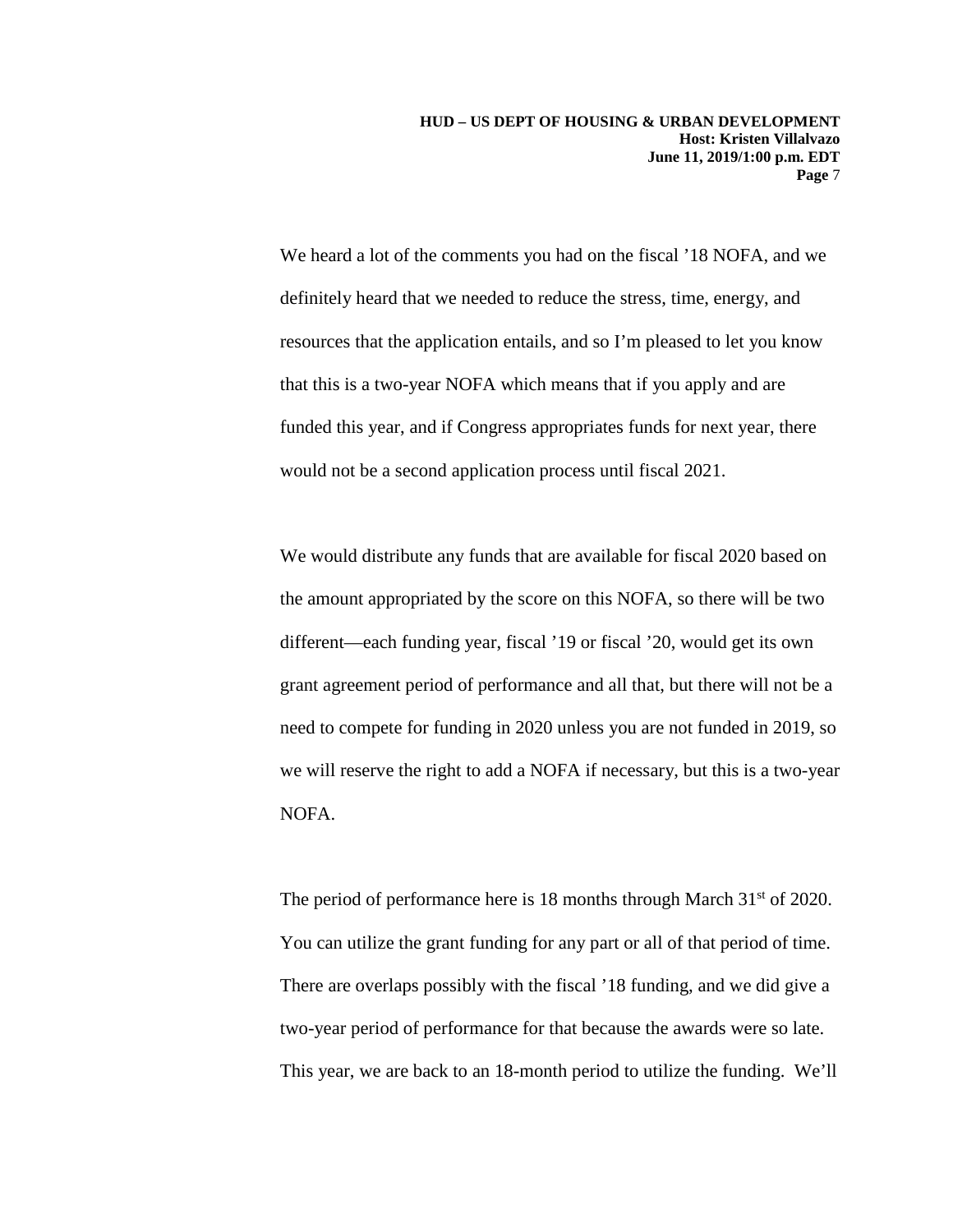#### **HUD – US DEPT OF HOUSING & URBAN DEVELOPMENT Host: Kristen Villalvazo June 11, 2019/1:00 p.m. EDT Page** 8

talk about that more because I know that's a confusing issue for many of you, but we really do it to try to give you as much flexibility as we can.

The application due date, let me jump up and own, pause, and point the arrow here, is July 1, 2019, which feels like it's right around the corner. We heard that you wanted more time in the application, and we really wanted to give it to you, especially to the intermediaries and state housing finance agencies that have to collect the materials from their affiliates. Unfortunately, we also are under a deadline in the statute to have the funds awarded as quickly as possible, and so we really were not able to move that due date.

July  $1<sup>st</sup>$  is, I believe, a Monday, and I strongly suggest that you submit your response as early as possible and do not wait until July  $1<sup>st</sup>$ , especially at the end of the day. Every year we have heartbreaking stories of people with glitches in the submission process. You want to make sure that your grant is submitted, and you want to confirm that it's been submitted, and you don't want to wait until July 1<sup>st</sup> to do that.

The good news, I think, is that we have streamlined a lot of aspects of the application even further. There are only four charts this year; we've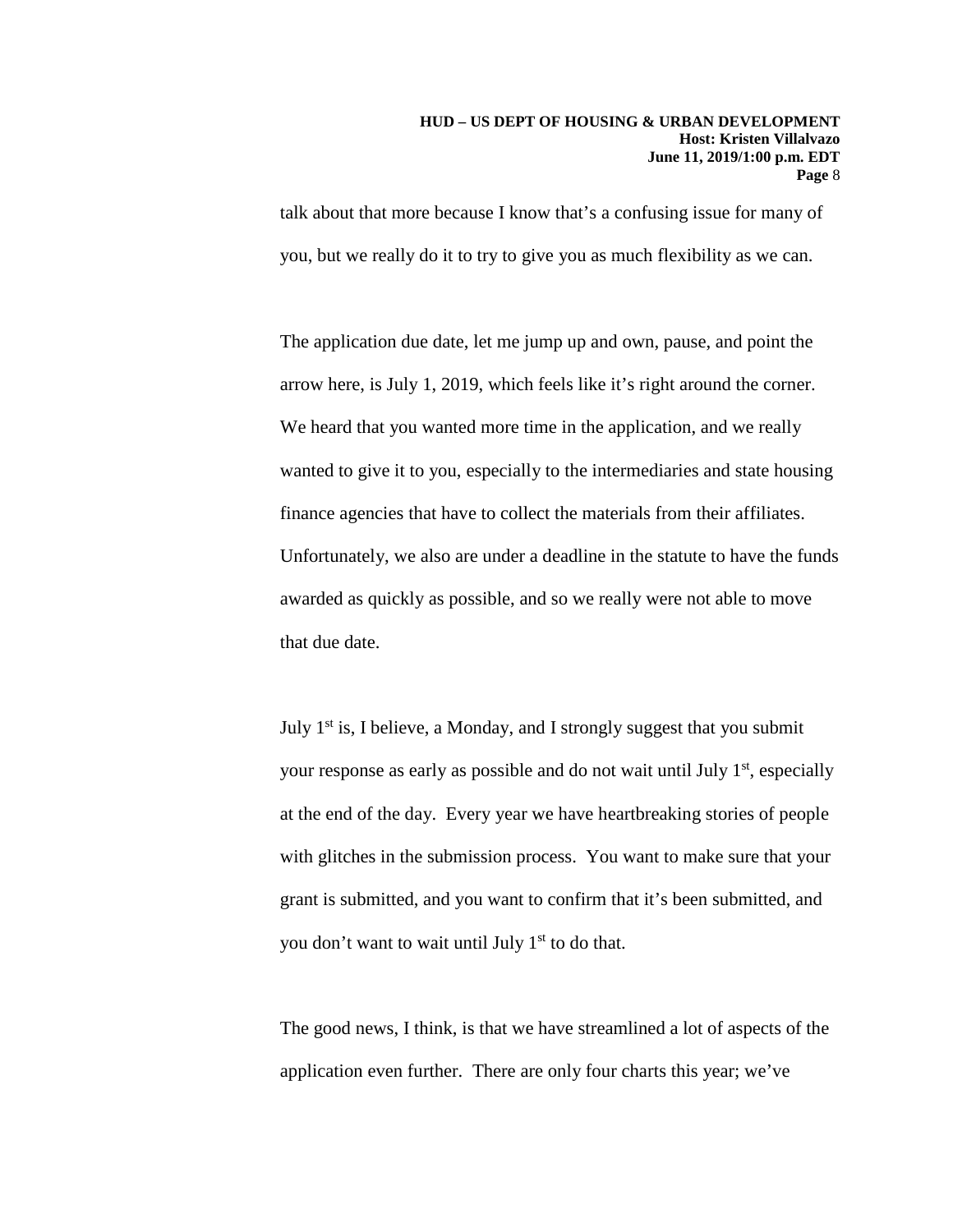reduced the number of charts you'll have to fill out, and there's no separate narrative. We are asking for less information than we have in the past in part because if we have the information already, we're not going to ask you to give it to us.

So, where in the past we might have asked you to provide us with information that's contained in your HCS profile or in your reporting. We will draw that information directly, and that should make the application process easier for you.

There are two charts that are particularly important. I just want to highlight Chart A2 supplement is for parents, and that lists the characteristics of their network, and Chart B is the supplement for leveraged funds. I do know that for you and for us, the collection of leverage funding is very painstaking.

I want to, in advance, tell you how grateful we are and how important and impressive it is that we are able to validate in our performance review and through the NOFA that, in fact, you are really engaging in major partnerships to stretch the federal dollars as far as possible, and in 2018, the grant dollars awarded under this NOFA leveraged \$6 of non-federal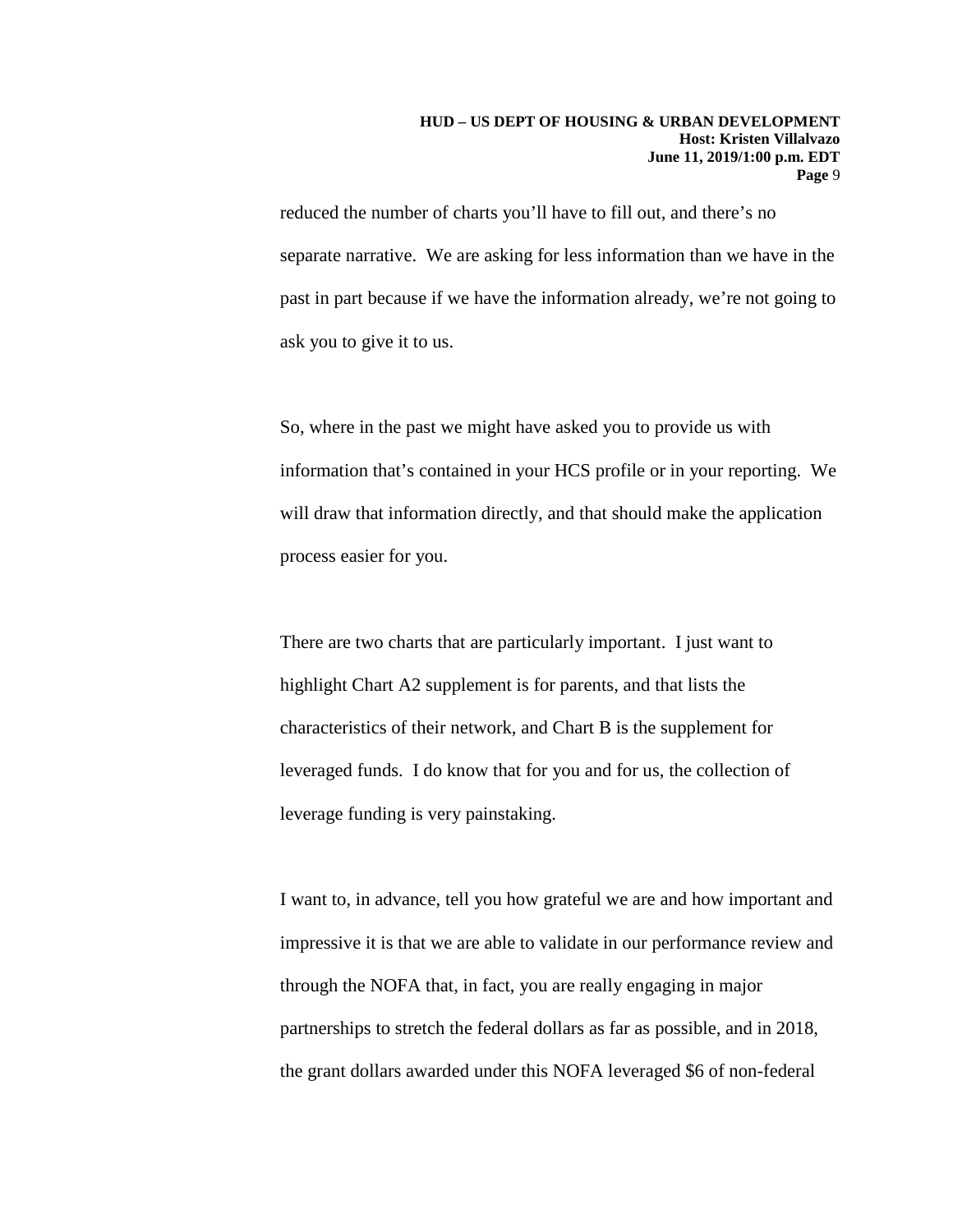funds, which is extremely impressive. So, we do collect and pay close attention to the leveraging information.

Next slide, please. There's a change in clarification in an issue that I know caused quite a bit of excitement in fiscal '18, and that is the definition of eligible costs. Applicants have been asked—last year, we had a definition of eligible cost that limited funding for some types of expenses, and groups raised good questions about that. At the same time, the administration definitely wanted to implement a policy of seeing the federal dollars used directly tied to services as much as possible.

So, to be eligible for reimbursement, for direct costs, we've defined in the NOFA that the costs have to be incurred pursuant to one of the program activities that is permitted under the program. So, we break down what's eligible into these areas of housing counseling, group education, oversight compliance, quality control, supervision, counselor training, certification, and marketing and outreach.

If you have a cost that is eligible for this NOFA, you basically have to document that it is tied to one of those eligible uses, and we will respect the cost classifications that you have from a duly-approved negotiated and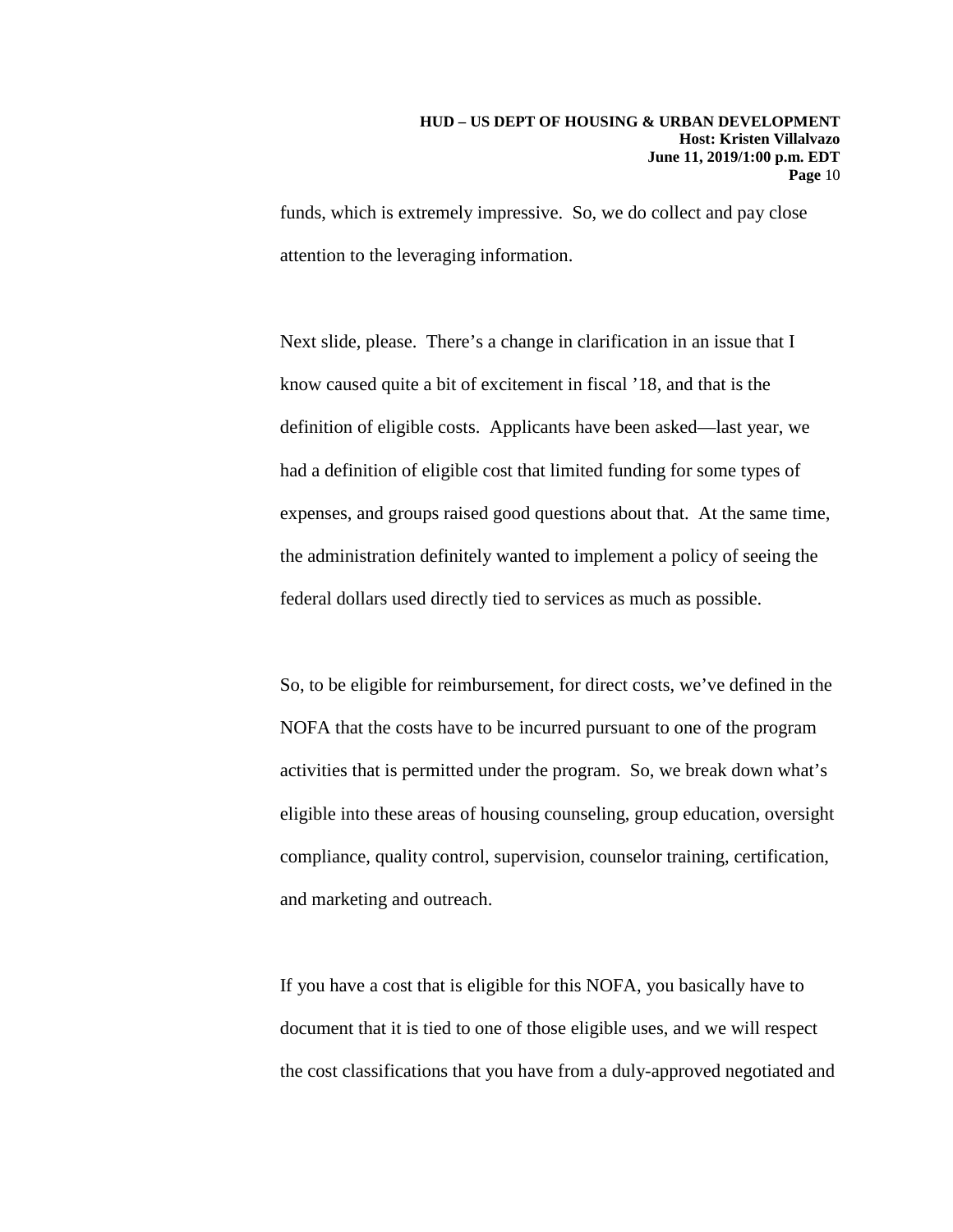#### **HUD – US DEPT OF HOUSING & URBAN DEVELOPMENT Host: Kristen Villalvazo June 11, 2019/1:00 p.m. EDT Page** 11

direct cost rate agreement or cost allocation plan. So, if you have a NICRA or a cost allocation plan, if you're state and local government, and that has defined what is direct and indirect, we will respect that decision and not disallow anything that's negotiated within your NICRA.

If you're not using an approved indirect agreement, then you do have to show us that the costs you're claiming are connected to, bear a relationship to an eligible use, but I think you'll find this to be clearer and more in direct relationship to the program than what the language that we used last year. I'm sure there will be questions about that, and we will be issuing FAQs along the way to clarify any questions that you have.

Next slide, please. I'm going to turn it now over to Joel Schumacher, who has done a fantastic job as the team lead for this year's NOFA. He's going to tell you about the agenda and the rest of the call. Joel.

Joel Thank you so much, Sarah, for explaining those key changes. I'm going to lay out the agenda for everyone as this call progresses.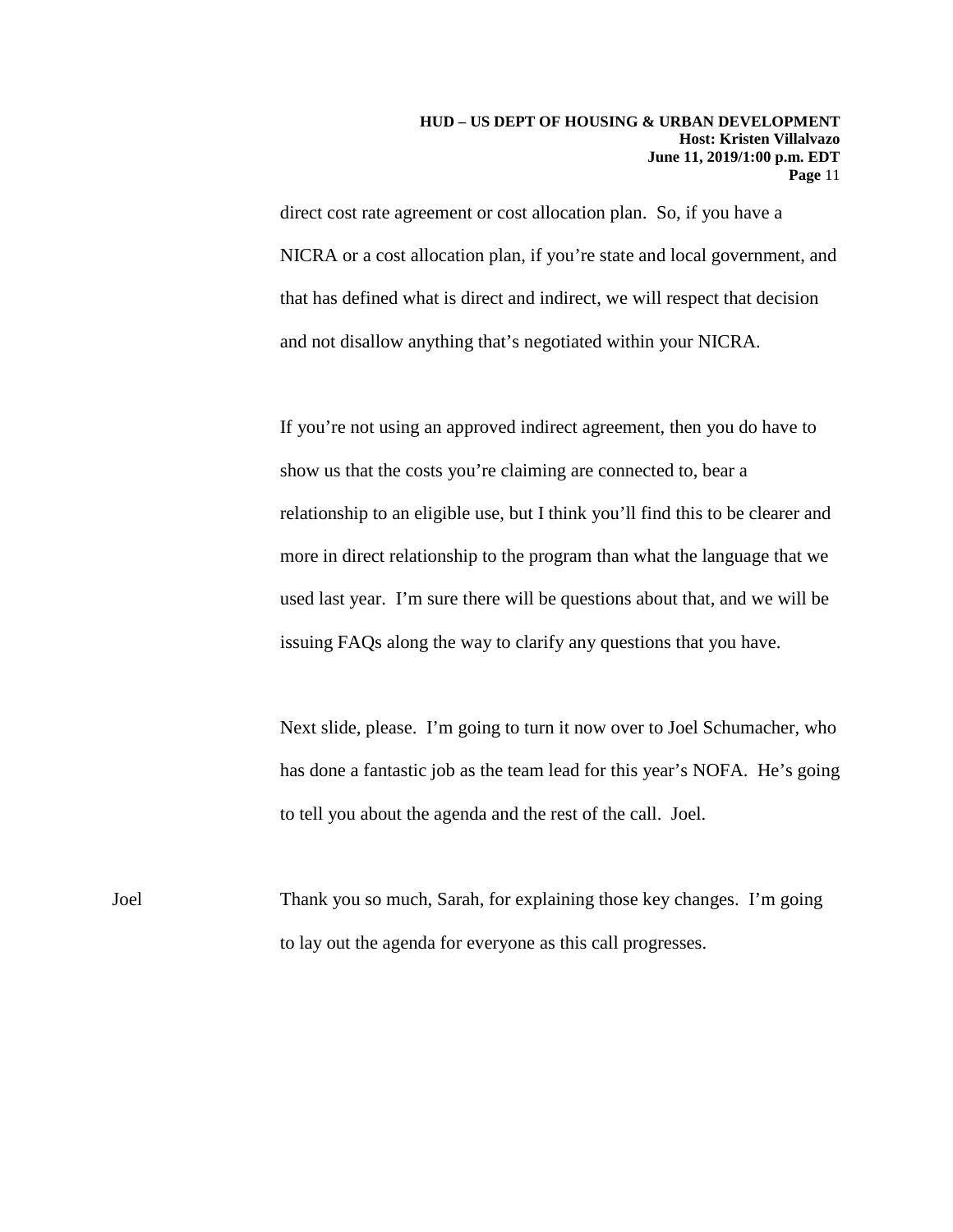Next slide. We have a number of presenters who will discuss the different rating factors starting with me and continuing on with Rebecca, David, Melissa, Tracie, Shae, and Kristin.

Next slide. The agenda will cover eligibility requirements and funding methodology along with finding and submitting the grant application, how to complete the grant application which will take the bulk of our time, and the rating factors, and what they consist of.

Next slide. So, first I'm going to cover the eligibility requirements and funding methodology topics.

Next slide. Just to reiterate what Sarah already said, we have a two-year NOFA this year. The application due date is July  $1<sup>st</sup>$ . That's in the  $4<sup>th</sup>$  of July week, so make sure you get your applications in early, and the period of performance has returned to an 18-month period of performance, and that does have some overlap with FY '18.

Next slide. The NOFA format has been simplified, as Sarah pointed out. We have reduced the total number of application charts. We're now down to four, so Charts A, B, C, and D, and to clarify, locals, in your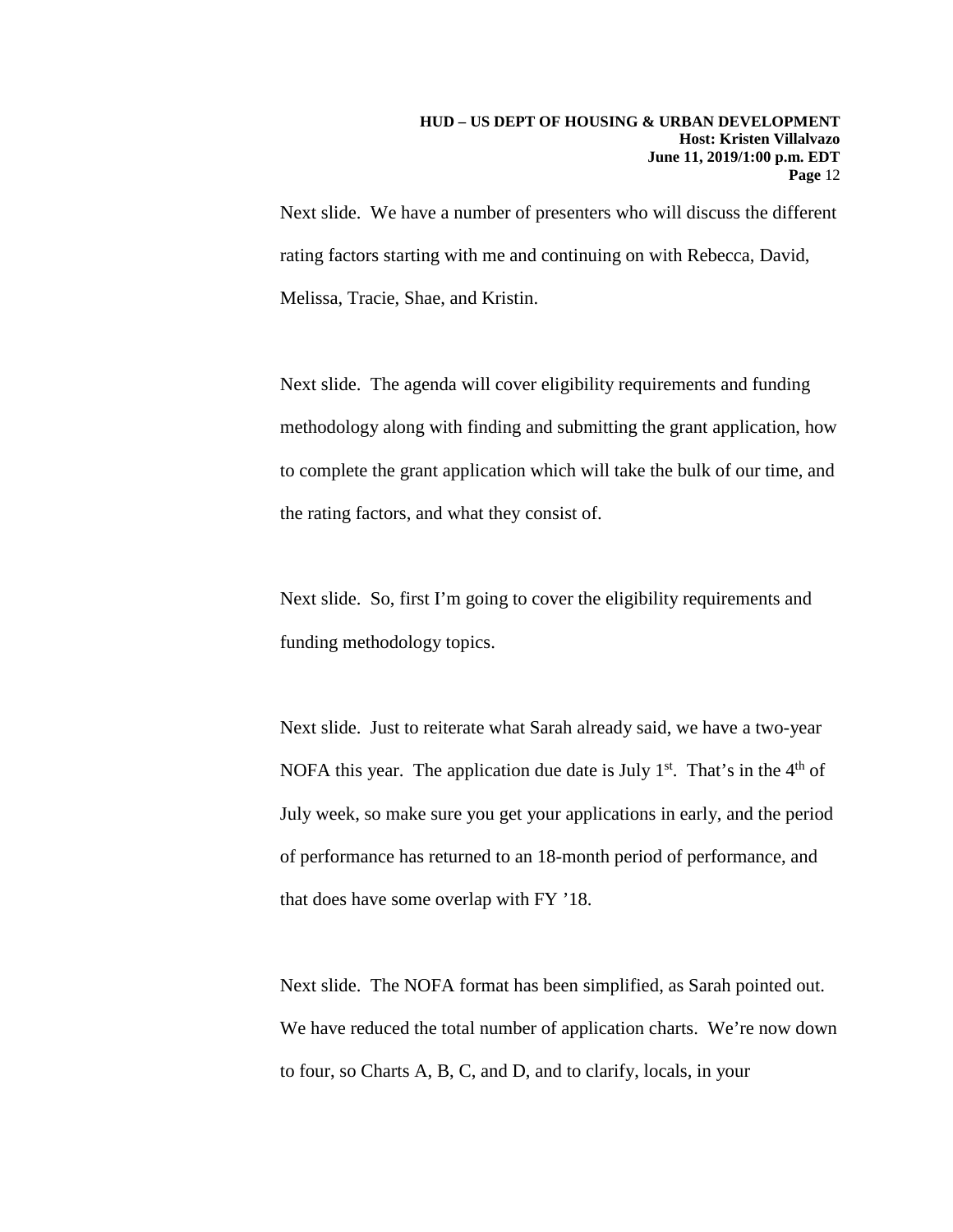application, it'll be Chart A1, B1, C1, and D1, and then intermediaries, multistate organizations, and SHFAs, it'll be A2, B2, C2, and D2, but that really hasn't changed from last year

Another thing is we are increasing our use of internal data, so part of the reason we were able to streamline the application is because we had a lot of info on record already. To the extent that we had it, you don't need to provide it making life easier for all of us.

As a reminder, applicants will complete the appropriate chart based on your agency type. So, local housing counseling agencies will use the application or the forms that are called HUD-9906-L along with the Chart B Supplement if you have leveraged funds, which we hope you do.

Then, parent organizations will use the forms HUD-9906-P along with the Chart A2 Supplement which Sarah already described. That's how you describe the characteristics of your network. Those are your funded subgrantees and branches. Then, Chart B for you as well to indicate the leveraged funding.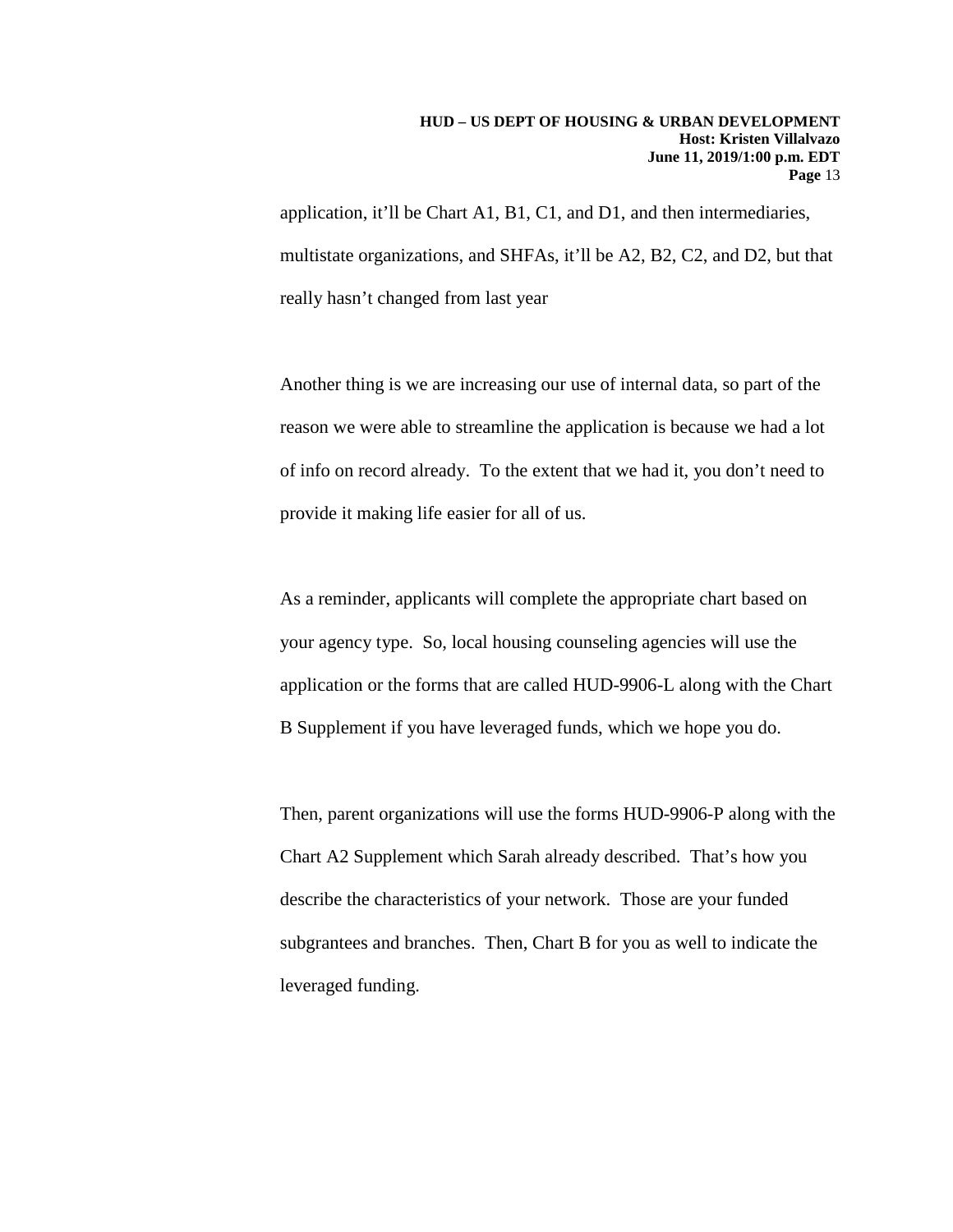Next slide. The full eligibility requirements are laid out in Section 3 of the NOFA. This hasn't changed from previous years. So, all housing counseling agencies that were approved to participate in our housing counseling program prior to the issue date, and SHFAs are eligible for this NOFA.

If you are an agency that is not HUD approved yet, but you do meet the approval criteria that's laid out in our regulation 24 CFR 214. Then, we encourage you to affiliate with a HUD approved intermediary or SHFA so that you can help them get grant funds and get the experience and knowledge that come from being affiliated with an intermediary.

Next slide. Double-dipping prohibitions still exist. Applicants are prohibited from getting grant funds from multiple sources. To simplify that, if you're a local housing counseling agency, you cannot apply and become both a direct grantee on your own and then also affiliate and become a subgrantee with a parent. You have to either apply on your own or as part of a network.

The only exception for double-dipping is the same one we've had in the past, and it relates to HECM funding. So, if a grantee or subgrantee has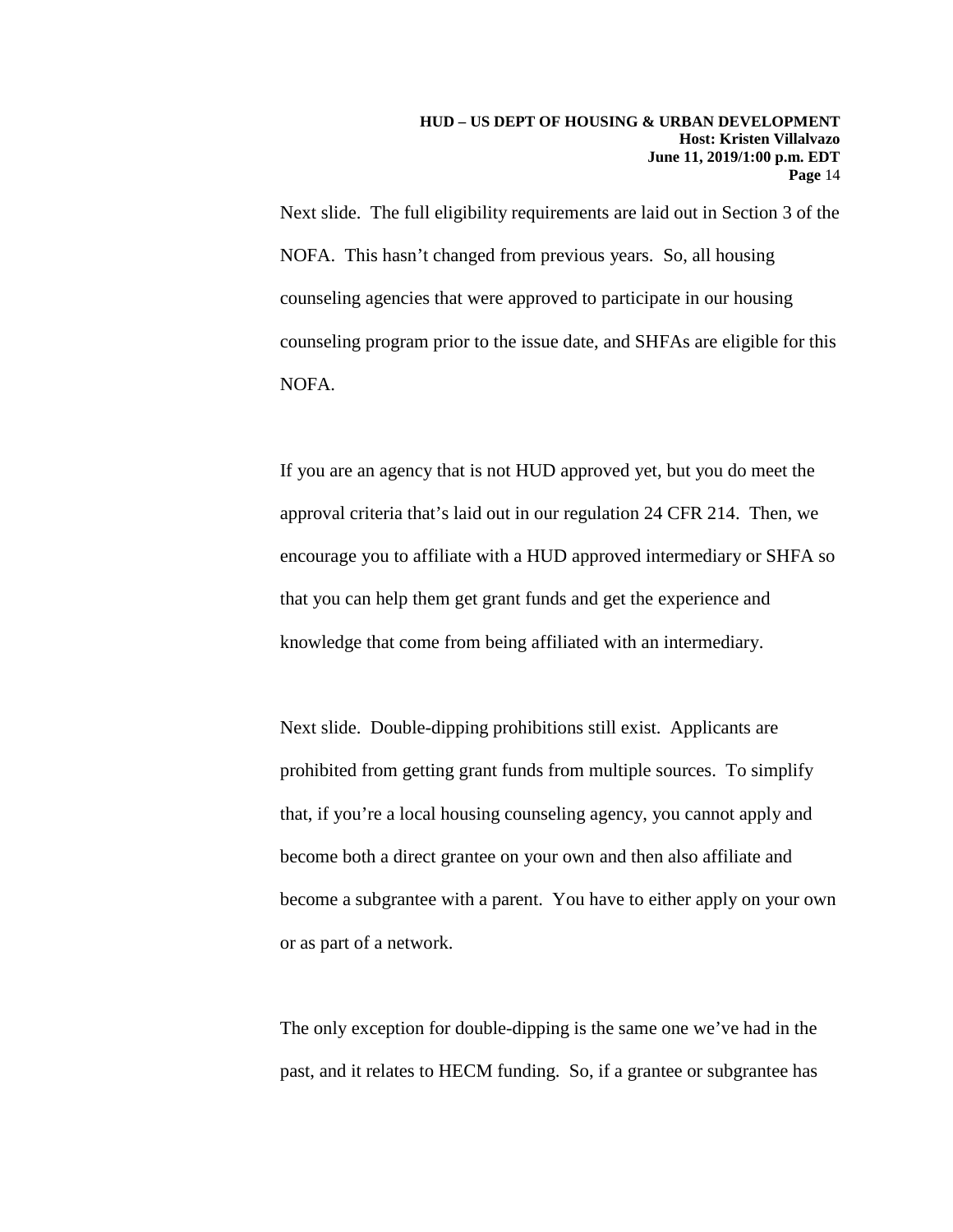one or more HECM counselors and is awarded HUD grant funds either directly or as a subgrantee, then you're allowed one additional subgrant that would be for HECM counseling from an intermediary that exclusively provides reverse mortgage counseling.

So, for those of you to whom that apply, you know the deal on this one, but it doesn't apply in the vast majority of cases.

Next slide. The funding methodology, how we calculate the funds, the award size, that's specified in Section 5B-3 of the NOFA if you wanted to get more details, but to lay out the main pieces that go into determining an award size, there's a base amount which is determined by the size of your network. Your score obviously counts for a good deal. Counselor FTEs, so how much work is being doing as judged by your counselors, and there's different funding layers for both all counselors, HECM-specific counselors, along with those counselors which are getting trained in and providing default counseling to reverse mortgage clients.

Finally, those applicants who commit to reviewing members of their network using the HUD-9910 form and who share results with us, there's funding available for that as well.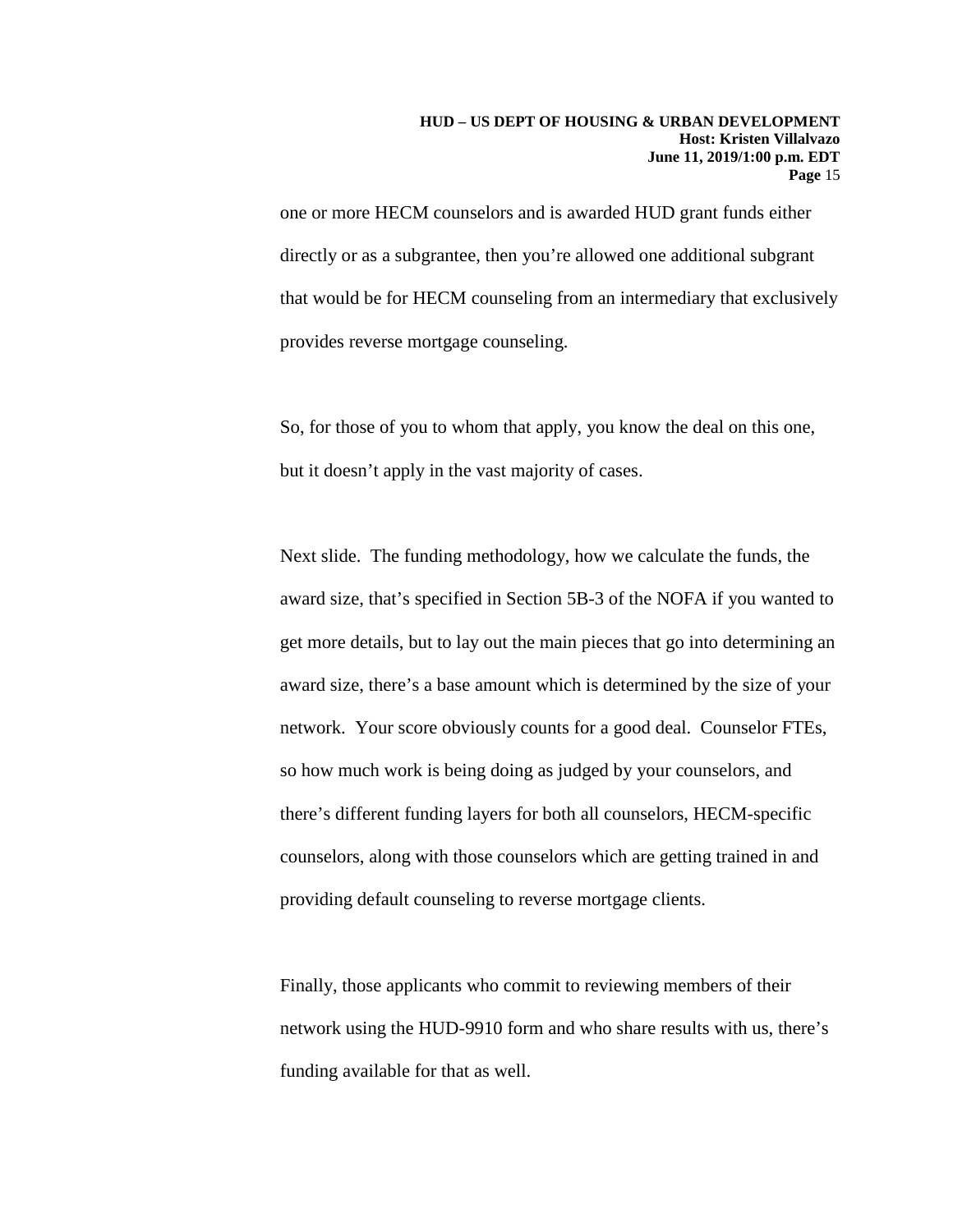Next slide. Application checklist. This is in Section 4B of the NOFA, but I'm just going to review it quickly. There are forms that are required of every applicant, so those are SF-424, standard form. It's across federal government. The HUD-2880 is the application disclosure and update form. The application itself, which is the HUD-9906 charts, so again 9906-L and 9906-P, choose the set as appropriate, an organization description, external audits and investigations, and the certification regarding lobbying.

Next slide. Then, as applicable, there's additional documents which are very important if they do apply to you. So, for newly-approved applicants, and newly-approved means this fiscal year, so after September 30<sup>th</sup> of 2018, you're going to be required to submit the HUD-9902 as part of your application, the reason being you were not required to have submitted the 9902 for FY '18, and we really, really need that data in order to rate you.

So, those newly-approved applicants will submit their 9902 covering FY '18. For everyone else, we have you data in HES already. Thank you.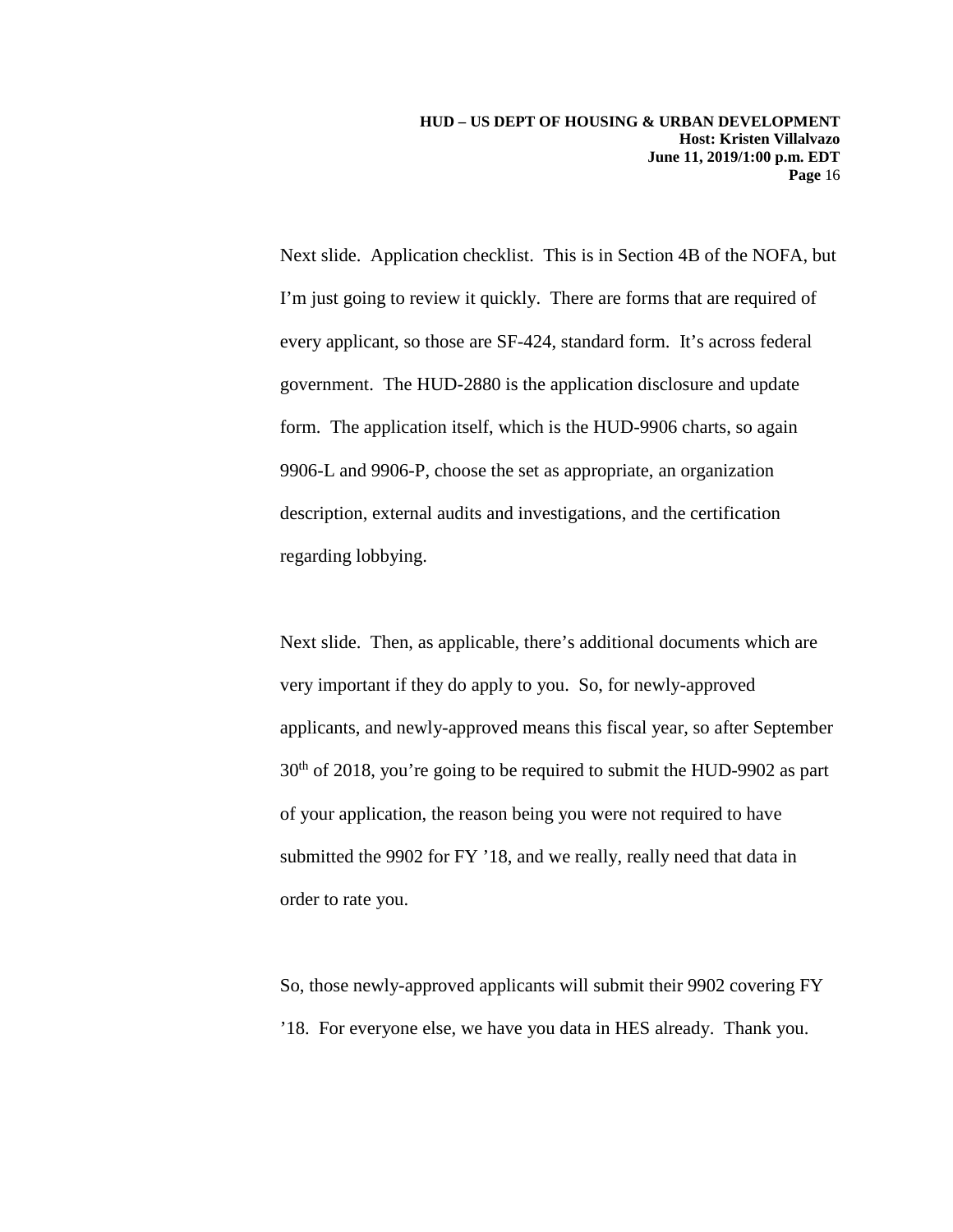If you're an SHFA and you're applying, we need to see your statutory authority. If you are engaged in lobbying activities, submit the SF-LLL. Finally, if you are seeking the preference points for the Promise Zone, there's the Promise Zone form, HUD Form 50153.

Next slide. I'm now going to pass the mic over to my colleague, Rebecca, who will explain how to find and submit the grant application.

Rebecca Great. Thank you, Joel. Good afternoon, everyone. Like Joel said, we're going to walk quickly through this section to show you where on grants.gov you'll find all this relevant information.

> Next slide. There are several steps that you need to do in order to successfully apply for this. Most of them are in grants.gov, but there are a couple that you have to do first. So, you can see the list including obtaining a DUNS number if you don't already have one, registering your system for award management, so SAM registration if you haven't already done so, registering for grants.gov, and finding the NOFA on grants.gov, and then all the process itself of actually completing and submitting the application.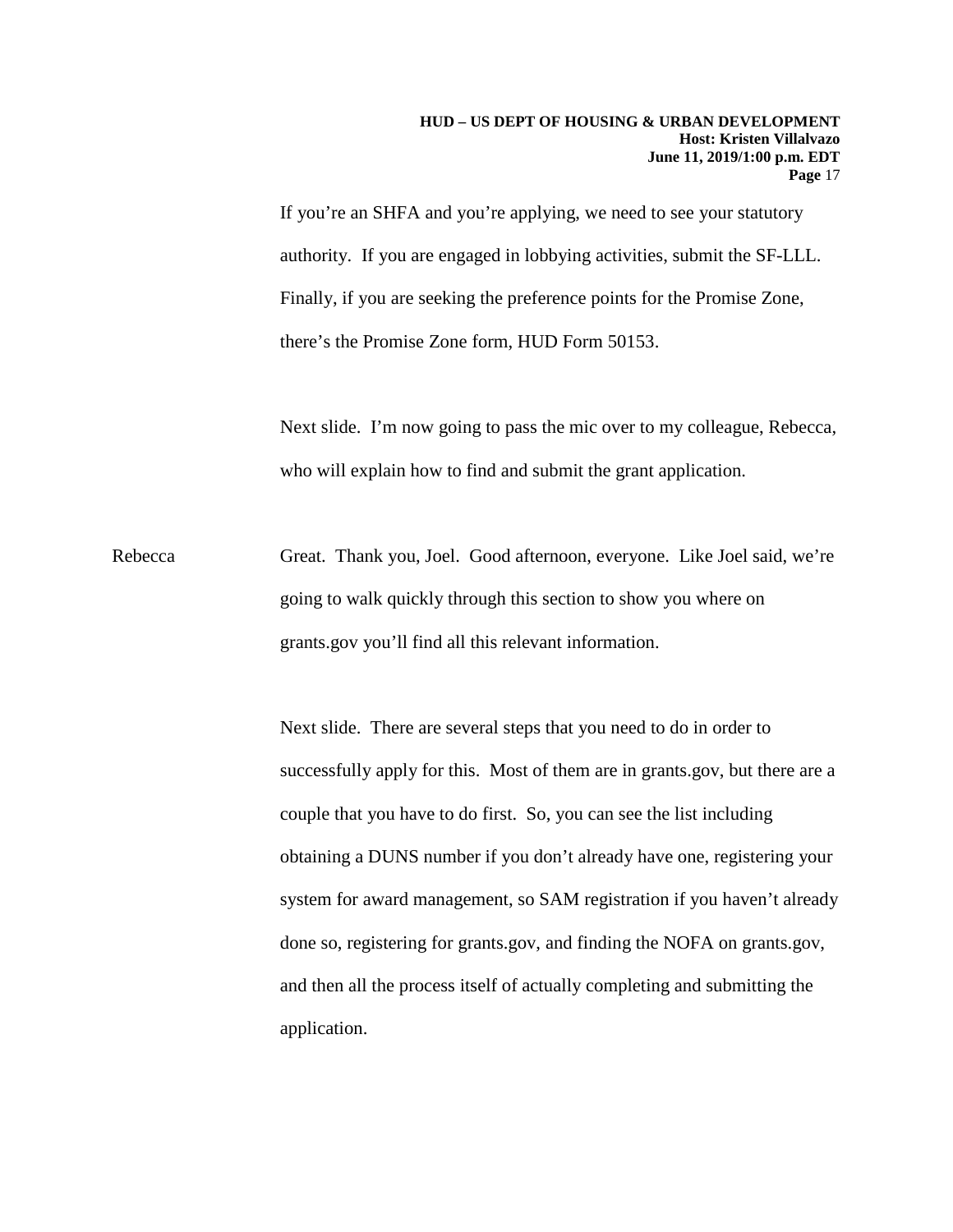Next slide. Here's what the DUNS website looks like. If you don't currently have a DUNS number, it's a requirement for applying for federal funds. It's a unique nine-character number used to identify your specific organization. You can go online to their website or call them to get a number if you haven't already, but that's something that's required for grants.gov, so please make sure you have that before you go and apply.

Next slide, please. SAM registration is also required to use grants.gov, and then there's a central location that is login.gov where you then access SAM. It's different from prior years where there was an actual SAM.gov login. It's now streamlined through login.gov.

So, if you are an existing SAM user, and you want to verify you have access to your record, if there's been staff changes on the person who used to update your SAM record who's no longer on staff, you'll need to make sure that you have access to your SAM record, and then also there's a date that's an expiration date. SAM is usually once per calendar year. Double check that date as well to make sure you registration won't expire before our application deadline.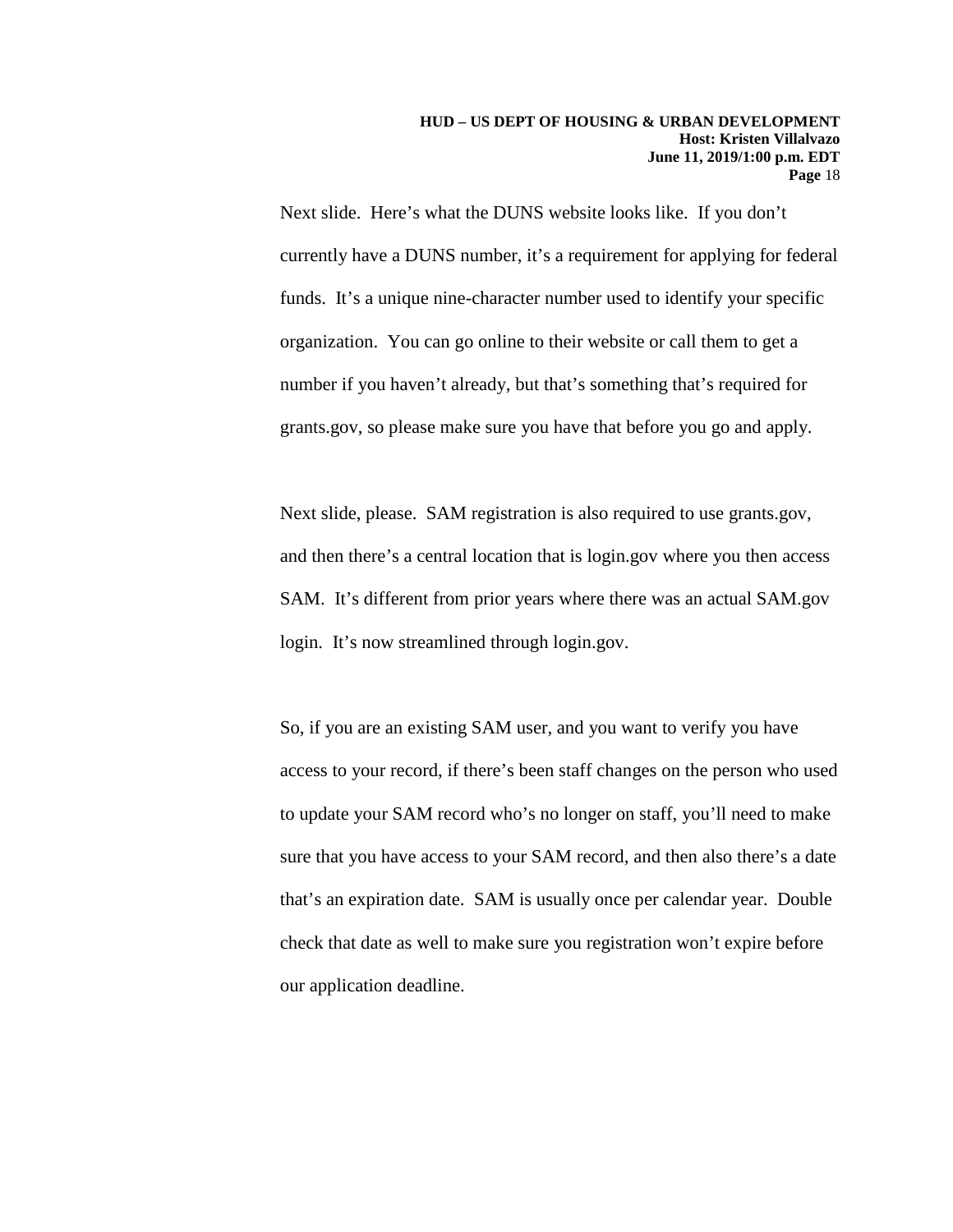If you have not registered with SAM previously, it can take some time. If you need an ESI number, it can take a lot of time, so this is something that you need to definitely do as soon as possible. You can see on the screen, it says it takes anywhere from two to five weeks if you've not previously registered with SAM.

Next slide. Here's a screenshot of what SAM looks like once you get though the login.gov process. The screen is here, and then you can search for your agency as well.

Next slide. Once you have those two items, then you're ready to register for grants.gov if you've not previously registered, and that's an easy process. Here you can see on their website, and now they also have a mobile app which should be easy for you to use across platforms.

Next slide. What's important to understand in grants.gov is that there are different roles, and you can assign roles for people in your organization. So, if you have multiple people working on your application, you can assign pieces to each person.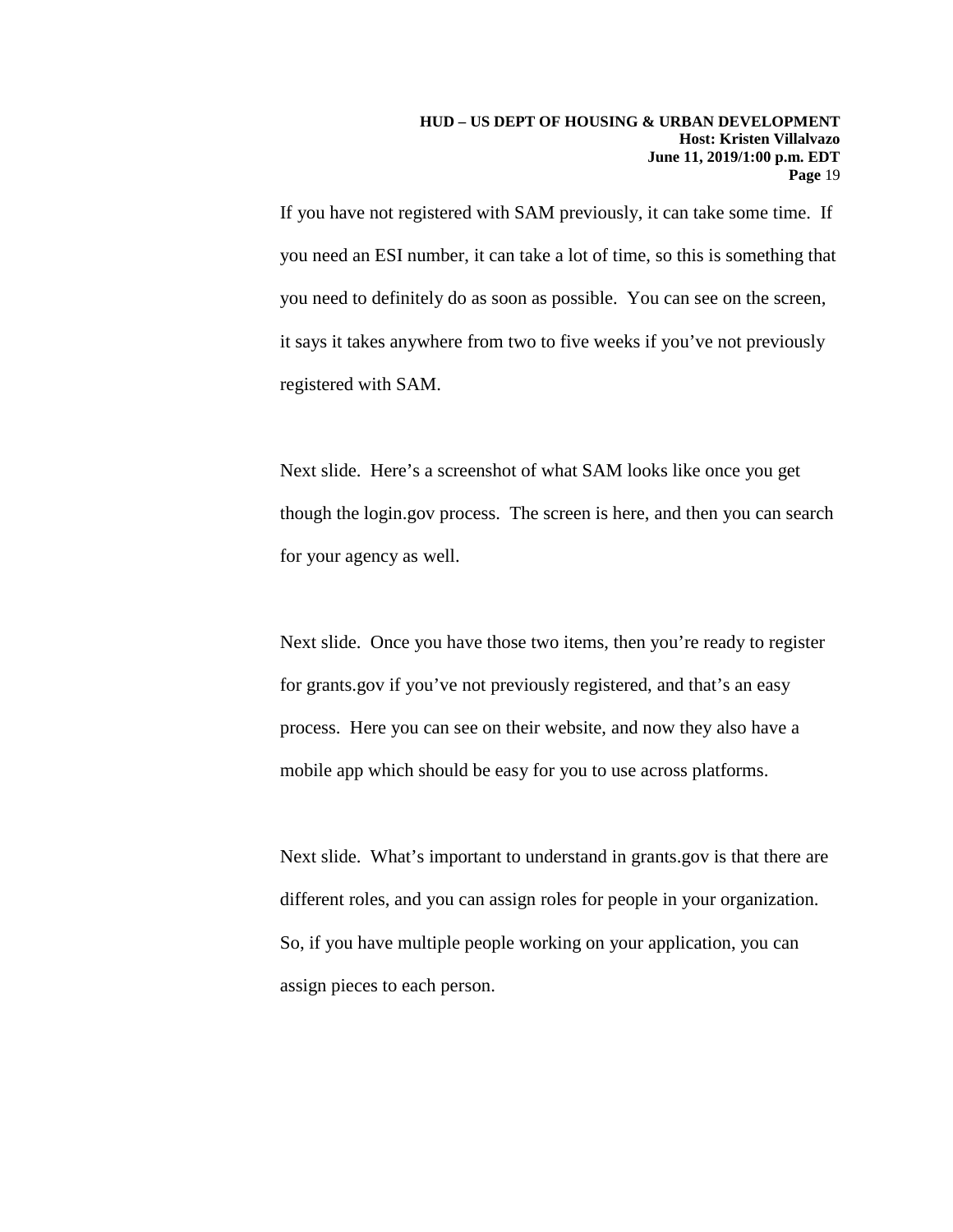What's really important to make sure you understand is the authorized organization representative, the AOR, is the only person in your organization who can physically submit the application once it's completed. So, if you are moving up to the July 1 deadline, and you're AOR goes on vacation, you need to make sure that they submit your completed application before they do that. That's the only person in your organization who can actually submit the application in grants.gov.

Next slide. Once you're in grants.gov, finding the NOFA is very important. You can see our NOFA number here in red, and there's a couple of places that you can search for it on the grants.gov screen itself.

Next slide. Then, once you've found it, and you're ready to start the application process, you would go ahead and apply to create a workspace, and then you'll be able to find the forms and download instructions there in the workspace. Those will download a zip file which has compressed files for the NOFA instructions and the attachments that Joel referenced earlier.

Grants.gov has lots of information online for online user guide. If you're having trouble in the system as well, you can reach out to grants.gov if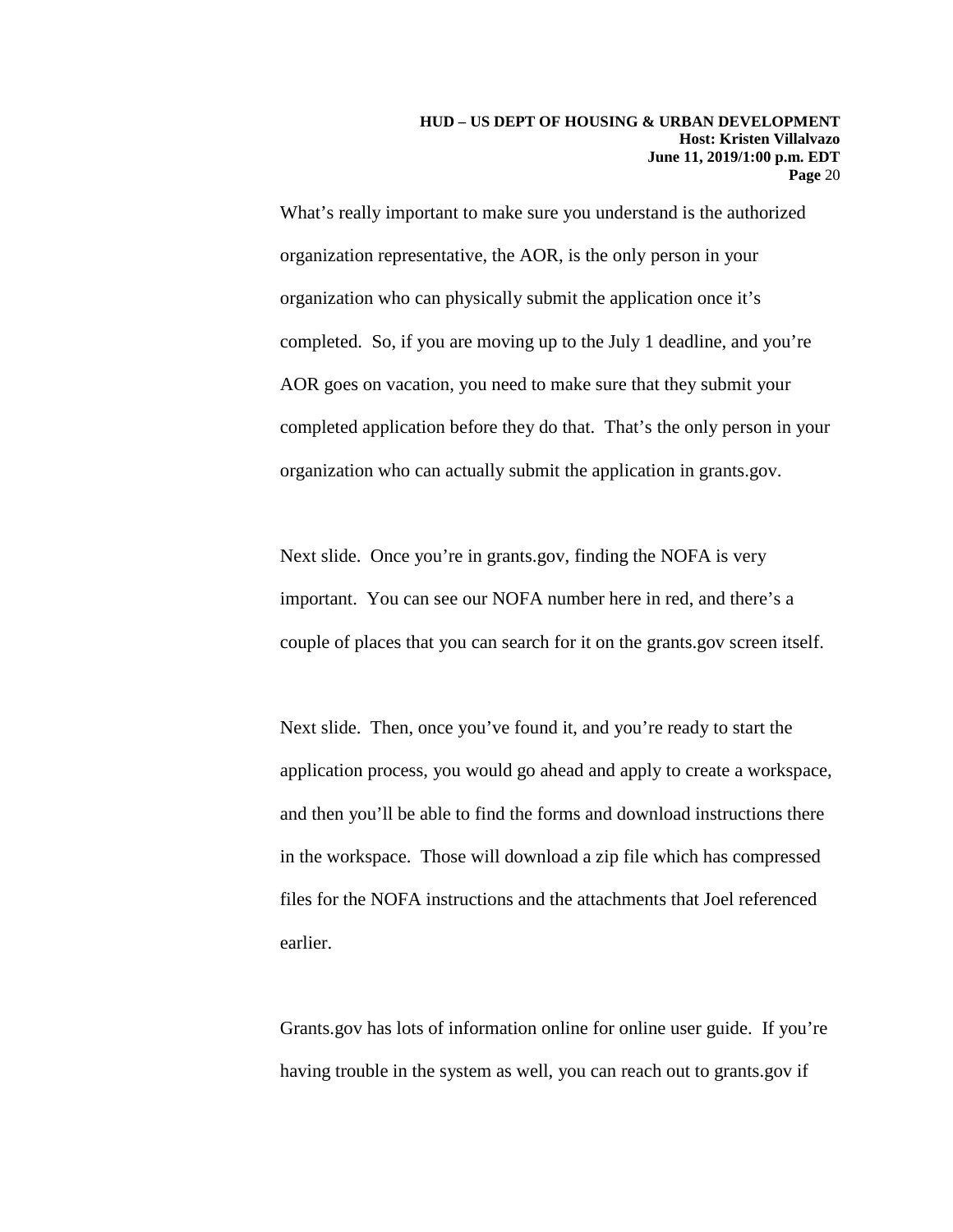you need help directly. Keep in mind that the HUD staff do not work for grants.gov, so we are able to answer some questions, but we're limited, so if you're having technical issues, you definitely want to talk to grants.gov directly with that problem.

Next slide. Here's a screenshot for you of what the zip files should look like in grants.gov for our NOFA, and you can see the charts that Joel referenced, a copy of the NOFA itself, and other relevant forms. Also, keep in mind that in addition to these forms, you will have to fill out the standard forms that Joel referenced, SF-424 of the HUD-2880 and other forms as relevant to you situation. These forms are ones that were specifically designed by the Office of Housing Counseling for process, and any additional forms are used more broadly either at HUD or across the federal government.

Next slide. So, also keep in mind, there are multiple versions of some of these forms. The SF-424, for example, you can fill it out either as a web form or as a PDF. You don't have to do both. So, depending on your preference and how the forms work in the system, you could either download a PDF or you could access it directly in a web form. If you're doing it as a web form, it will ask you to lock the form so that other people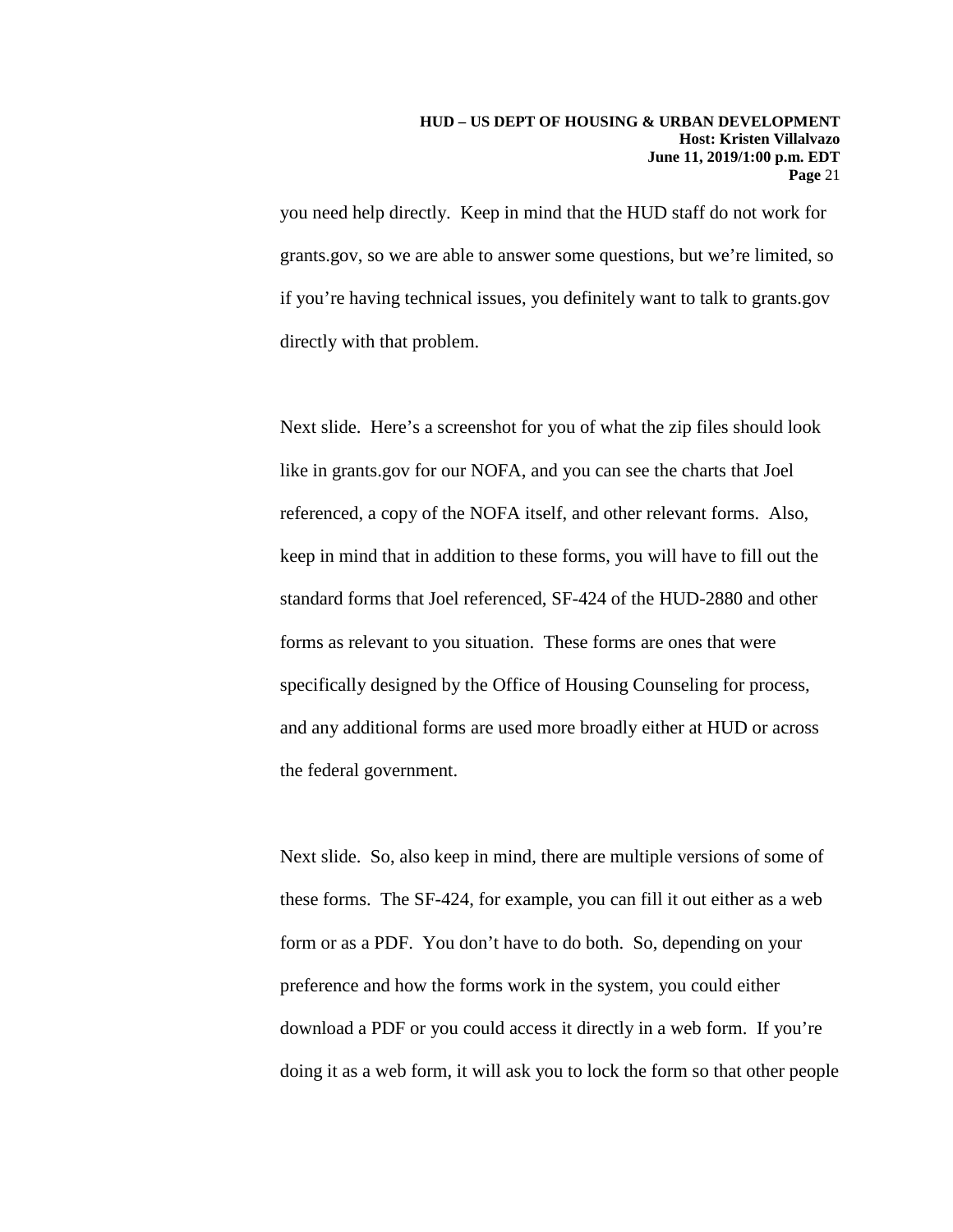#### **HUD – US DEPT OF HOUSING & URBAN DEVELOPMENT Host: Kristen Villalvazo June 11, 2019/1:00 p.m. EDT Page** 22

in your organization aren't able to work on the form at the same time and have dueling copies of the form, and then when you've completed the form, you would upload it if it's a PDF or hit save if it's a web form.

Next slide.

Joel Rebecca, sorry to interrupt, but some people are asking if you could just slow down a little bit.

Rebecca Oh, sorry about that. I talk quickly. I apologize. Okay. Go ahead, next slide. Here's the HUD-9906 charts, what they look like this year, and you can see that they have gray fields for standardized answers and attachments, and those are the fillable PDF sections where you would actually type the answers in, keeping in mind you will have character count restrictions, so if you're putting in a number, it's not going to be 5 million. It will stop at some point and restrict you as needed. So, keep that in mind both for text and numbers that you need to be succinct in these fields.

> Next slide. When you're ready to submit your application, you're going to want to go ahead and hit Check the Submission for Errors in making sure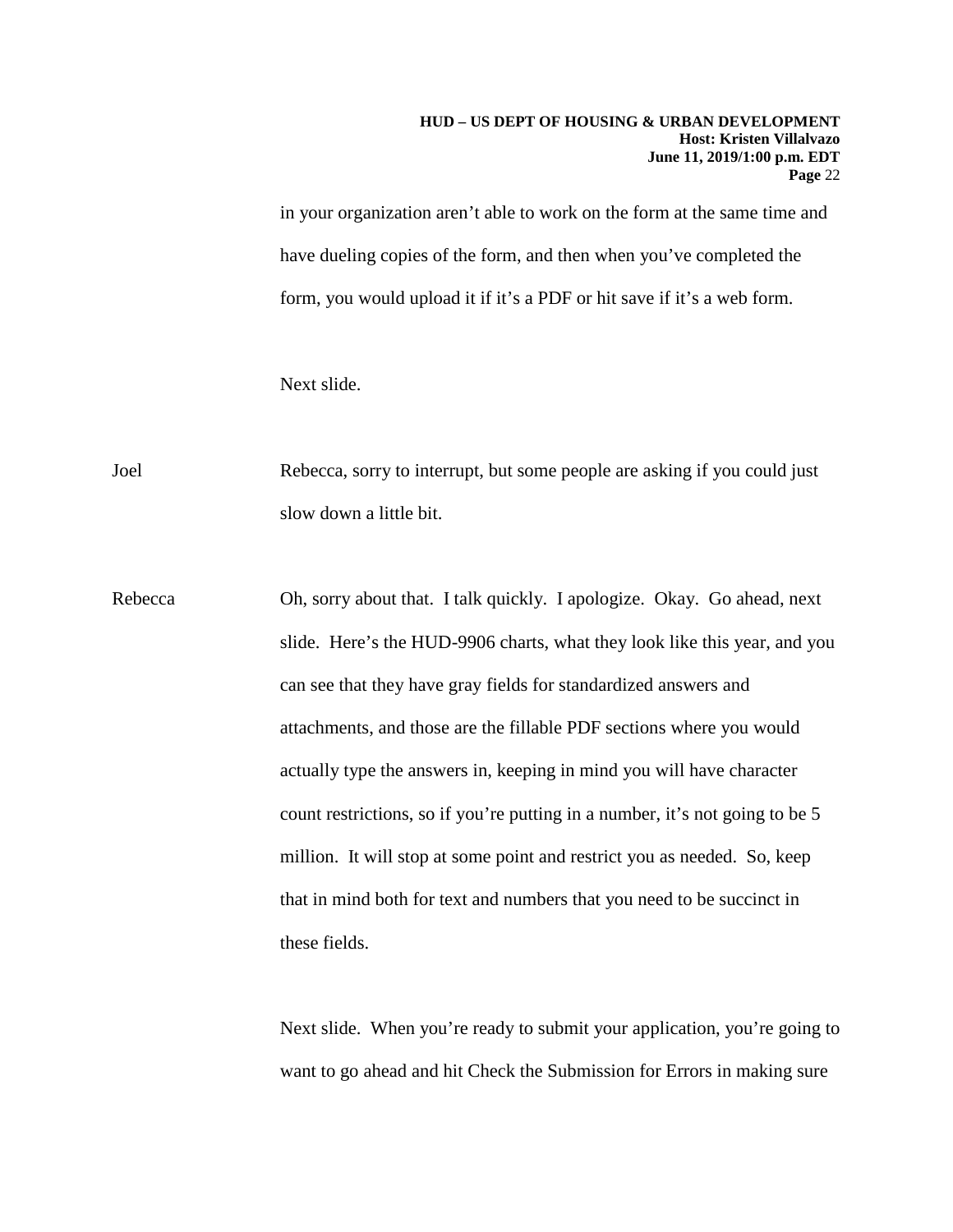there's no errors that might impact your submission. Then, once you've double-checked the application and made sure that it's ready to go, you would hit complete and notify your AOR. Like I mentioned earlier, the AOR is the only person who can submit the application on behalf of your organization. Then, when the AOR has been notified, then you're ready to go ahead and click Sign and Submit.

Next slide. As Joel and Sarah both referenced, the deadline is a hard deadline. It is one second before midnight on July  $1<sup>st</sup>$ . We highly recommend that you do not wait until that late in the day on that day to submit your application. There are many potential errors that could happen, and it's always good to have two to three days in advance at least to make sure that grants.gov has accepted your application.

It's also really important to watch your email to make sure that the application was validated or rejected. If it's rejected, and you need to go in and change it, there's a grace period that you have to go in and adjust things. It's also really important to save the emails that you get if for any reason that you might need to discuss this with HUD in the future or have some sort of verification that you did submit online on time. Having those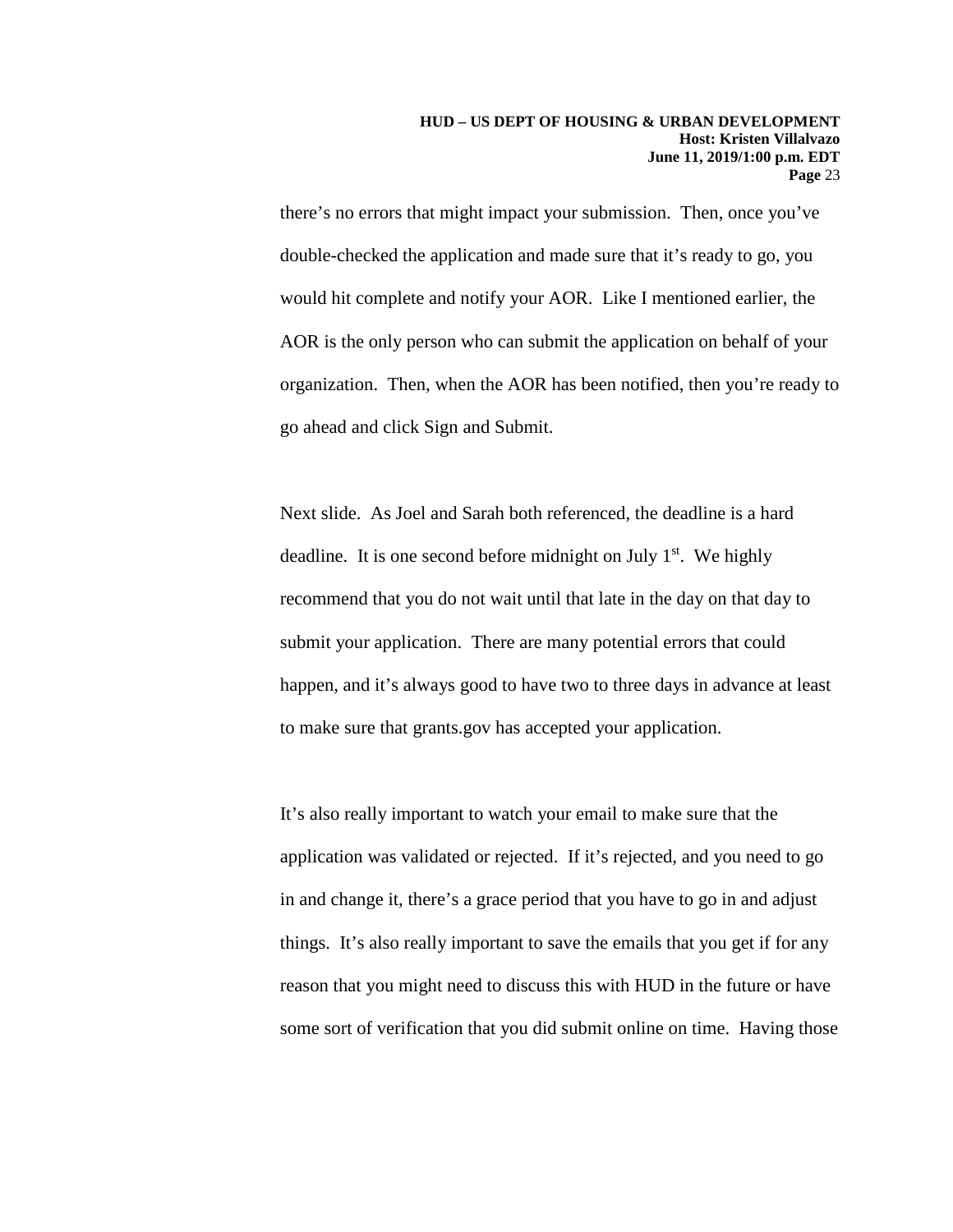copies of those emails is very important. Then, relevant to that, you need to make sure that grants.gov has your email address correctly.

Go ahead, next slide. Then, also, once you've been validated in the system, you will get a confirmation of receipt and an application tracking number. If you haven't received a confirmation notice or application tracking number, your application is not considered received, so you need to double check. You should get some sort of receipt and application tracking number. Watch for that. Only completed applications received by the deadline will be considered eligible for consideration by HUD.

Next slide. There's two different application status updates that you need to watch for. If it was rejected with errors, and you haven't corrected those errors before the grace period, we cannot review your application. If it's rejected with errors, and you do correct the errors, there's a 24-hour grace period to resubmit your application, so if you've submitted it, it comes back rejected with errors, look for that email, and you get that notification, you have 24 hours to resubmit your application before that grace period ends.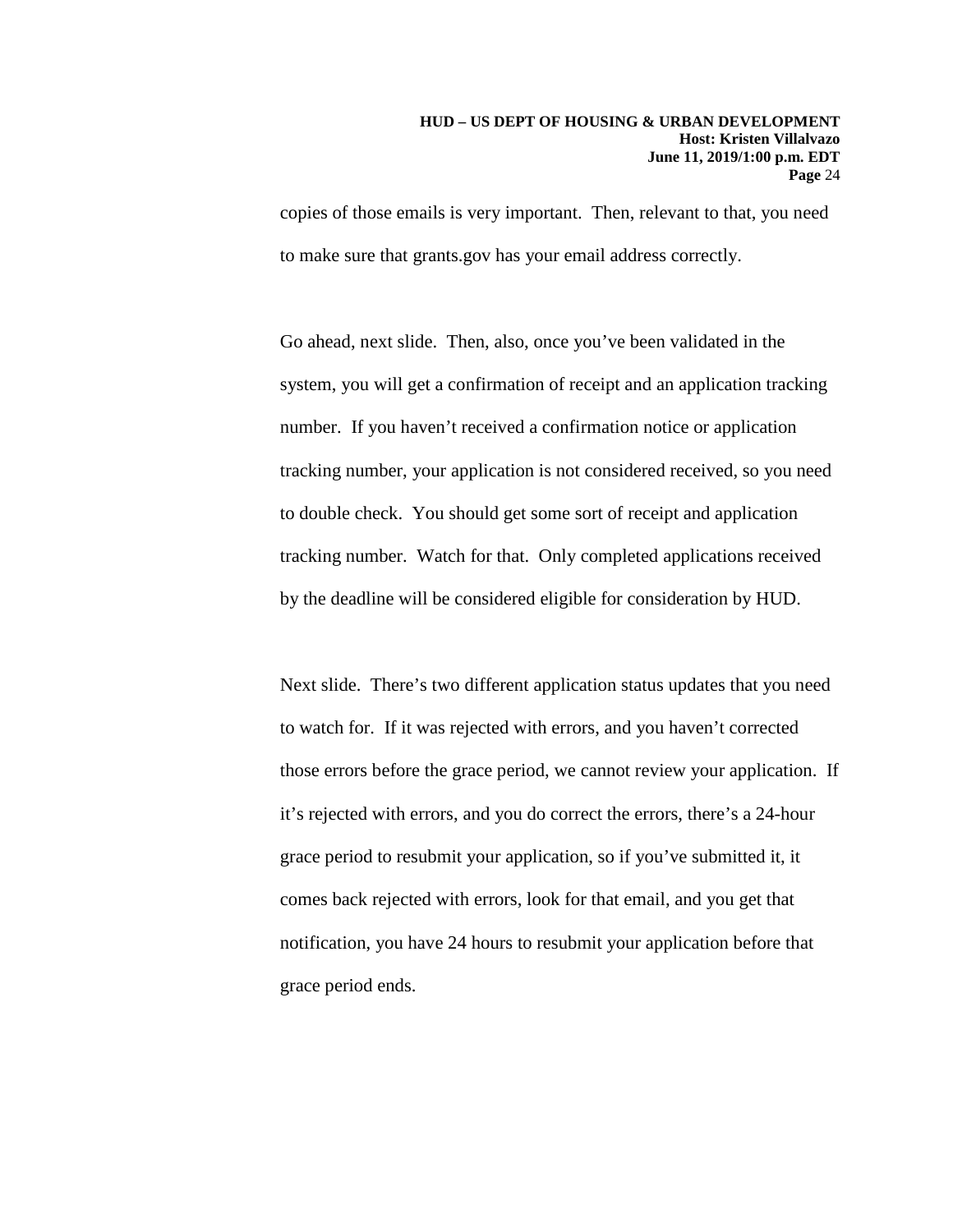#### **HUD – US DEPT OF HOUSING & URBAN DEVELOPMENT Host: Kristen Villalvazo June 11, 2019/1:00 p.m. EDT Page** 25

Then, if your application goes through the first time, or if you've been able to resubmit successfully, it will become validated, and that will be forwarded to HUD for review.

Next slide. That's it for submitting the application overview. Next up is David Valdez talking about preference points and Rating Factor 1.

David Hi, everyone. Let's jump right into preference points. So, preference points are only available should you reach the fundable score, which is 75. So, if you get a 73, and you do qualify for the maximum, which is 2 points in preference points, it won't put you at a 75 to meet the threshold, however, if you have a 75, and you're right on the cusp, you just met threshold, and you qualify for preference points, it would raise your score to a 77. So, that's how preference points work.

> There are three roads to preference points. Option number one is Opportunity Zones, which is new. We have option two, Promise Zones, option 3, Disaster Awareness and Emergency Preparedness. Let's get started.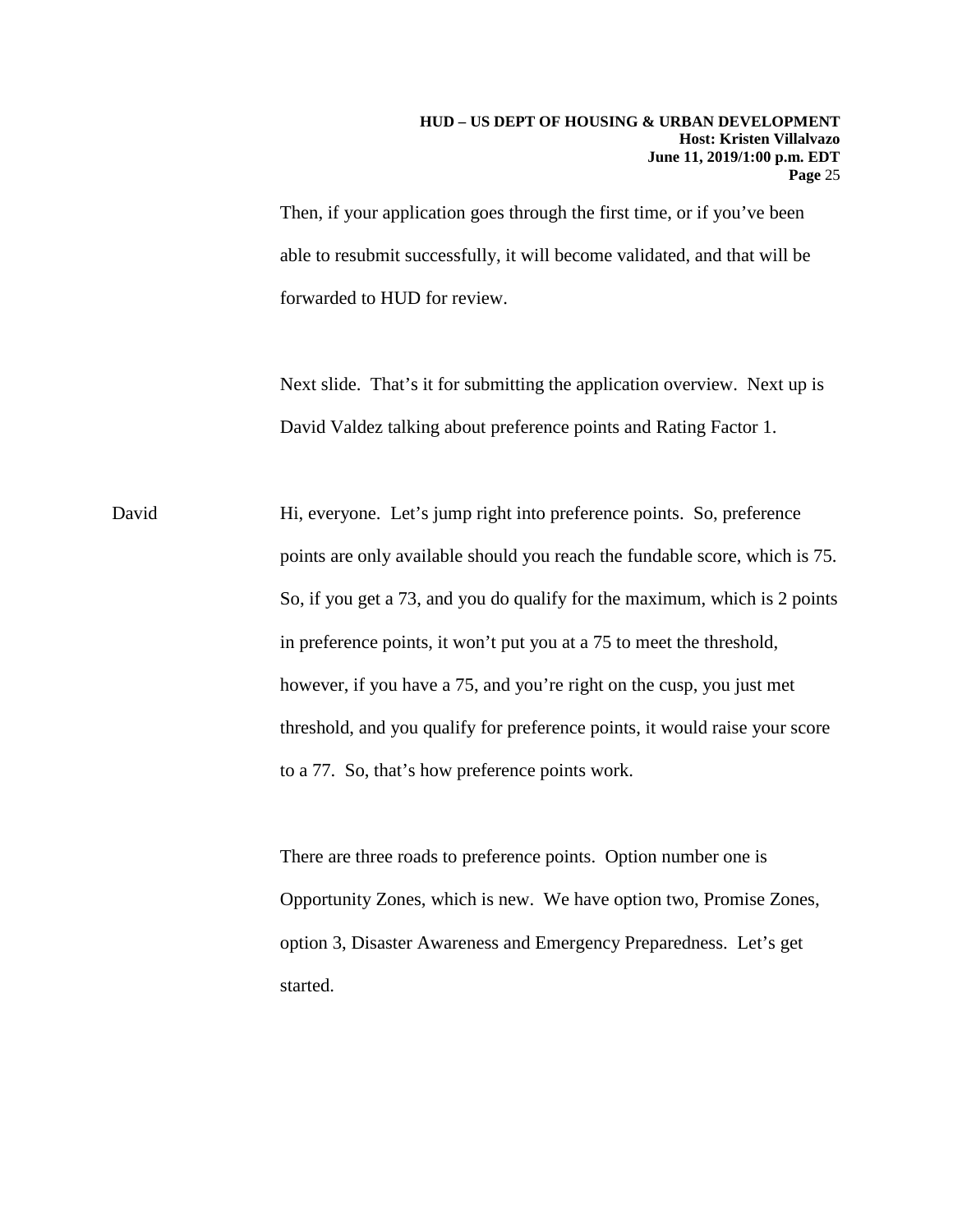Your first option is Opportunity Zones. So, this year, HUD is encouraging activities in Opportunity Zone communities. You can click on this link here for a list of the designated Opportunity Zones, and if you need to find your census tract number, you'll use the Census Bureau tool available at the second link here. If you're not located in an Opportunity Zone, you're not going to need to enter any of this census tract information.

Let's go back to the previous slide. Here we have a screen shot from the Census Bureau, and if you entered your address, it will give you your census tract number. Let's go to the next.

Then, here's a map which will actually show you in that link, you would click on the right hand side, qualified Opportunity Zone tract and your state as well, and this will show you whether or not your agency falls within an Opportunity Zone tract. If so, you're going to enter this information on Chart A, Field 01, and this is where you're going to enter your census tract number.

The second option for preference points is through Promise Zones. So, we've done this in the past. We encourage activities in Promise Zone communities. You have to submit a specific form which is the HUD-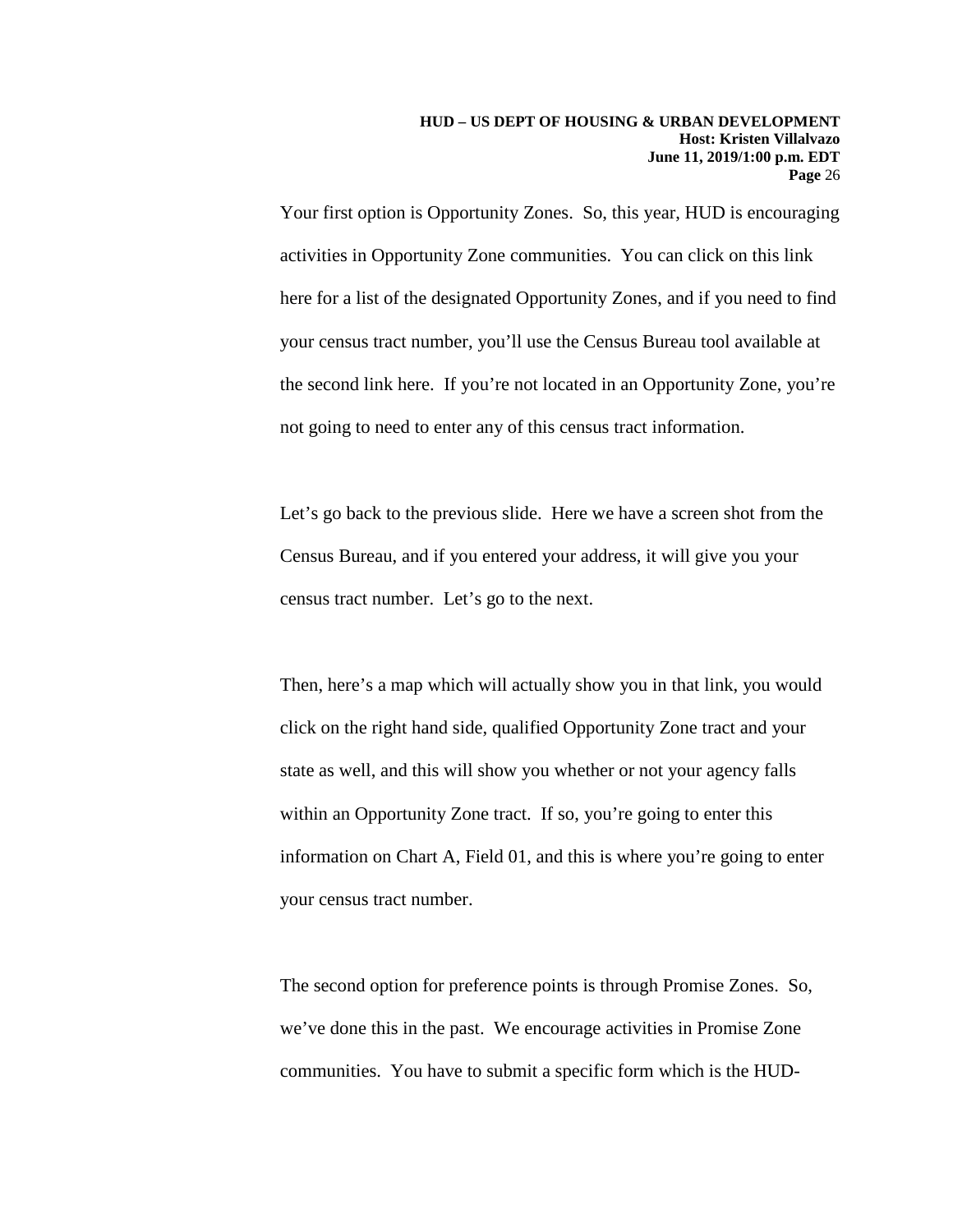50153, and then that form has to be signed by an authorized Promise Zone official, and you would click this link to get a list of the persons authorized to certify. You would also see when you click the link that there are a list of Promise Zones, and there were three different waves of Promise Zone. So, you would look at each one to verify whether your agency is located in a Promise Zone.

Next slide. So if you, or in the case of a parent, if you're an intermediary, a state housing finance agency, an MSO, if the subgrantee is located in one of these Promise Zones communities, you're going to indicate that on Chart A, Field 02.

The third option is Disaster Preparedness and Emergency Preparedness. HUD is encouraging agencies to have housing counselors who are trained in disaster and emergency preparedness. So, you're going to describe your activities in Chart C.

Let's go to the next slide and see what that looks like. So, here's Chart C. Here's an excerpt with Fields I and J, and in these fields what you do is you indicate the type of relevant activity in that first section in I. So, you'll see different activities, workshops, one-on-one counseling types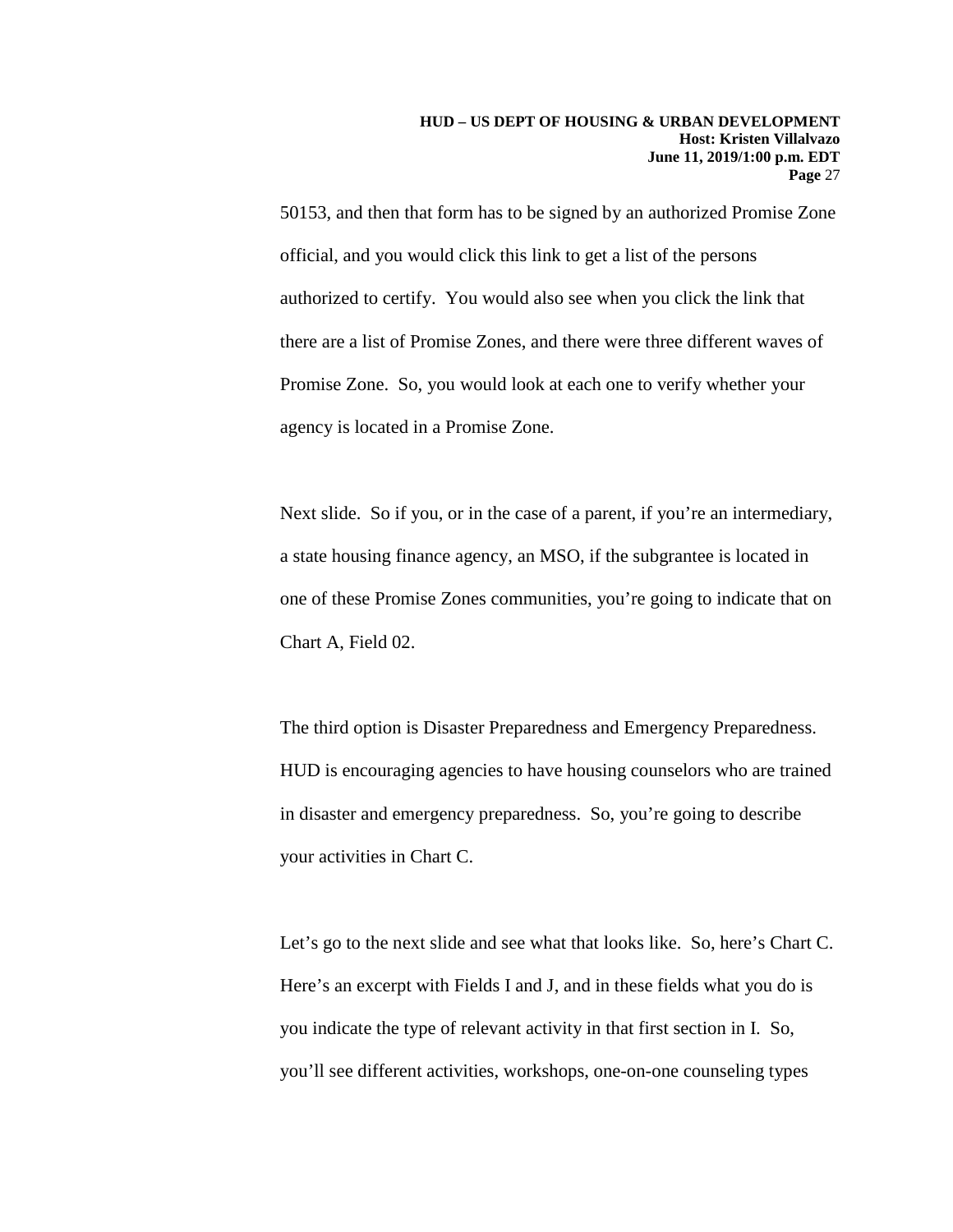that are specific either to emergency or disaster or any combination of these.

Then, in J, in that box below, you would tie together for us how you're implementing these activities. You would do that in narrative format, and just a brief description would do.

Let's get into the rating factors. Rating Factor 1 covers the capacity of the applicant. So, let's jump in. As Joel mentioned before, I just wanted to show that this year we really trimmed down the rating factors, so essentially before, it was a rating factor, and then you had a series of up to three to four sub, sub, sub, sub-factors, so this year they were trimmed down to just a rating factor and a sub-factor.

So, Rating Factor 1, we have four sub-factors that we're looking at A, B, C, and D. Rating Factor A is 2, the second fating factor B is 6—I'm sorry Sub-factor C is 7, and Sub-factor D is 4. So, let's take a look at each one in turn. Just as a quick reminder, you're going to use a chart to respond to Rating Factor 1 questions in here. You'll see as we go ahead how these correspond, so let's go to the next slide.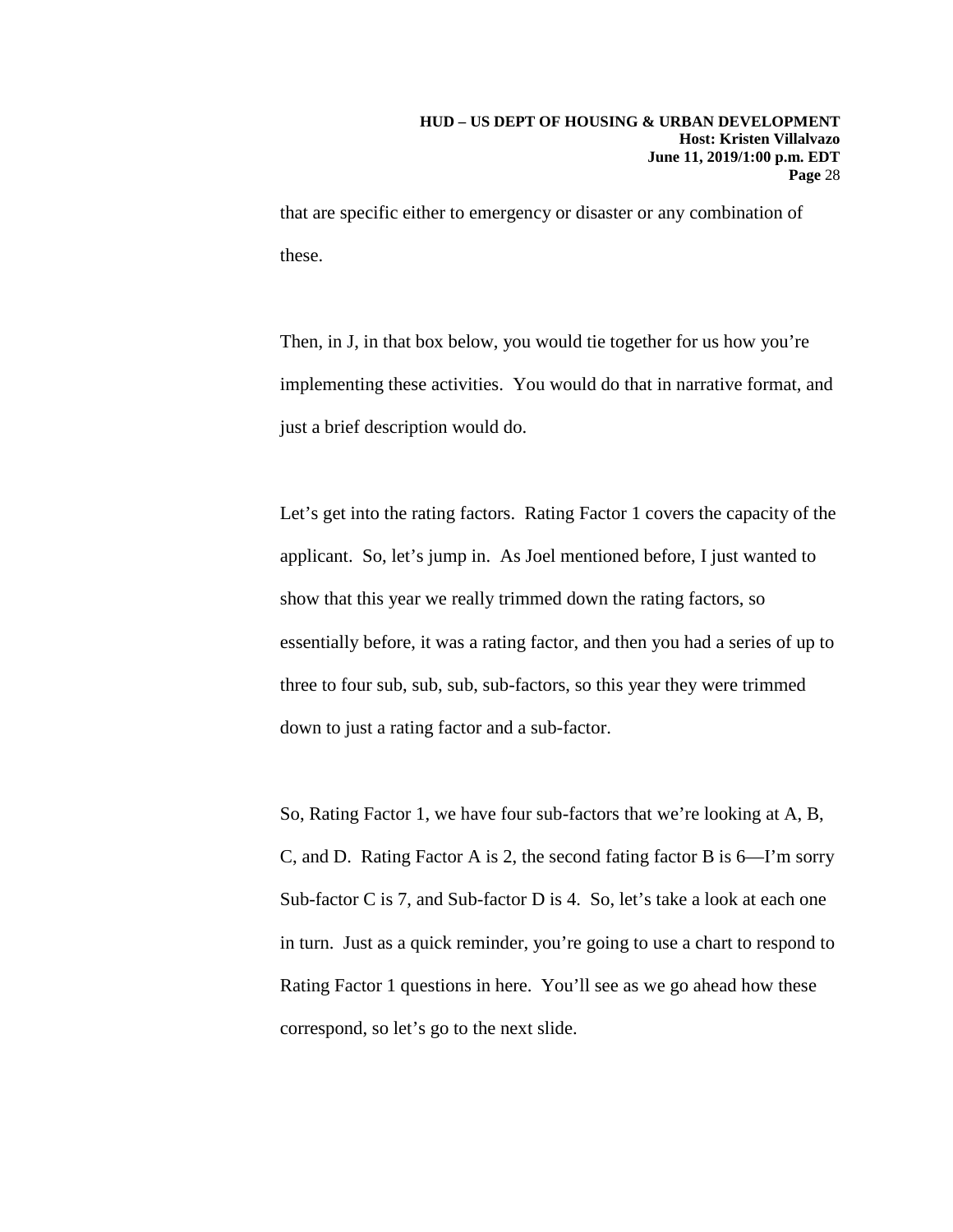The first Rating Factor 1A, we're looking at the duration of HECM counseling sessions. The good news is that you don't have to provide any information to us. We're going to use our own records to score this factor, and really what we're looking at here is this only applies to agencies with HECM counselors, first of all, so for those agencies, we are looking at the average duration of a counseling session and awarding points based on that duration.

Rating Factor 1B is counselor training and industry standards adoption. This is worth a total of 6 points. Chart A is where you would respond to these questions, and they would be in Fields I, J, and K, so in Field I what you would do is if 50% or more of your counselors received formal training in the past two years, you would indicate so on this Field I.

On Field J, we're looking at whether your agency has any counselors, so one or more on staff who passed the HUD certification exam, and just a reminder that certification will be implemented in just over a year, so in about 14 months. So, we are incentivizing Field J.

Field K covers whether or not your agency has adopted the national industry standards for homeownership education and counseling.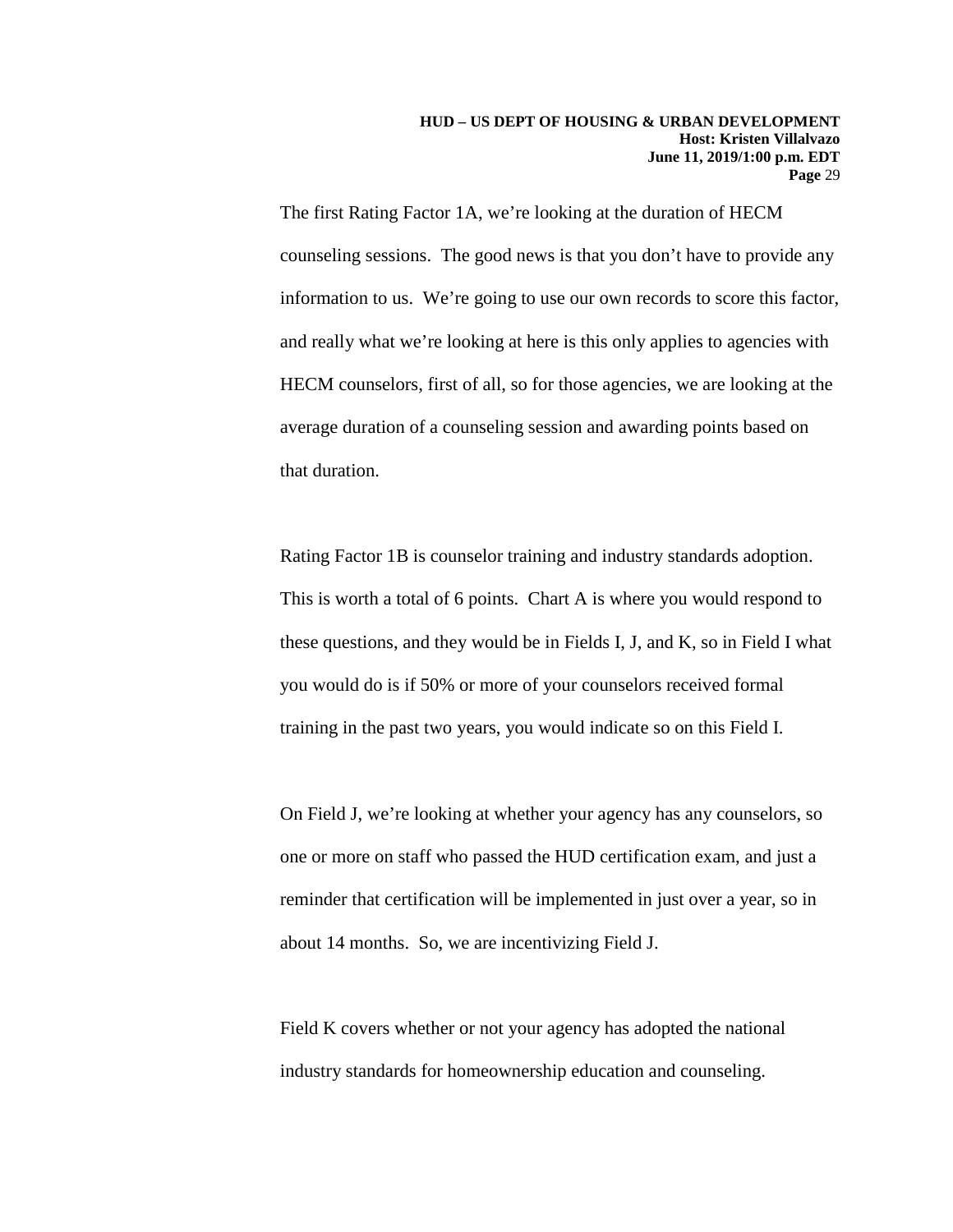Let's go to the next slide, and just a note. These will be inserted throughout, but just a reminder for the parent organizations, intermediaries, state housing finance agencies, and MSOs, you're going to have to specify this information for each of your branches and your subgrantees on the Chart A2 Supplement.

Then, you're going to transfer the totals onto Chart A2, and as a reminder if you also provide direct counseling services at a main office, you're going to include that office in the list of branches and subgrantees, so don't miss out on that.

The A2 Supplement should only include branches and subgrantees that provide services to 30 clients or more a year. So, if they don't serve that many clients, they cannot be listed on the supplement. One exception is that this does not apply to agencies that only offer HECM counseling. In that case, there can be less than 30 clients a year.

Next slide. Rating Factor 1C is the third of the four sub-factors under Rating Factor 1. This is the performance reviews. Again, this is an area where we try to take the burden off you as an applicant. We're going to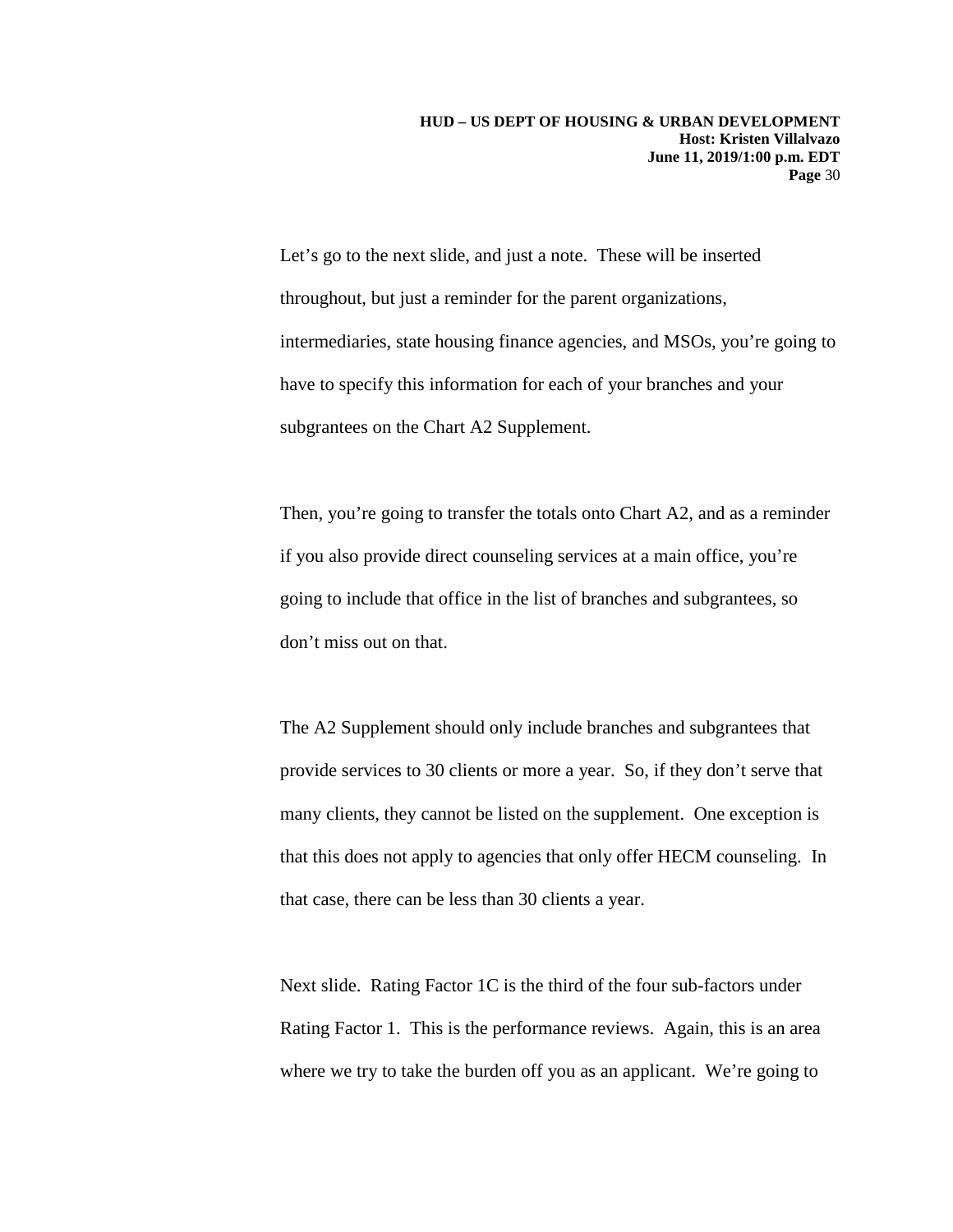use our own records to score this factor, and really we're just looking at whether you have any kind of significant findings during performance reviews or something similar, and we'll be considering that information in scoring this factor.

Finally, 1D. Here we're looking at client satisfaction and progress. You would fill out Chart A, Fields L, M, and N. So, here we're looking at different forms of measuring customer satisfaction, measuring progress of a client. So, in Field L, specifically we're looking at whether your issue client exit surveys at the end of counseling or at the end of your group ed sessions.

Field M, we want to see whether you issued follow-up client surveys at the end of counseling or education sessions, and Field N, we want to see whether you pulled credit reports as part of post-counseling follow-up six months or after the counseling was completed.

Again, just an aside, you have to specify if you're a parent, information for each of your branches and subgrantees. You're going to transfer those totals back on the Chart A2. Always include your main office if they do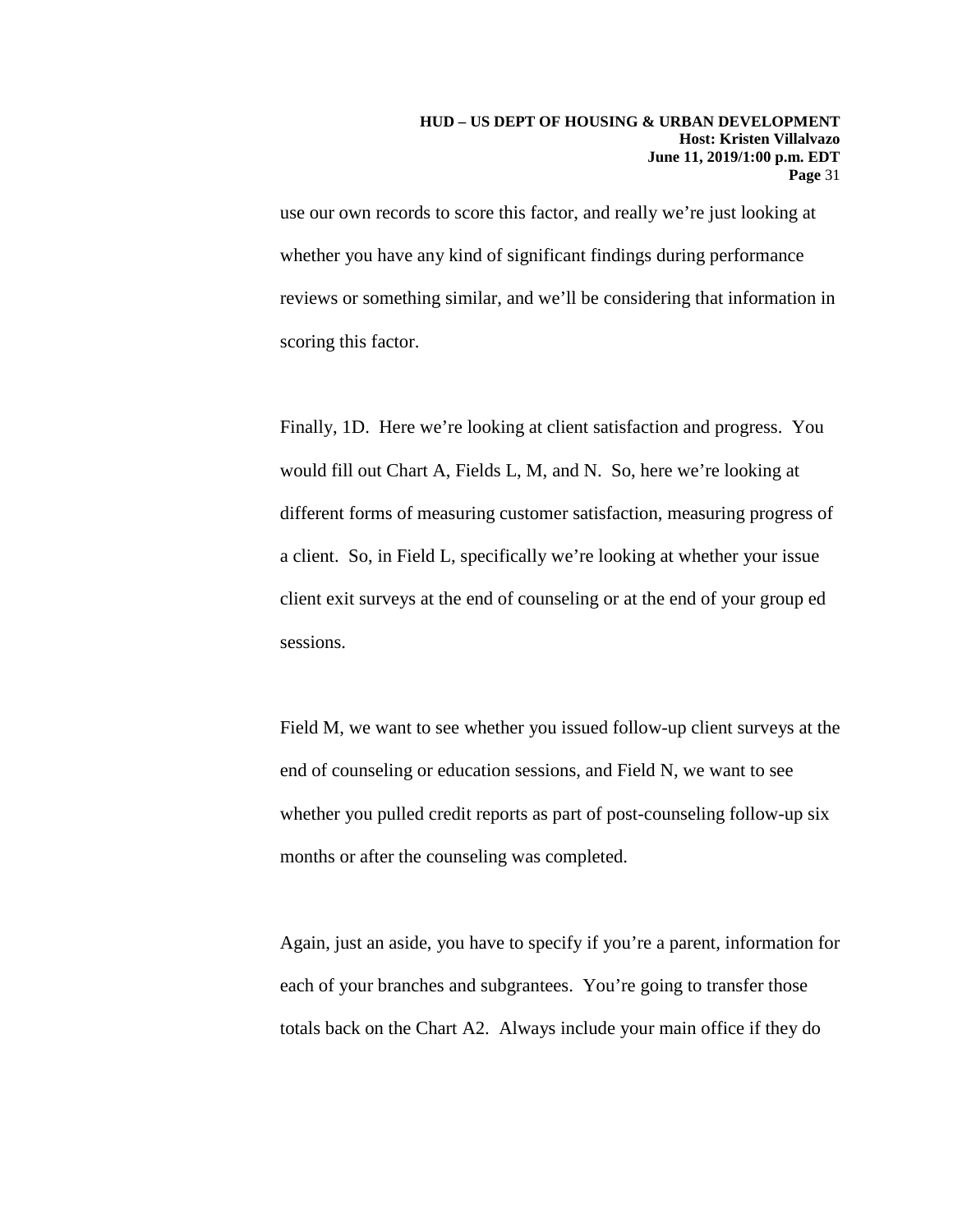direct counseling, and the 30 client minimum is enforced here unless it is a HECM-only agency.

Now, I'll pass it over to Melissa Noe.

Melissa Thanks, David. Hi, everyone. My name is Melissa Noe, and I'm in the Office of Policy and Grant administration with the Office of Housing Counseling. Today, I'm going to go through Rating Factor 2.

> So, Rating Factor 2 is the Needs and NOFA Priorities, and it's worth 15 points total for the application. There are several sections of it. Most of it we will cover in Chart C in your 9906 Form, so whether you are an intermediary, MSO, or state housing finance agency, or an LHCA that's applying individually, you will find Chart C in your 9906 Form labeled Chart A1 or A2.

> So, we will be covering in this rating factor first rural communities and then vulnerable populations. There will be a few questions on that around fair housing, and then also on staff training for fair housing needs, disabilities, limited English proficiency, and lead paint.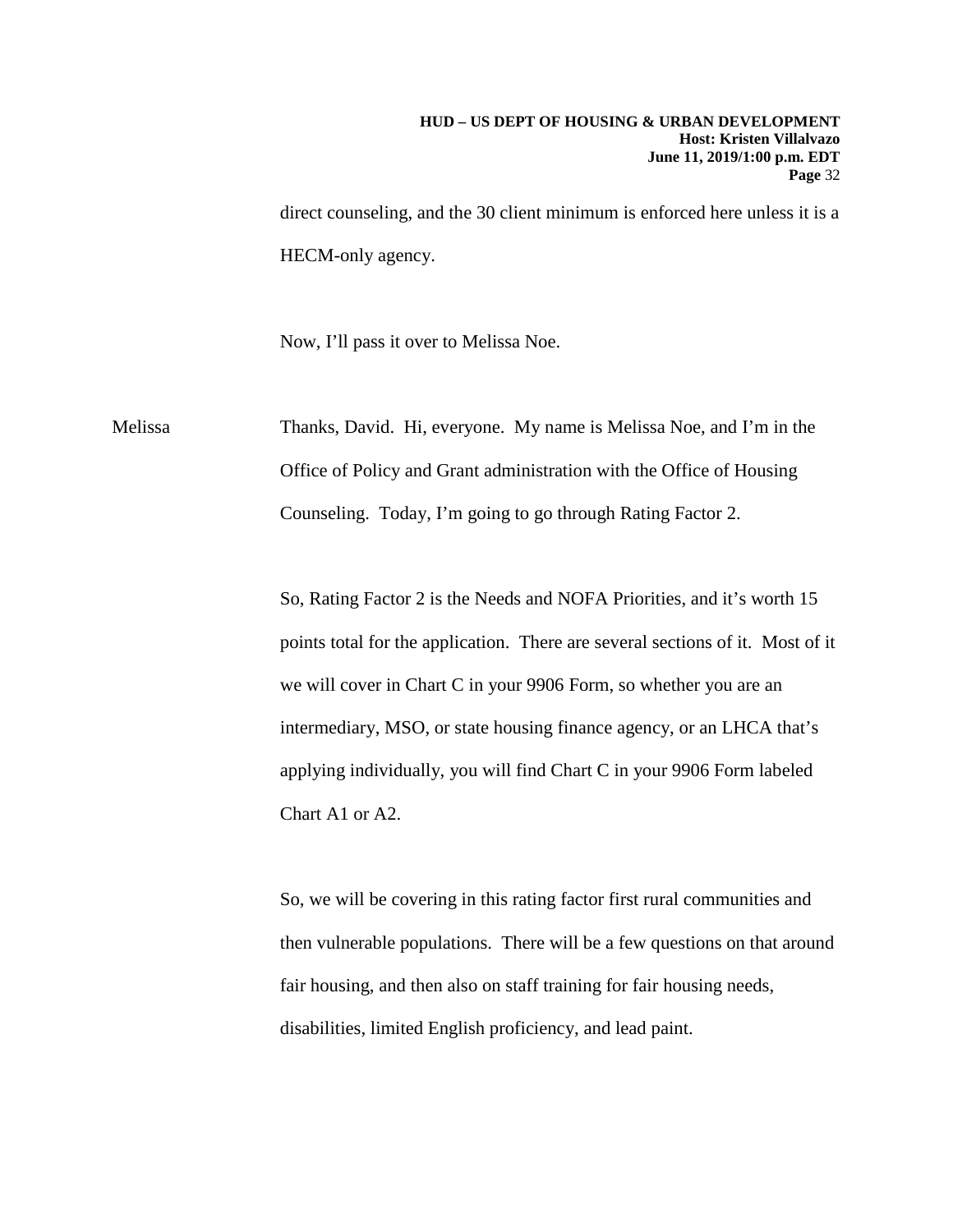Next slide, please. The first question in this rating factor is rural communities. This is worth 5 points, and like what David was saying, we are trying to take the burden off the applicants when applying for this NOFA now, so we will be using our own internal data source to determine if the applicant serves rural clientele, and as always, rural clientele is defined by the USDA.

Next slide. Rating Factor 2B. This is when we start getting into identifying impediments to fair housing. So, there are a few questions on this, and if you turn to your Chart C, you'll see that this is where I'm pulling these questions from.

So, Field A for Chart C, we will begin by asking for you to cite the service area and the source that you used such as a consolidated plan, an analysis of impediments, or assessment of fair housing that provides us with fair housing issues that you'll provide us in Field B. So, we'll be going onto Field B in a second, but this is where you will cite the source that you used in order to identify for us what types of fair housing issues that you see in your community or your agency's community.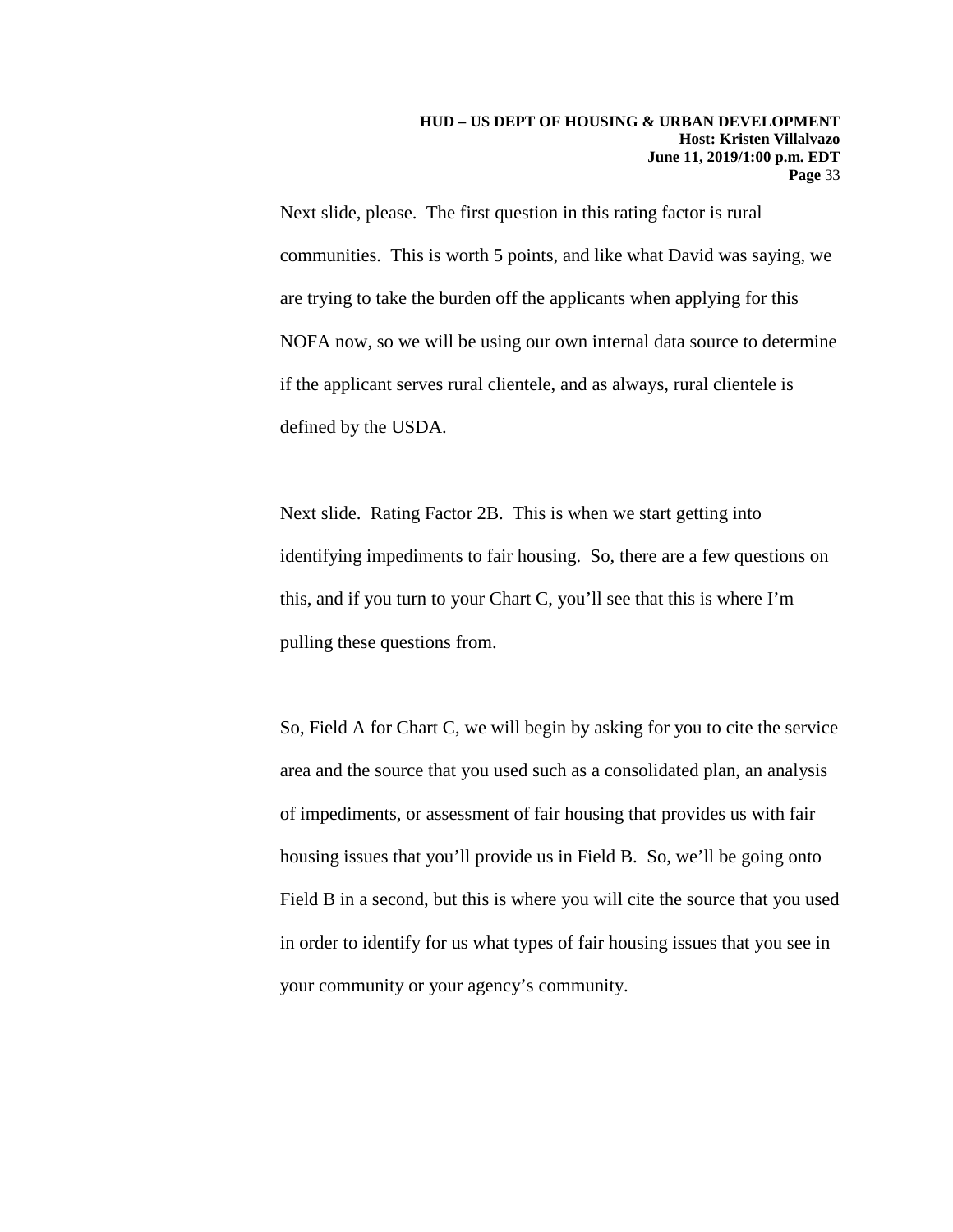Jus a note for parents, because this could be a big section for you to fill out with your subgrantees, we're not trying to get an answer for each of your subgrantees. We're just asking here cite no more than three jurisdictions served by your network. So, this is where you could give three examples of the different sources that you used, and then going forward in the next two questions, you'll also be responding based on these examples, the sources that you give in Field A.

Next slide, please. So, Field B is where you'll actually just indicate the fair housing issues that are cited and the sources that you put in Field A, and as you can see here, we've made it somewhat easy for you. We've cited things that we've seen as very common when it comes to fair housing issues in the areas that our housing counseling agencies serve, but then we also have an other line there. So, if you do want to indicate there something that you want to add besides what we have, that is completely fine, too.

Then, in Field C, what you'll actually do is describe an activity that will address and overcome the impediments that were listed in Field B, but just to note, something that's written in the NOFA, but it's not on the chart, we just want to make sure that if you are describing these activities that your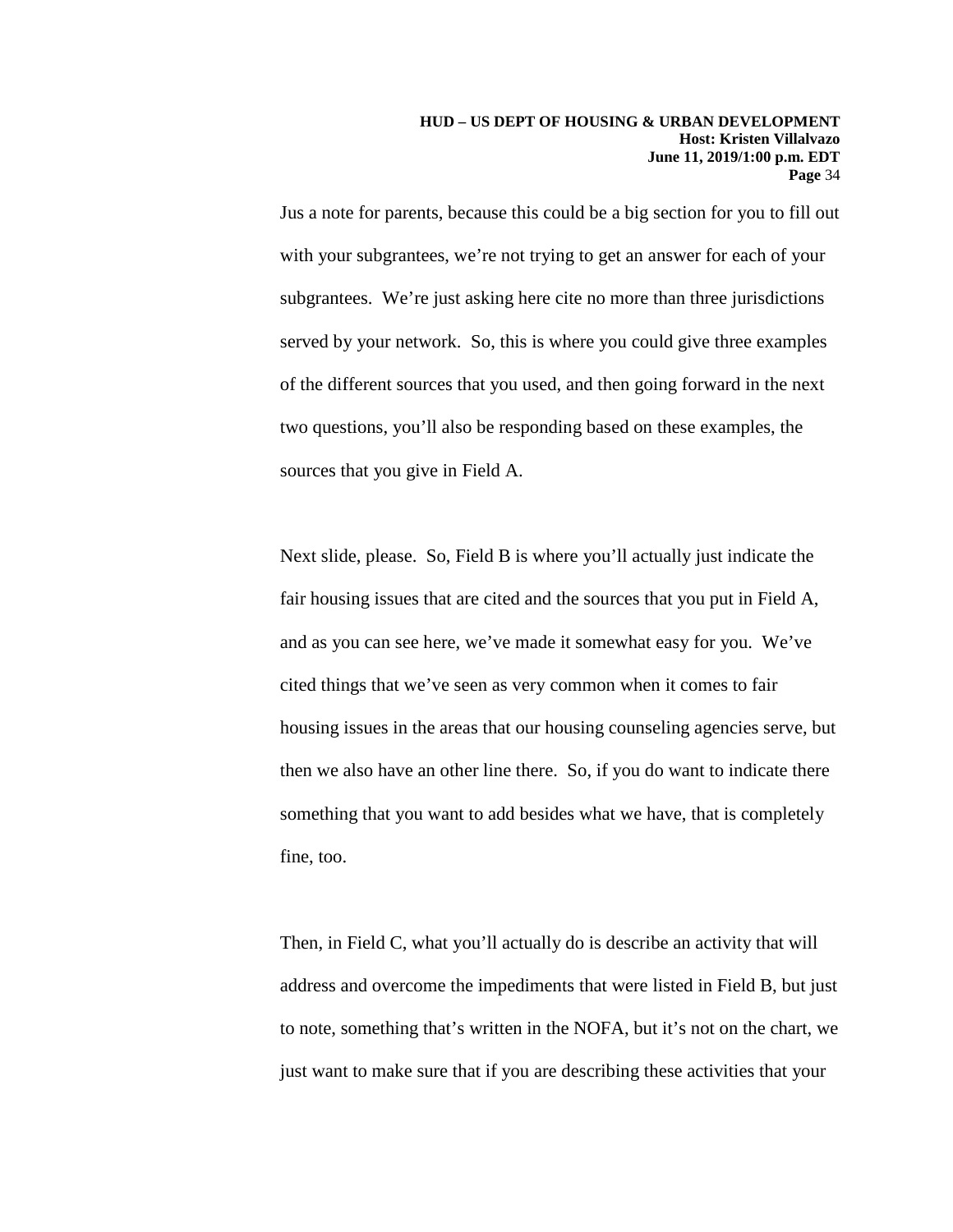agencies will be doing, just make sure to maintain those records of the activities that you cite here.

Next slide. So, then we're going on to staff training, which you'll see is Field D on the C Chart, and this is where you will describe the staff training that addresses fair housing issues or factors that you identified in Field C. So, again, what you take from Field B, the kind of issues that you have identified as fair housing issues in your area, you will state here, you'll describe to us some ways that your agency or agencies try to address these fair housing issues. Here we have a note that there is a limit of 2,000 characters.

Next slide. After fair housing issues, we're going to move onto issues for persons with disabilities. So, this is Field E on the Chart, and here you will describe how your agency provides access to programs and activities that are readily accessible to people with disabilities. So, again, there will be a limit of 2,000 characters, and you'll want to describe what appropriate steps your agency takes to ensure effective communication happens for people with disabilities.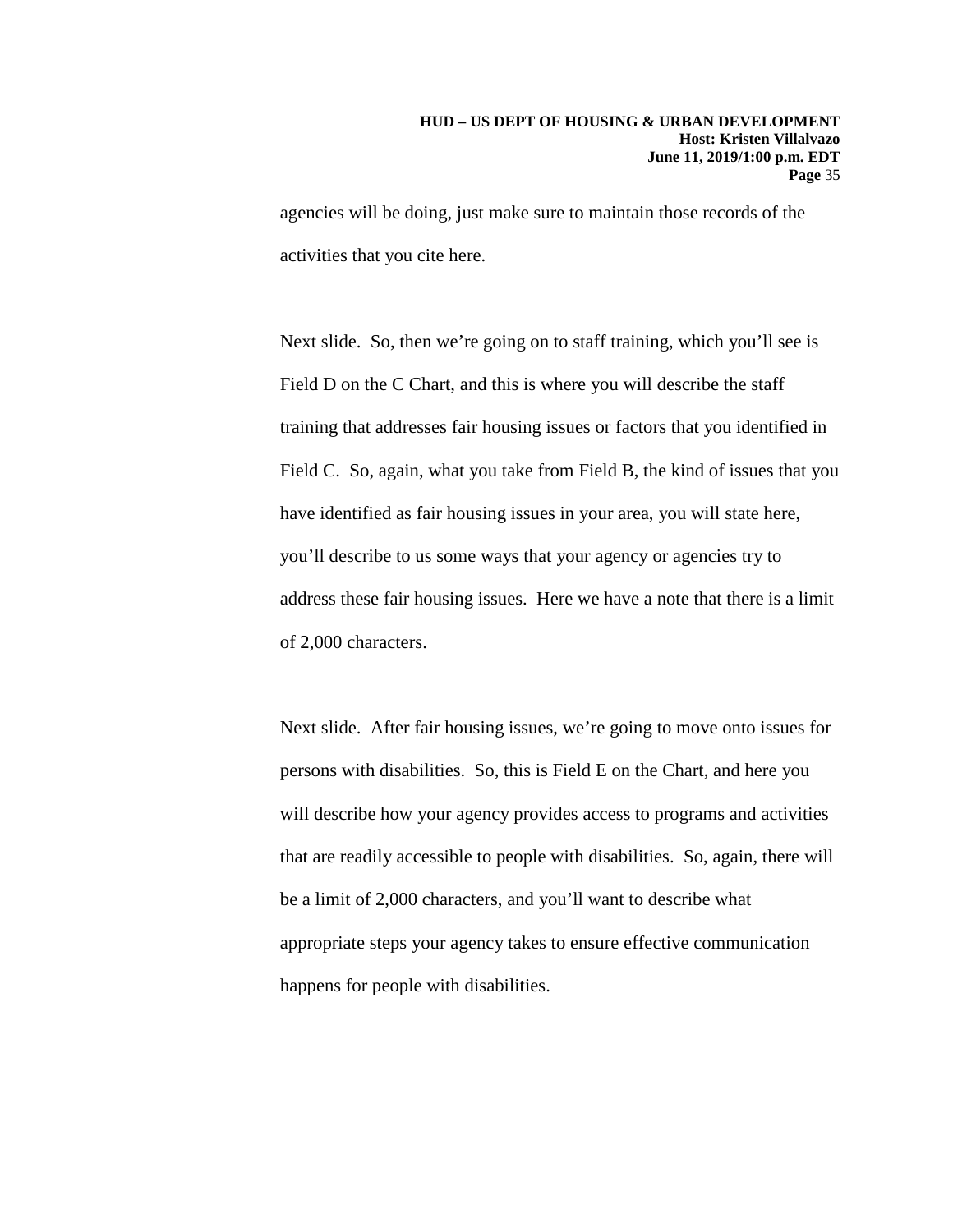Similar to the last slide, for people with limited English proficiency, how does your agency work with people with limited English proficiency. So, here on Chart C, Field F you will describe the steps that your agency takes in order to ensure that persons with limited English proficiency still have meaningful access to your housing counseling program and are able to access the activities.

Then we have a question about mobility counseling. This is Field G, and in this field, you will describe how counselors will provide clients with mobility counseling and what information they will provide to clients that will enhance their housing choice outside of areas of minority and poverty concentration. Again, there's a limit here of 2,000 characters because we want you to be concise but brief.

Then, finally, we have 1 point for lead-based paint. In Field G, you will describe to us how your agency informs clients about the hazards of leadbased paint. Here the limit is only 1,000 characters.

I believe that is—yes, that's my rating factor, so I'm going to hand this off now to Tracie, who will discuss Rating Factor 3.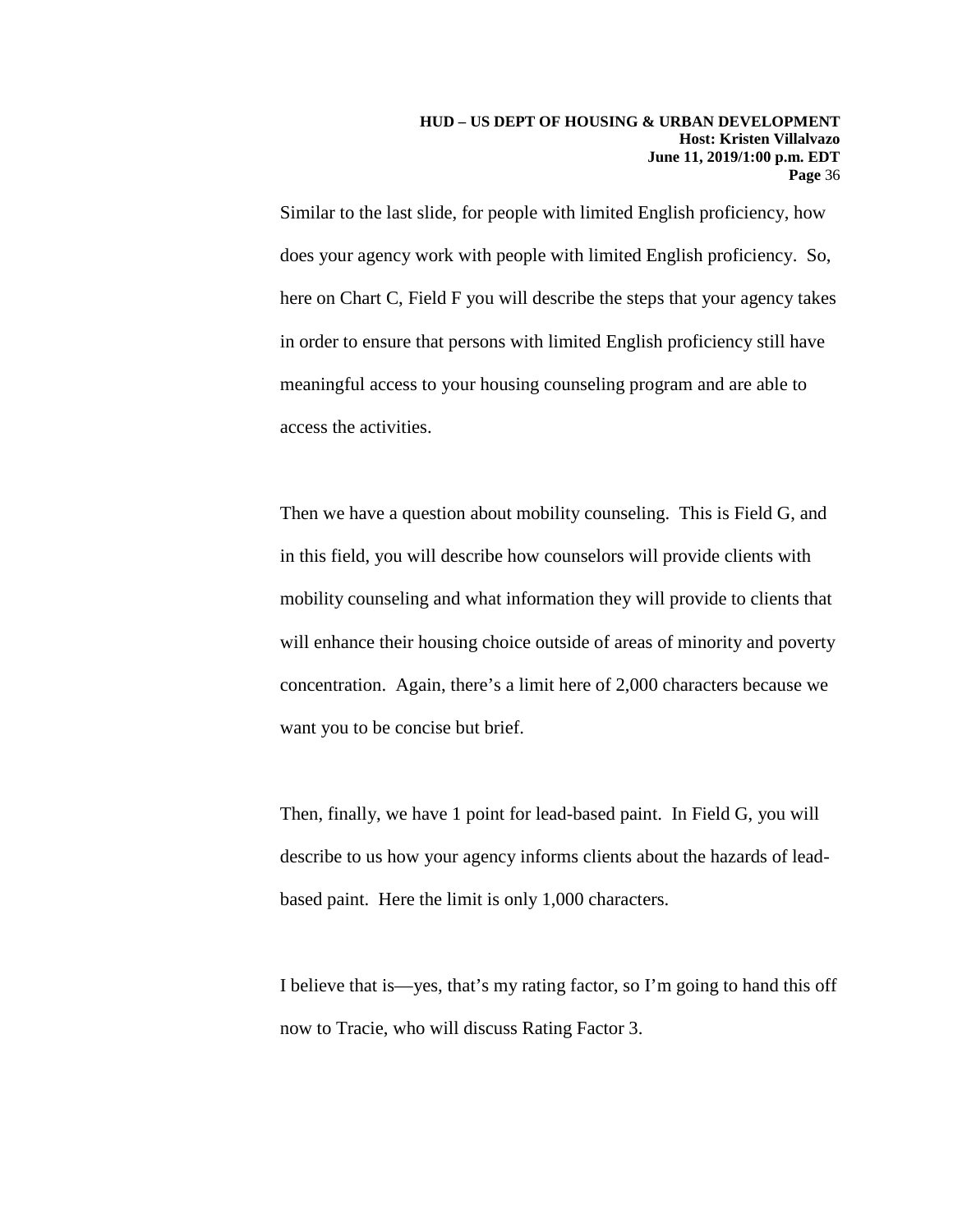Tracie Thank you. Hi. Again, my name is Tracie Oaks. I'm with the Office of Policy and Grant Administration for the Office of Housing Counseling. Next slide.

> So, Rating Factor 3 is a total of 44 points, and we'll be taking a look at the impact of your services and expenses for parent organizations. We'll evaluate the sub-allocation of your grant award to your network. We'll evaluate the types of counseling and education services that you provide, the modes of delivery for those services, and any oversight that you conduct for your network.

> Next slide. So, for the first sub-factor under Rating Factor 3, which is Sub-Factor A, we will evaluate the total number of clients that you have served as reported on the 9902 that we already have on record. So, you do not need to provide any information for this sub-factor with the exception of newly-approved applicants that received an approval after September 30, 2018. So, if you are newly approved after September 30, you will need to prepare and submit a 9902 in your application for the period of October 1, 2017 through September 30, 2018.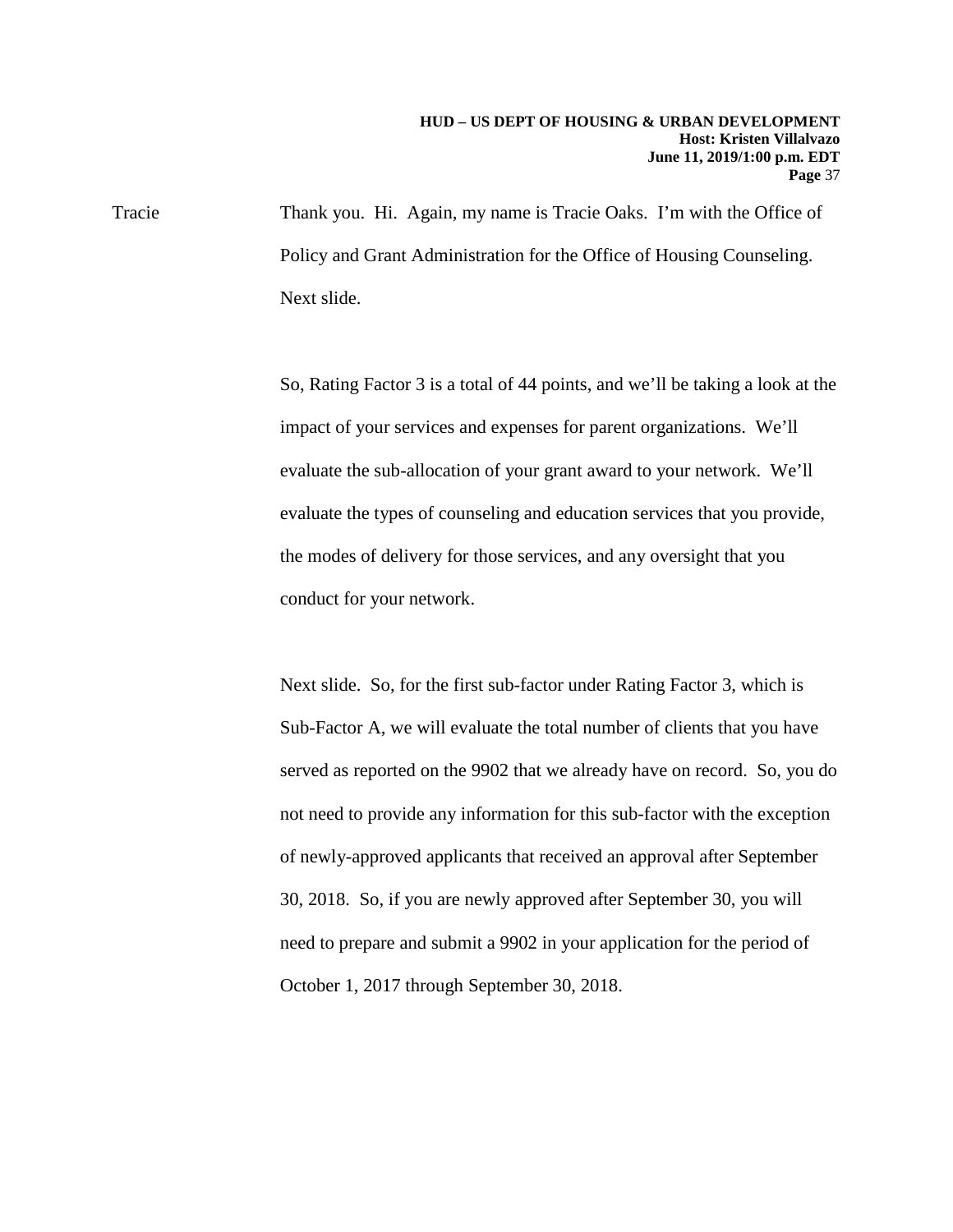This is very important. Again, we want to reiterate that any applicant that is newly approved, if you do not provide a hard copy paper 9902 as part of your application, you will not receive any points for this sub-factor. Additionally, it will have a negative impact on other sub-factors that are scored throughout the NOFA.

Next slide. Sub-factors B, C, and D will evaluate your agency's expenses. So Sub-factor B is the cost per client, and this looks at the actual expenses of your agency's housing counseling program and the clients served. In doing so, you will need to provide your total housing counseling program expenses which should include both your indirect costs and your direct cost for the fiscal year for your parent agency and your entire network.

So, again, this is the total cost for not just you as the parent, but your entire network, and this has not changed from previous NOFA years. These instructions are generally the same from past NOFA years. So, if your agency became HUD approved during or midway through the fiscal year, you want to make sure that your total program expenses that you provide in Chart A, Field R must reflect the entire fiscal year, not just the period in which your agency was approved.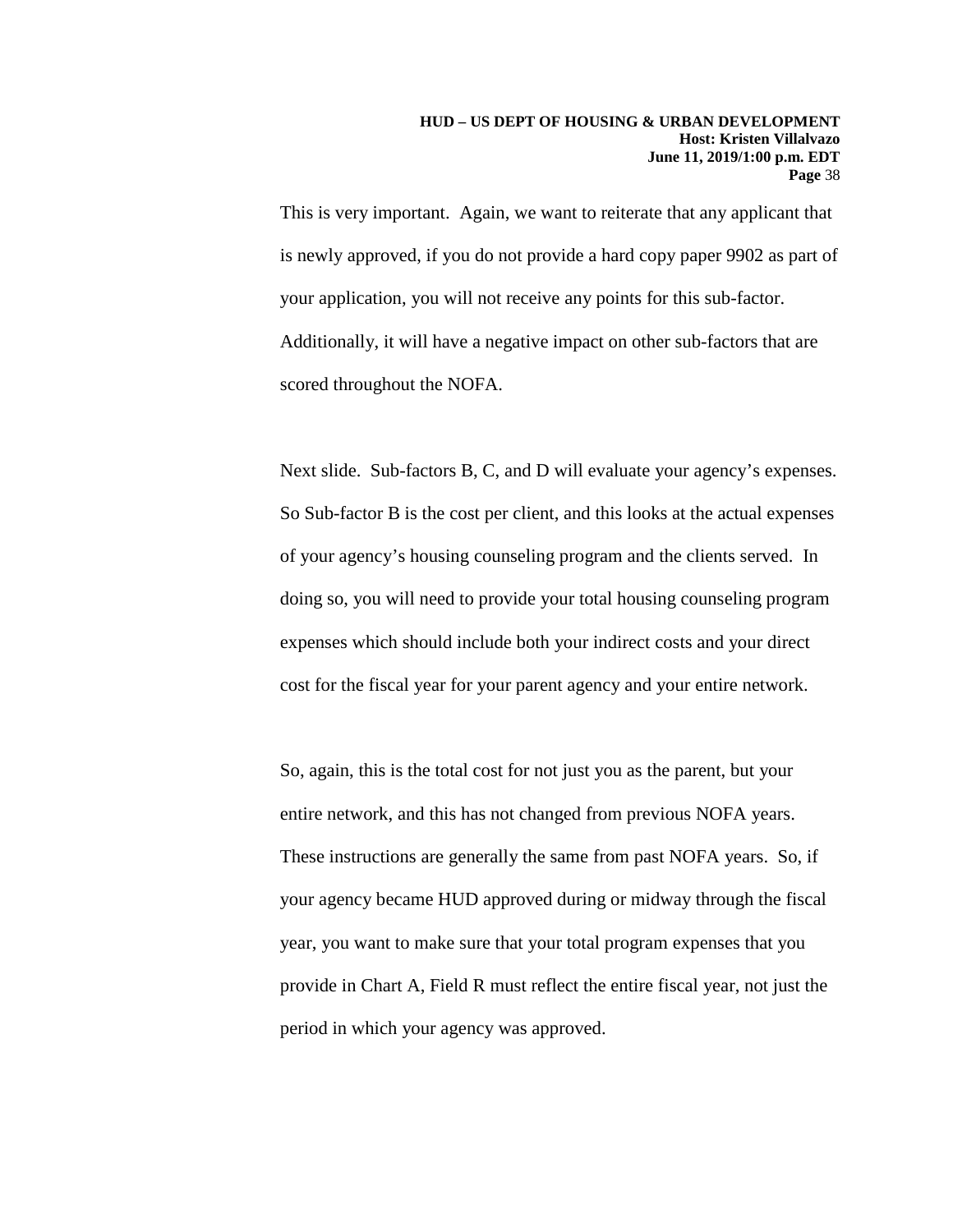#### **HUD – US DEPT OF HOUSING & URBAN DEVELOPMENT Host: Kristen Villalvazo June 11, 2019/1:00 p.m. EDT Page** 39

Again, we want to reiterate and we want to emphasize that if you do not provide this information in the application, you will not receive any points for this sub-factor, and again, it could impact the scoring of subsequent sub-factors in Rating Factor 3.

Next slide. Sub-factor C also evaluates your agency's expenses, but only those funds expended on salaries and fringe benefits for your employees that provide direct housing counseling and education services. Again, for parent agencies, this is not just if you're providing direct counseling services, but your entire network, and that information will be entered in Chart A in Field S.

Next slide. Sub-factor D will also calculate your expenses based on your previous HUD grant to your total program expenses. So, as I mentioned in an earlier sub-factor, it's very important that you provide your expense information in the application. As Joel mentioned earlier in the presentation, there are no separate narratives for this NOFA, so you want to make sure that the expense information is provided on the appropriate charts in the appropriate sub-factors as identified in the NOFA.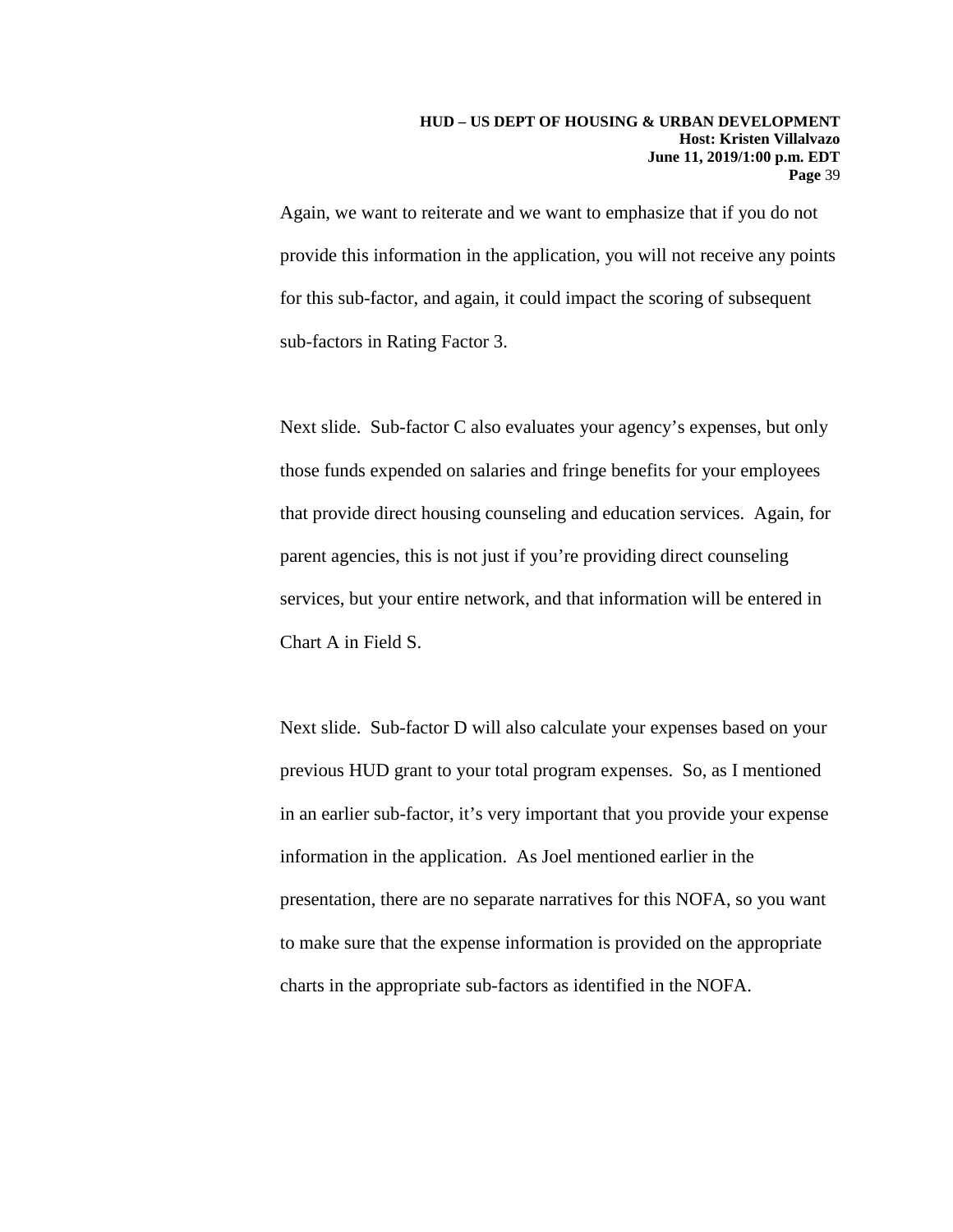Next slide. Sub-factor E, allocation to subgrantees. Now, this is specific to parent organizations, and it's a two-step process. So, you will start by completing Column P of the Chart A2 Supplement in Excel. Flip to the next slide for me, please. Here is a screen shot of Column P where you will input that information.

So, on this example on the screen, the agency has listed its subgrantees and branches and provided the percentage of the grant award that's suballocated to each. As you can see, it totals 90% of the total grant award for this example agency.

Next slide. Now, once you have completed the A2 Excel Supplement, you will need to transfer that total from the Chart A2 Excel Supplement to Field P2 of the Chart A2. Now, Field P2 is the percentage of the award applicants intend to sub-allocate to its branches and subgrantees.

You will also need to complete Field P1 which is the percent of the award the applicant intends to allocate to itself, and these two fields should equal 100% of your award.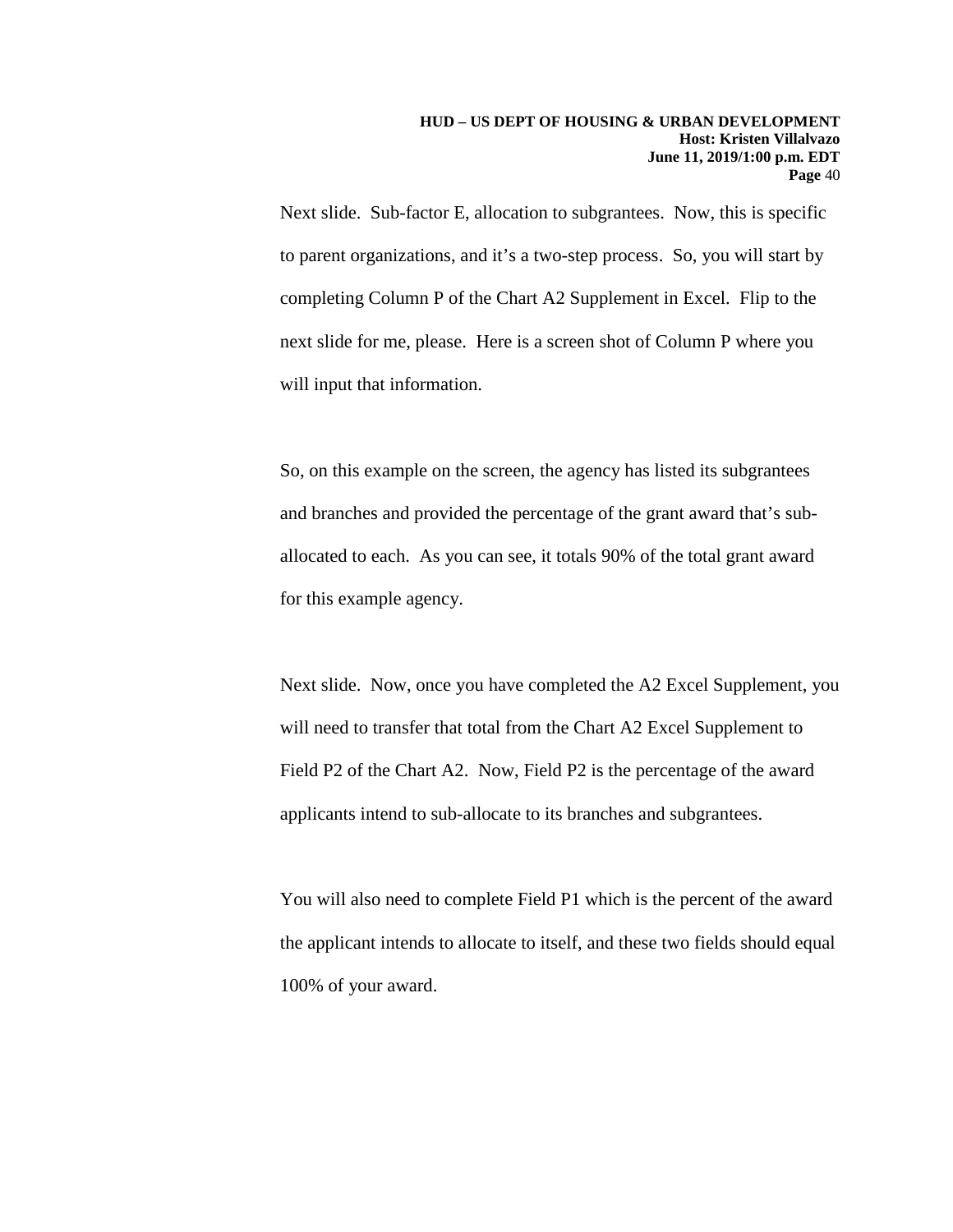Next slide. Sub-factor 3F, we will evaluate the types of housing counseling and education services that you provided throughout the fiscal year, and for this sub-factor, you do not need provide any additional information. We will be using the 9902 data that we have on record, but again, I want to mention as stated earlier in the presentation, if you are newly approved after September 30, you must prepare and submit a 9902 with your application for the entire fiscal year as outlined in the NOFA.

Next slide. Rating Factor 3G, this is where applicants will indicate their modes of service of delivery such as in person, telephone, internet, or in multiple languages. So, for local housing agencies, you will complete Chart A1, Fields T through W and mark an X in the appropriate boxes, and for parent agencies, again this is a two-step process.

Next slide, please. So, you must complete Chart A2 Supplement in Excel, Fields P through W for each of the branches and/or subgrantees. At the end of each column, you're going to see a total for the number of Xs that you've marked in the chart.

Next slide. You want to transfer those totals from the Chart A2 Supplement to the Chart A2, Fields P through W.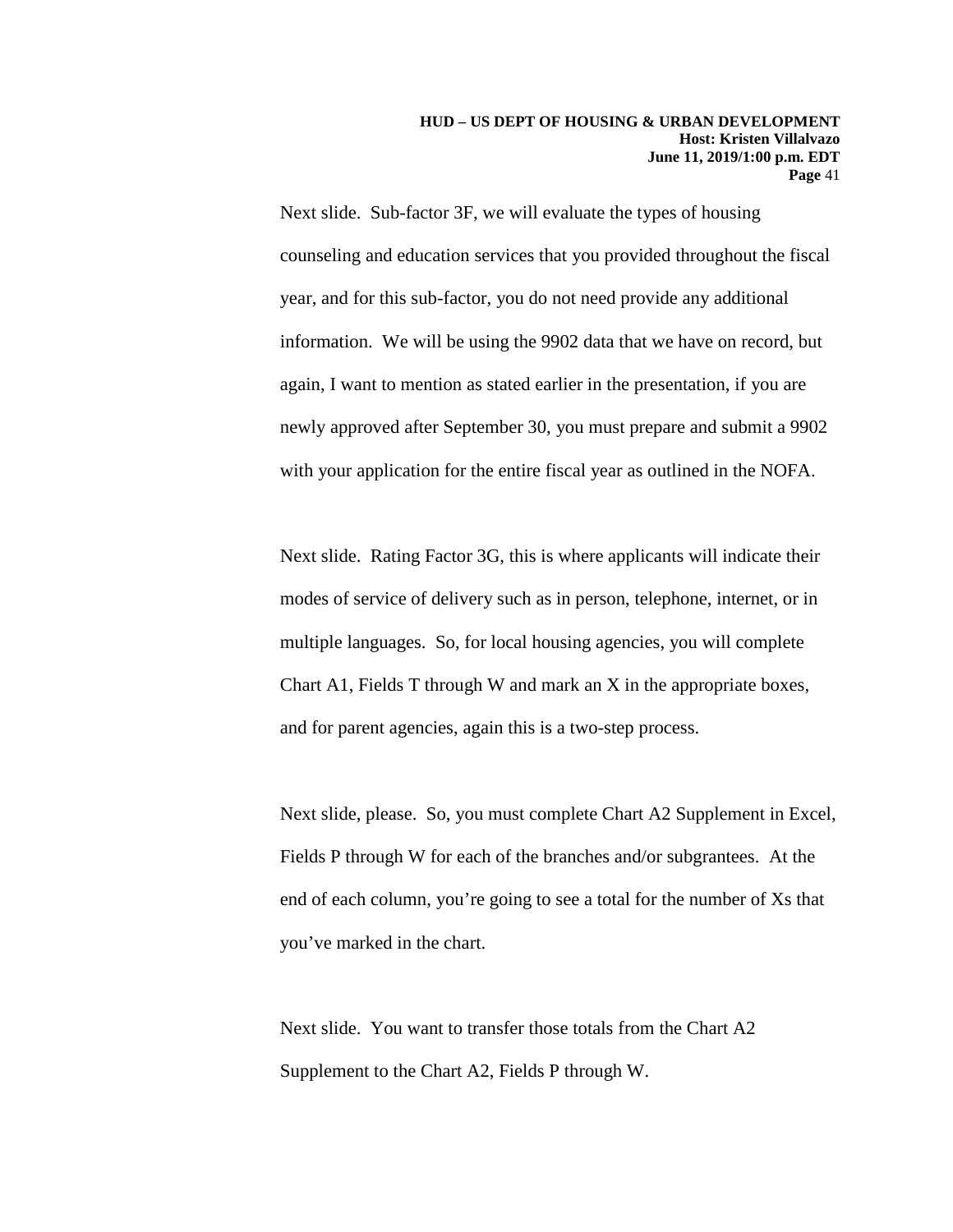Next slide. The last sub-factor in Rating Factor 3 is oversight. This is where applicants will indicate their oversight in quality control activities, so additionally parent organizations will provide the number of HUD 9910 performance reviews up to five that will be conducted during the grant performance period.

Next slide. Locals will complete Column B on the Chart D1.

Next slide. Chart D2 for parent organizations, so again, in Field 1 above, you would need to provide the number of performance reviews up to five, and in Column B, you will indicate the proposed number of subgrantees and branches in your network that will perform specific oversight activities identified to the left in items 1, 2, and 3.

Next slide. This is a certification statement. It's located at the bottom of the Chart D Form. It's D1 for local housing agencies and D2 for parent organizations. This certifies that the information that you've provided on all of the 9906 forms is true and accurate. So, both locals and parent organizations are required to check the certification box at the bottom of the form as part of your submittal of your application.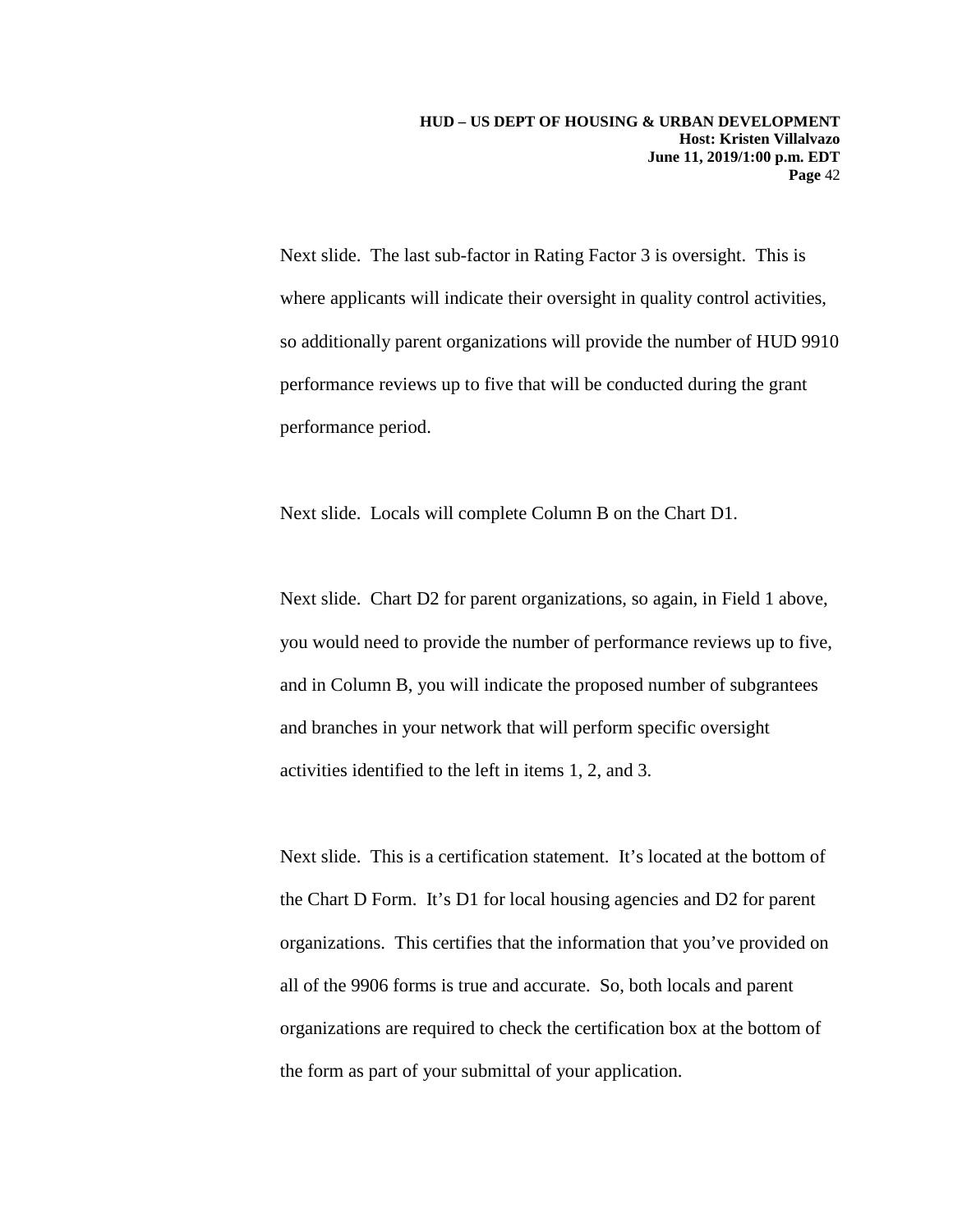That concludes Rating Factor 3, and Shae is going to provide an overview of Rating Factor 4.

Shae Hello, everyone. I am Shae Williams of the Office of Policy and Grant Administration within the Office of Housing Counseling, and I will be going over Rating Factor 4.

> Next slide. So, there is a maximum of 5 points available for Rating Factor 4. Please note that this is a change from last year's NOFA which was a total of 6 points. The points given in this rating factor are based on your leveraged resources, so in this rating factor, your agency will be evaluated on its ability to show additional non-federal funding resources.

Please note that HUD funds cannot be your only source of funding. Agencies that do not demonstrate that it has any other available resources will not receive any points for this rating factor. Grantees are required to maintain evidence of leveraged funds that are provided to your agency.

Next slide. Now, the most common types of leveraged funds are nonfederal grants, fees charged and collected by the agency, program income,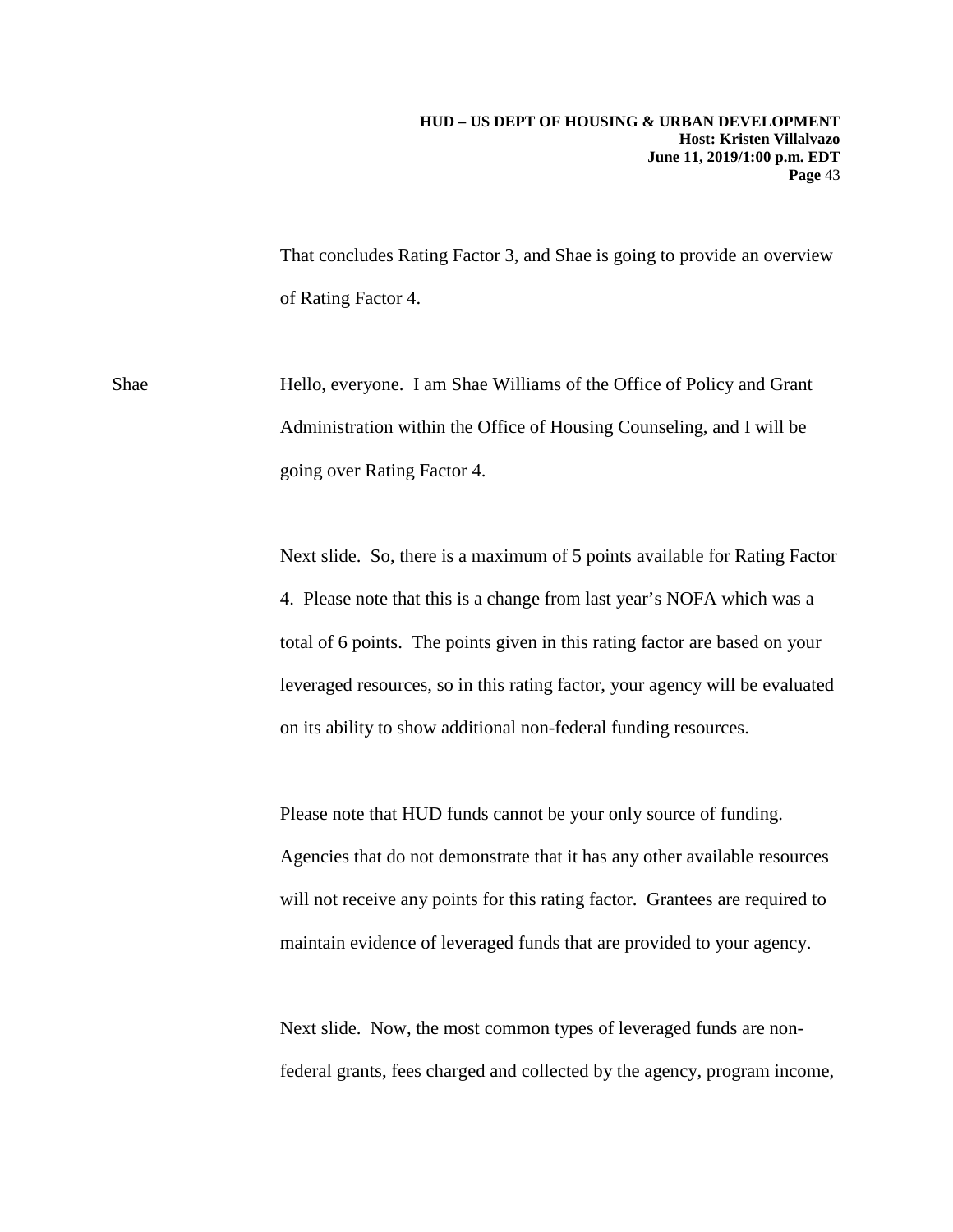and any in-kind contributions such as services, equipment, office space, and labor support.

Next slide. As stated earlier, leveraged funds cannot be federal funds. This includes funds that are directly or indirectly passed through local or state government entities. Some examples of federal funds are the Hardest Hit Funds known as HHF, any community development or services block grants, emergency homeowner loaner program, the Fair Housing Initiatives Program also known as FHIP, and Home Investment Partnerships Program also known as HOME funds.

Some federal program funds may also be known by other names depending on your state or local government program such as the Home Saver Program.

Next slide, please. Now, Rating Factor 4's information is first entered into Chart B Supplement which is in Excel spreadsheet format within the NOFA application. The information entered should include the name of the applicant, the organization providing leveraged funds, the type of contribution which can be cash, fees, in-kind contributions, or program income. The use of funds should also be entered.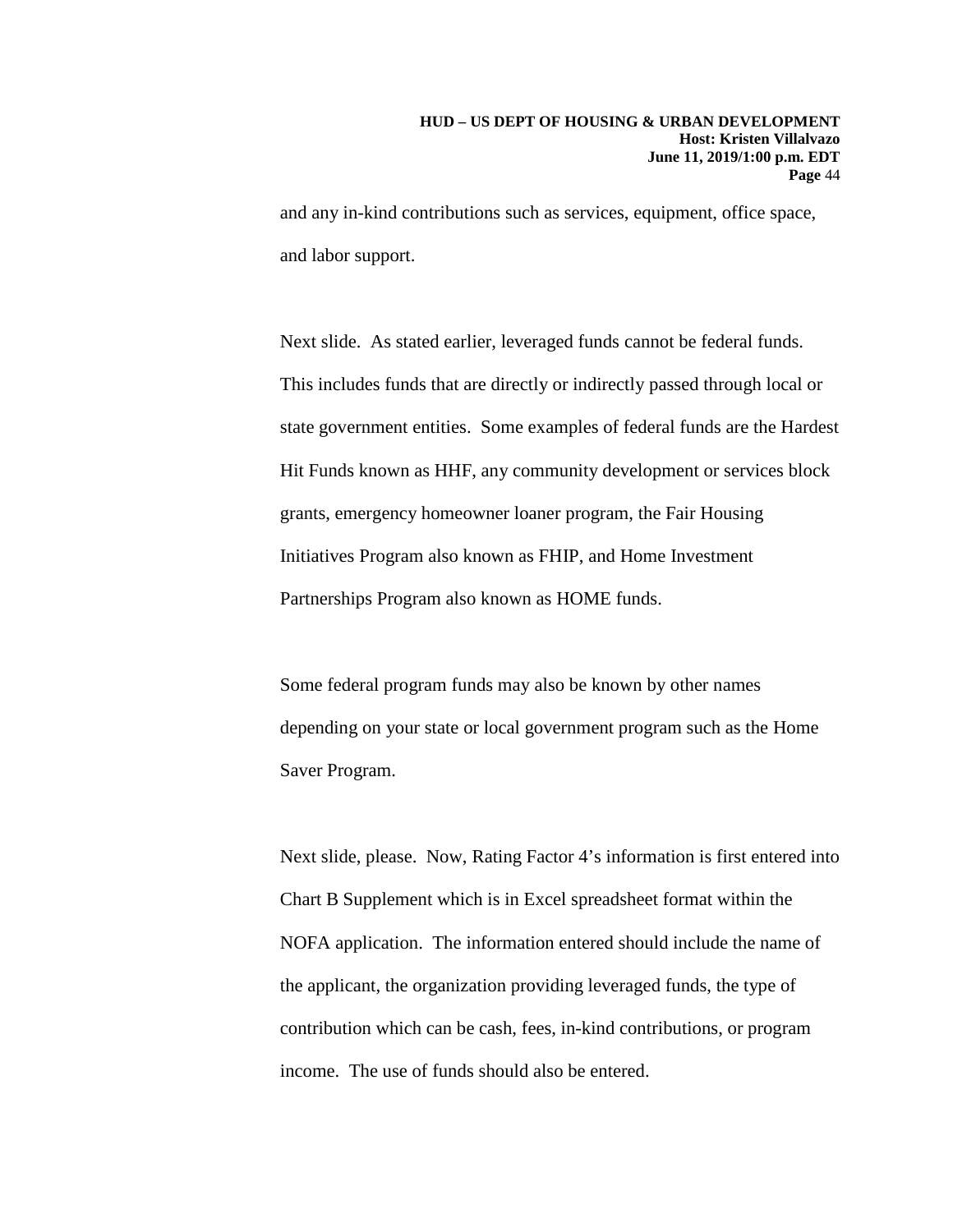Agencies should also enter funds and/or resources that are actually allocated for housing counseling services and are available from October 1, 2018 to March 31, 2020.

Next slide, please. Of course, funding that is available outside of these dates will need to be prorated. For example, if the funds are available from January 1, 2018 to December 31, 2018, then the applicant can only include funding that is available from October 1, 2018 to December 31, 2018.

Next slide, please. So, here's a screenshot of the Chart B Supplement in Excel. All fields must be completed in this chart supplement, and applicants should not combine sources into one entry. So, although there is a one point change in this rating factor, it is still a significant amount of points, so we would encourage applicants to make sure you complete this rating factor in its entirety.

Next slide, please. Finally, after Chart B Supplement in Excel is completed, the total amount of leveraged funds that are available during the grant period is being transferred to Chart B as indicated in the snapshot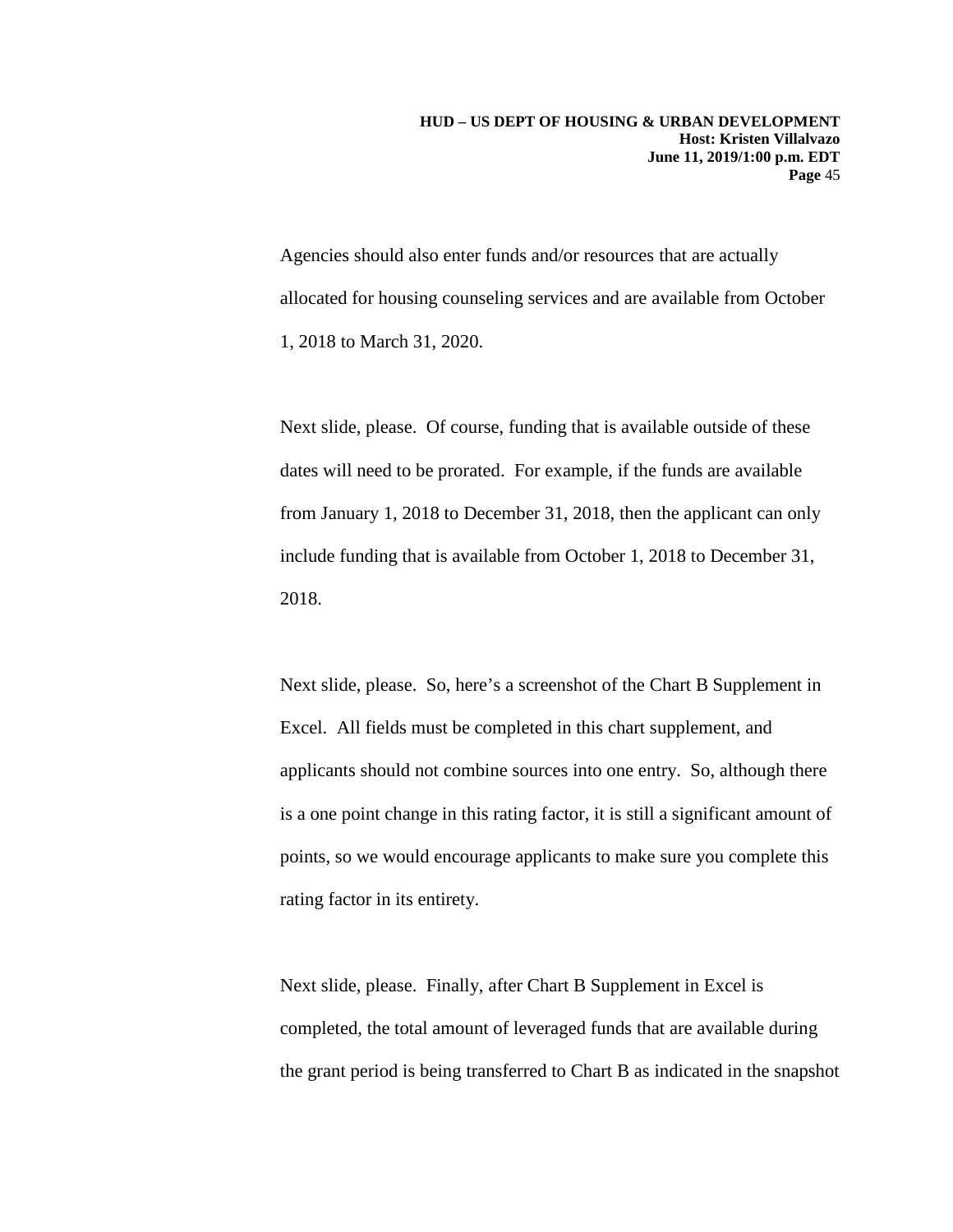on your screen. This chart is in the PDF form within the NOFA application.

Next slide. This ends Rating Factor 4. I will now pass the mic to my colleague, Kristin Ackerman, who will talk to you about Rating Factor 5.

Kristin Thanks, Shae. My name is Kristin, and I work with the team that you're hearing from today in the Office of Policy and Grant Administration, and I'll be talking about Rating Factor 5.

> Next slide, please. Thanks. Rating Factor 5 is meant to evaluate an applicant's success in achieving performance goals and their efforts to maintain the commitments made under previous applications. This rating factor is worth 17 points, and it's going to be comprised of HCS reporting, grant expenditure history, and also counseling outcomes.

All the elements in this section are going to be scored based on existing sources, and as a result, we've been able to eliminate several questions that were formerly on the 9906. There's also going to be two new scored items in this area, and that's going to be reporting in HCS and Section 10 outcomes on the 9902.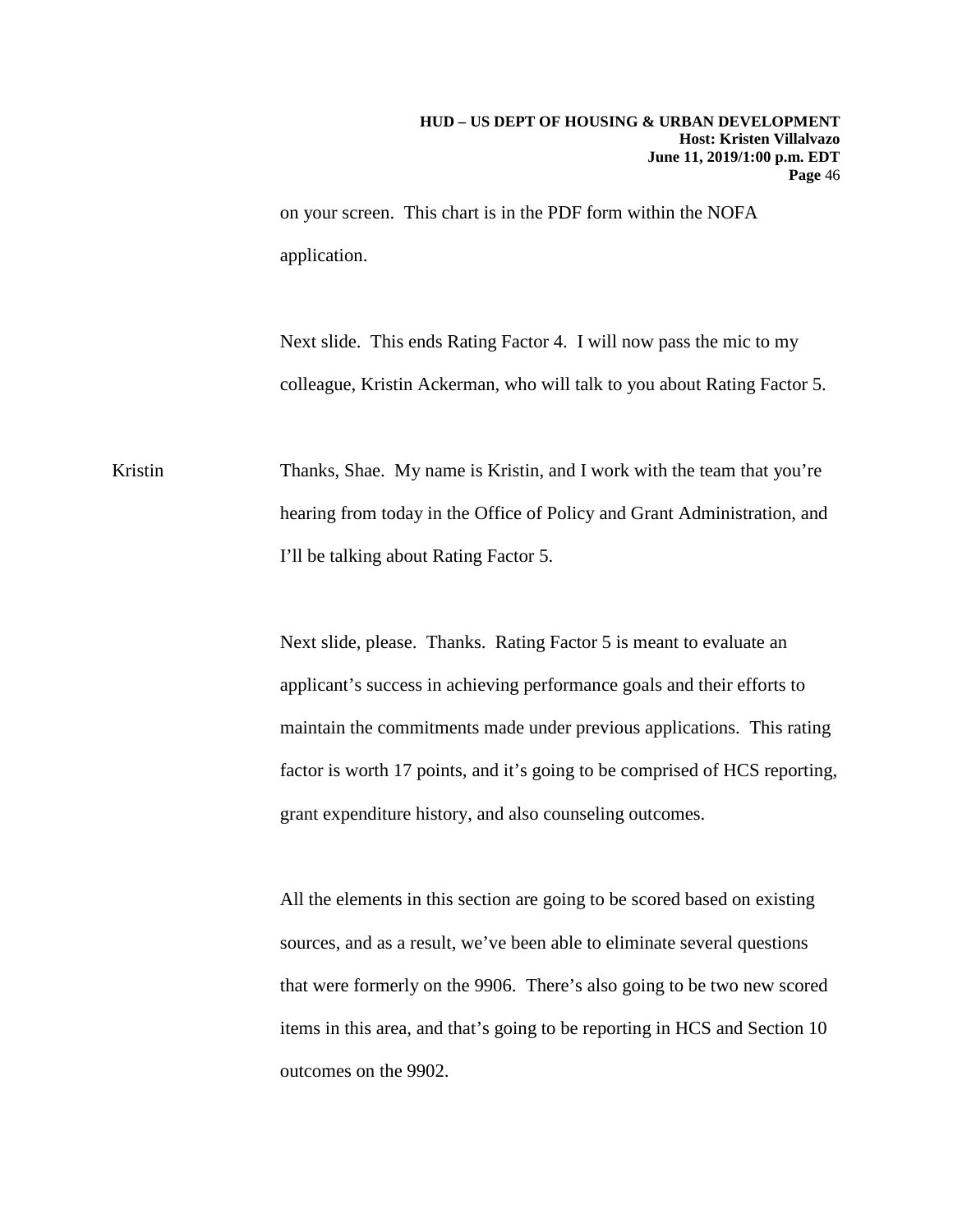Next slide, please. Rating Factor 5A covers HCS reporting, and it's worth 4 points. This is based on the evaluation of timely validation of your profile in HCS, the timely submission of HUD-9902 reports during fiscal year '18, and the use of your agency's CMS to submit 9902s. Again, applicants are reminded that they don't need to provide a response here and that the evaluation is going to be based on our existing sources.

Next slide, please. Rating Factor 5B, grant expenditure history, and this is worth 6 points. This factor will review the applicant's timely expenditure of funds awarded under the FY '17 NOFA, and basically any delays in expenditure past the period of performance and recaptures will be taken into consideration under this factor. Again, this will be based on our existing data sources, and there's no response necessary in this sub-factor.

Next slide, please. Rating Factor 5C, counseling outcomes, is comprised of 7 points, and the evaluation here is based on counseling outcomes data provided in Section 10 of the applicant's 9902. Again, this will be based on our existing data unless you are a newly-approved applicant that did not submit an FY '18 quarter four 9902. So, newly-approved applicants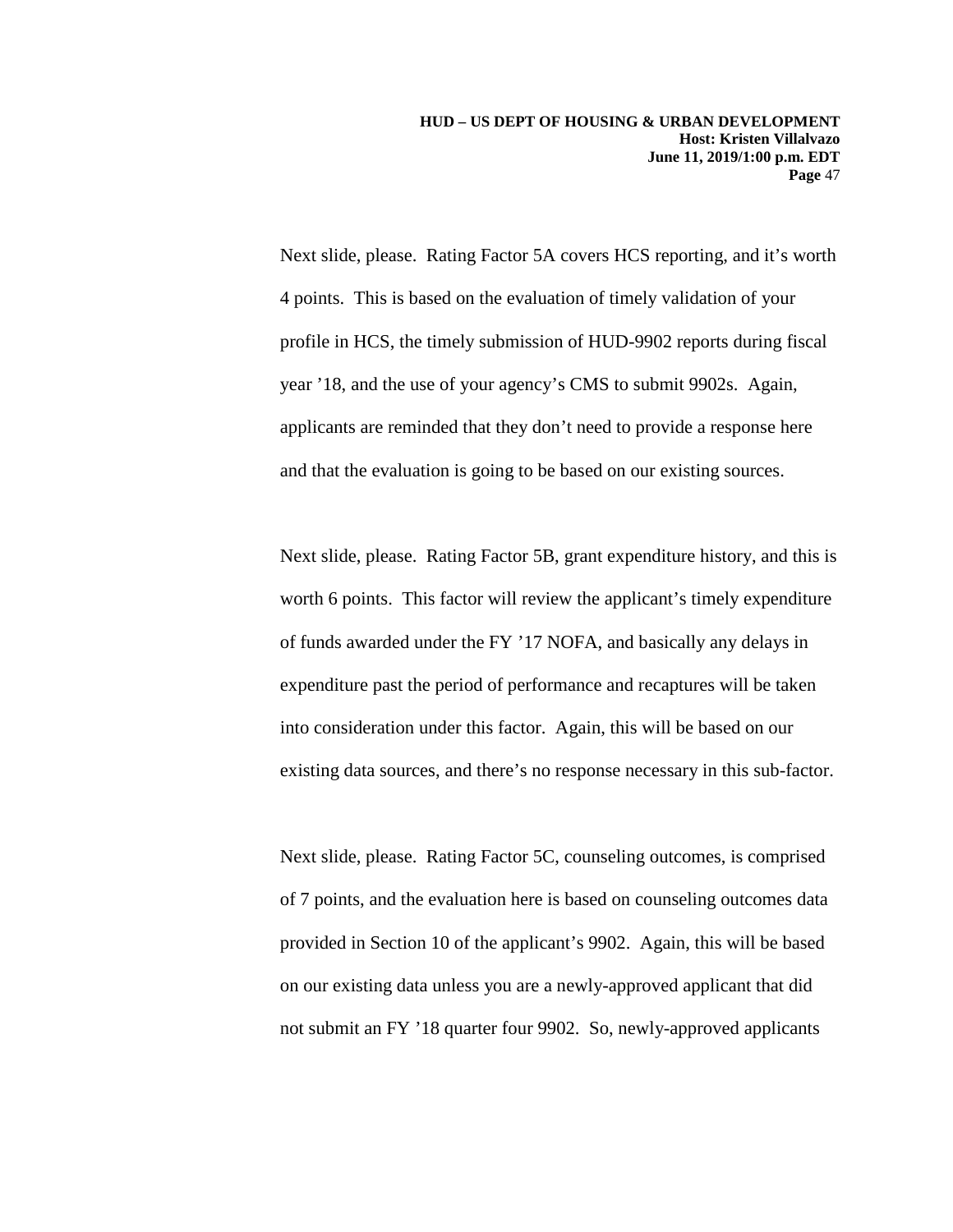#### **HUD – US DEPT OF HOUSING & URBAN DEVELOPMENT Host: Kristen Villalvazo June 11, 2019/1:00 p.m. EDT Page** 48

are reminded to prepare and submit a HUD-9902 to be submitted to be part of their application.

Now, I'm going to hand it off to Joel to close the training out for everybody.

Joel Great. Thank you very much, Kristin. Next slide.

So, for assistance and for any questions you have related to the NOFA, you'll send those, as we said before, to housing.counseling@hud.gov. Now is also a good opportunity to point out we've been receiving a lot of questions via the chat box here on GoTo Webinar, and while we're trying to answer as many of them as we can, some of them will require additional research, or we need to promulgate the answer in a public manner in order to comply with the HUD Reform Act.

So, we apologize for those to whom we haven't been able to immediately answer your response, but we are going to receive a transcript of the questions along with your contact information. So, after the webinar, in the next couple days we'll be sorting through the questions, coming up with answers, and getting them cleared for public dissemination after.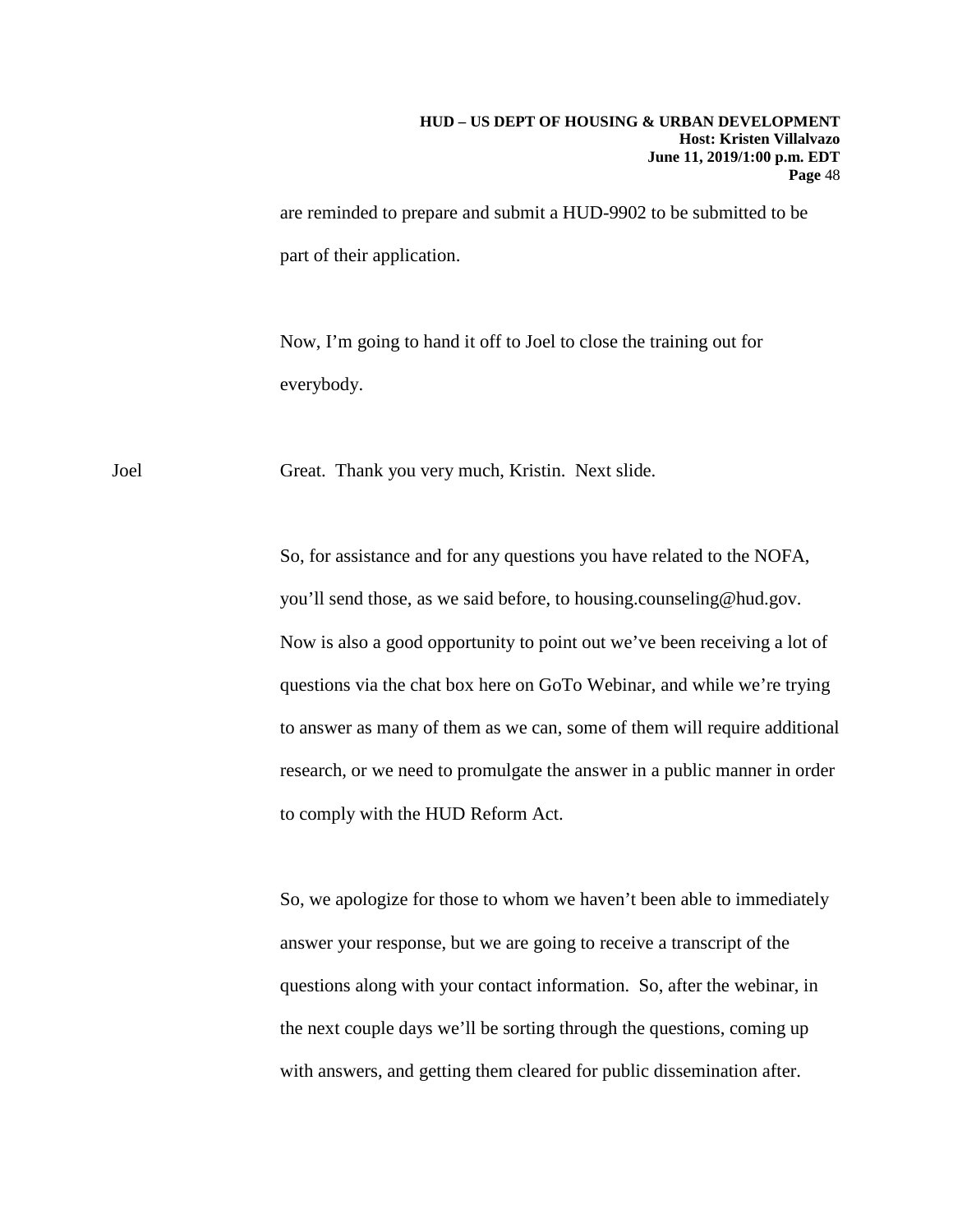So, I just wanted to point that out for people who have sent in questions and then sent follow-ups saying that we haven't answered your question yet.

Returning to the slide, again housing.counseling@hud.gov for your NOFA-related questions, but I do want to point out that grants.gov is not a HUD system, so for any technical assistance in terms of where are the forms, or how to I upload, or how do I attach, or my computer has crashed, please contact grants.gov.

Here's the contact info. They should be available 24/7 including the week of 4th of July, although they might not be the nicest then if you call. So, send your application early. The phone number is 1-800-518-4726. There's also hearing impaired options, and they have an email address, support@grants.gov.

Always keep copies of emails that you send to grants.gov because if something happens in the future, and there is an appeal, holding onto these communications will be helpful to support your appeal.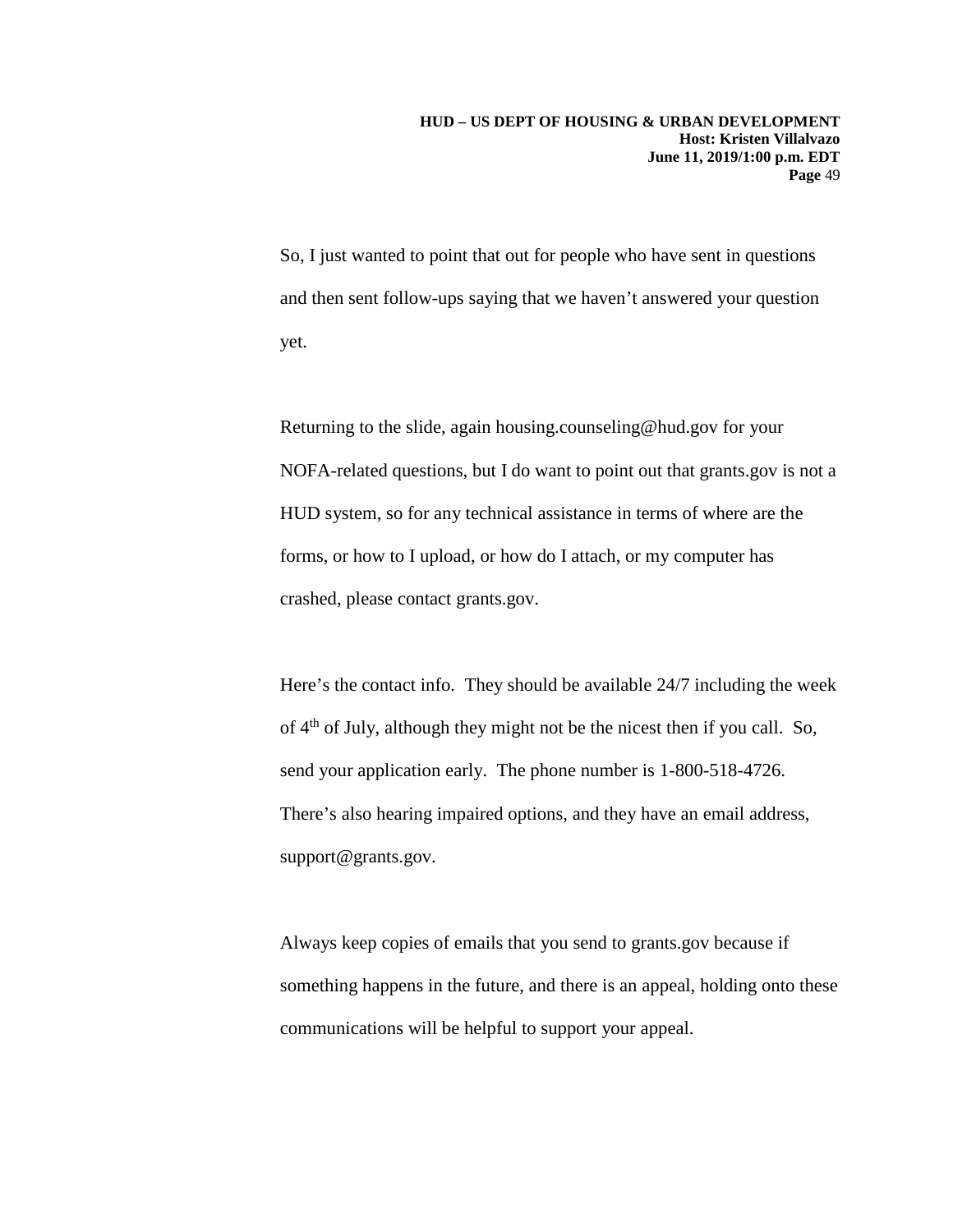Next slide. Tips for success. Read the NOFA, follow the instructions. We tried to be very clear with the NOFA this year. We hope that in reading it, you find it to be a little clearer, a little more understandable this year, but again, if you have questions you can reach out to us, and we'll try to get back as soon as possible.

Understand the charts, how to fill them out, how to submit them. A lot of people, the biggest way people lose points isn't that their agency is low quality. It's that they actually fill out the charts wrong, and they just lose a ton of points because they provided the wrong information. So, I think one of the biggest things you can do is make sure you understand what is going into the chart, where to put it, etc., to make sure you can get as many points as you're actually eligible for.

Relatedly, answer all the questions. If you think something might be blank, follow up with us just to make sure. Then, submit on time, and save all your confirmations and emails that accept or reject your application in case you need them for the appeals process.

Next slide. So, here is contact info if you need it. We post our FAQs. We already have two rounds of FAQs posted on HUD Exchange. I'm sure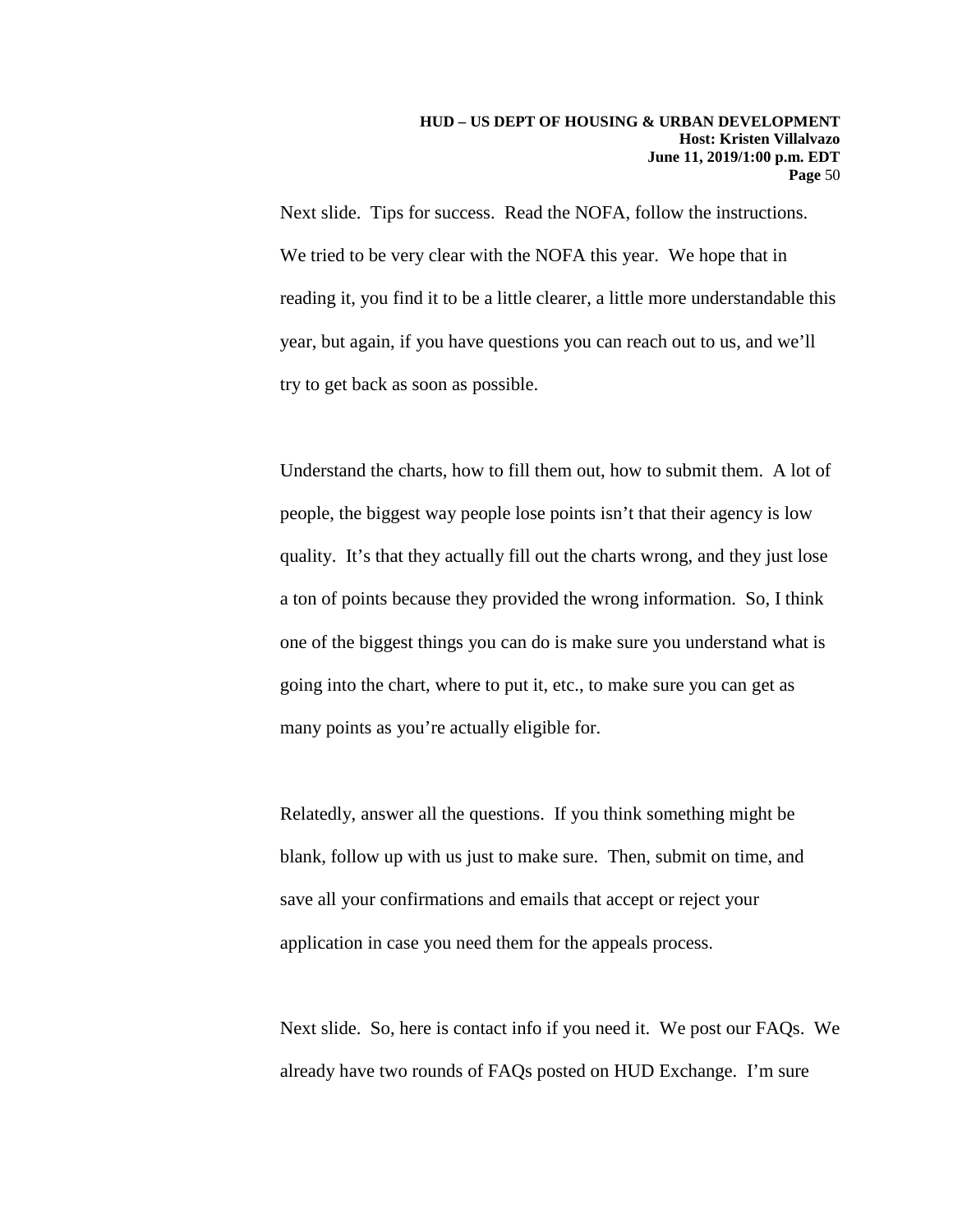everyone has HUD Exchange already bookmarked on your browser for getting to the Office of Housing Counseling, but if you go to the Grants section, that's where you'll find the NOFA posted, although you'll get that in grants.gov, but importantly, when we post our FAQs, and you should receive the listserv email blast that Jerry sends out quite regularly indicating new FAQs are being posted, but those FAQs, again two batches already there, a third batch probably will be posted any day now, that's on HUD Exchange.

Counselor training and testing. There's your website. Email for the 197<sup>th</sup> time is housing.counseling@hud.gov, and finally to subscribe to our newsletter, *The Bridge*, you can follow this email address.

Next slide. So, I'd like to thank you all for attending.

Next slide. That concludes today's webinar, so thank you for attending, and if you have any questions, feel free to send them at housing.counseling@hud.gov. Again, for everyone who's been submitting questions via the question box, we are going to get a transcript, and we hope to respond to you as soon as possible.